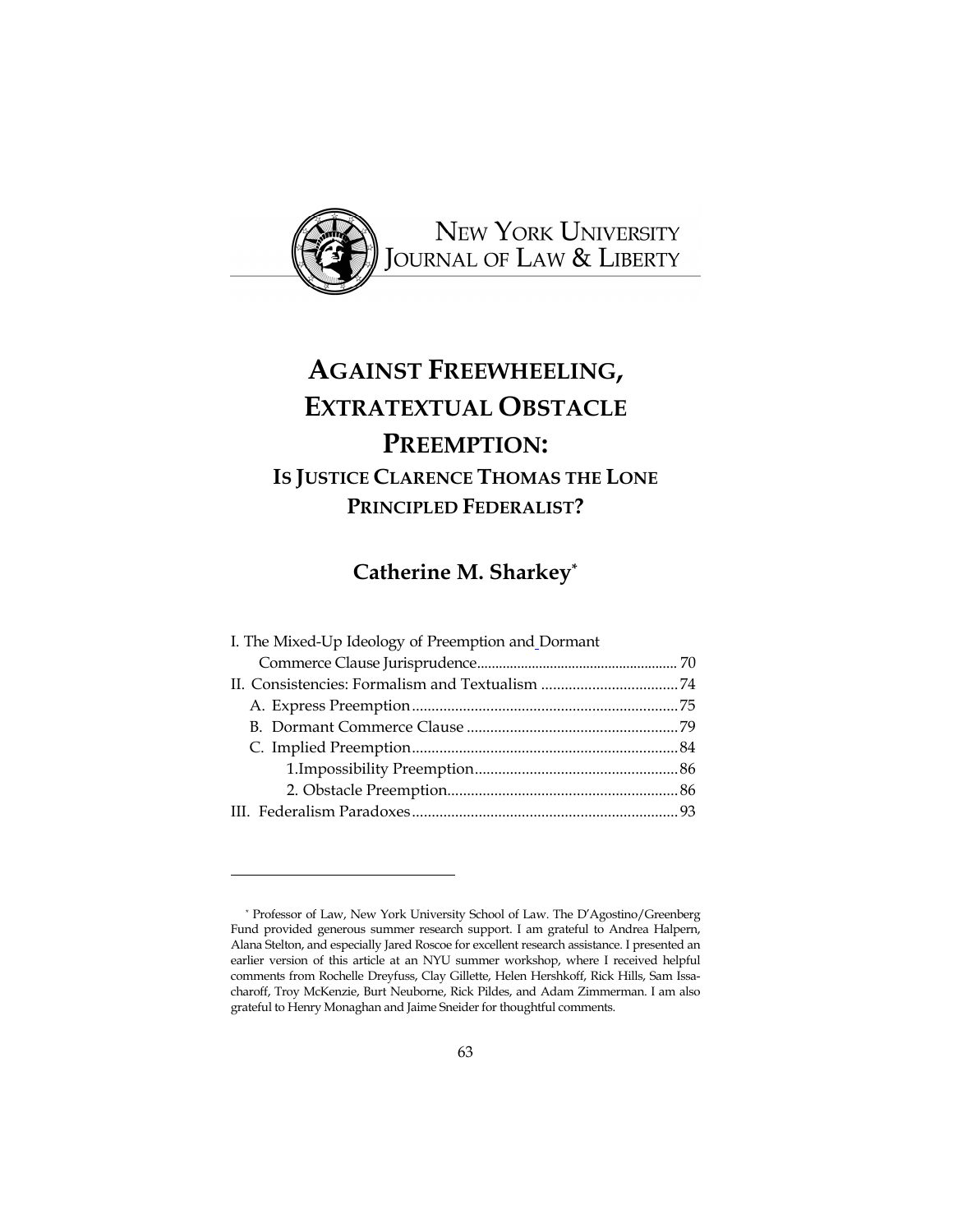#### 64 *New York University Journal of Law & Liberty* [Vol. 5:63

| A. National Uniformity and the Express                    |  |
|-----------------------------------------------------------|--|
|                                                           |  |
| B. When Congress Equivocates: The Role of                 |  |
|                                                           |  |
| 1. No Role for Federal Agencies in Deciding               |  |
|                                                           |  |
| 2. Chevron Deference and Preemption by                    |  |
|                                                           |  |
| Conclusion: Against Judicially Manufactured Policies  110 |  |

Federal preemption of state tort law unequivocally alters the allocation of authority between the states and the national government. The Supreme Court's preemption jurisprudence creates a federalism puzzle: Justices who have been ardent defenders of state autonomy in Commerce Clause, Tenth Amendment, and Eleventh Amendment immunity cases are transformed into aggressive purveyors of preemption, trampling upon state regulatory autonomy.

Notwithstanding alternative explanations of the Court's preemption jurisprudence,<sup>1</sup> the one with the greatest staying power is that which attributes everything to ideology and politics. Most prominently, Richard Fallon has argued that "[b]ecause federal preemption eliminates state regulatory burdens, preemption rulings have a tendency—

<sup>1</sup> *See, e.g*., Samuel Issacharoff & Catherine M. Sharkey, *Backdoor Federalization*, 53 UCLA L. REV. 1353, 1365-98 (2006) (providing a functional account, based upon interests in promoting national uniformity and protecting against spillover effects, of states exporting costs onto other states); Catherine M. Sharkey, *Products Liability Preemption: An Institutional Approach*, 76 GEO. WASH. L. REV. 449 (2008) (advancing an "agency reference model" whereby courts' analytic framework for deciding preemption cases should take advantage of agencies' comparative advantage in providing information regarding the clash between state standards and federal regulatory schemes) [hereinafter Sharkey, *Products Liability Preemption*]; Catherine M. Sharkey, *Federalism Accountability: "Agency-Forcing" Measures*, 58 DUKE L.J. 2125 (2009) (elaborating upon the "agency reference" model, whereby courts should subject the agency's regulatory record to "hard look" review and should defer to the agency's position only to the extent that it is persuasive in light of the evidence and only so long as the agency has vetted all of the relevant federalism concerns put to it by those representing state regulatory interests) [hereinafter Sharkey, *Federalism Accountability*]; *see also* Catherine M. Sharkey, *What* Riegel *Portends for FDA Preemption of State Law Products Liability Claims*, 103 NW. U. L. REV. 437 (2009) [hereinafter Sharkey, *What* Riegel *Portends*].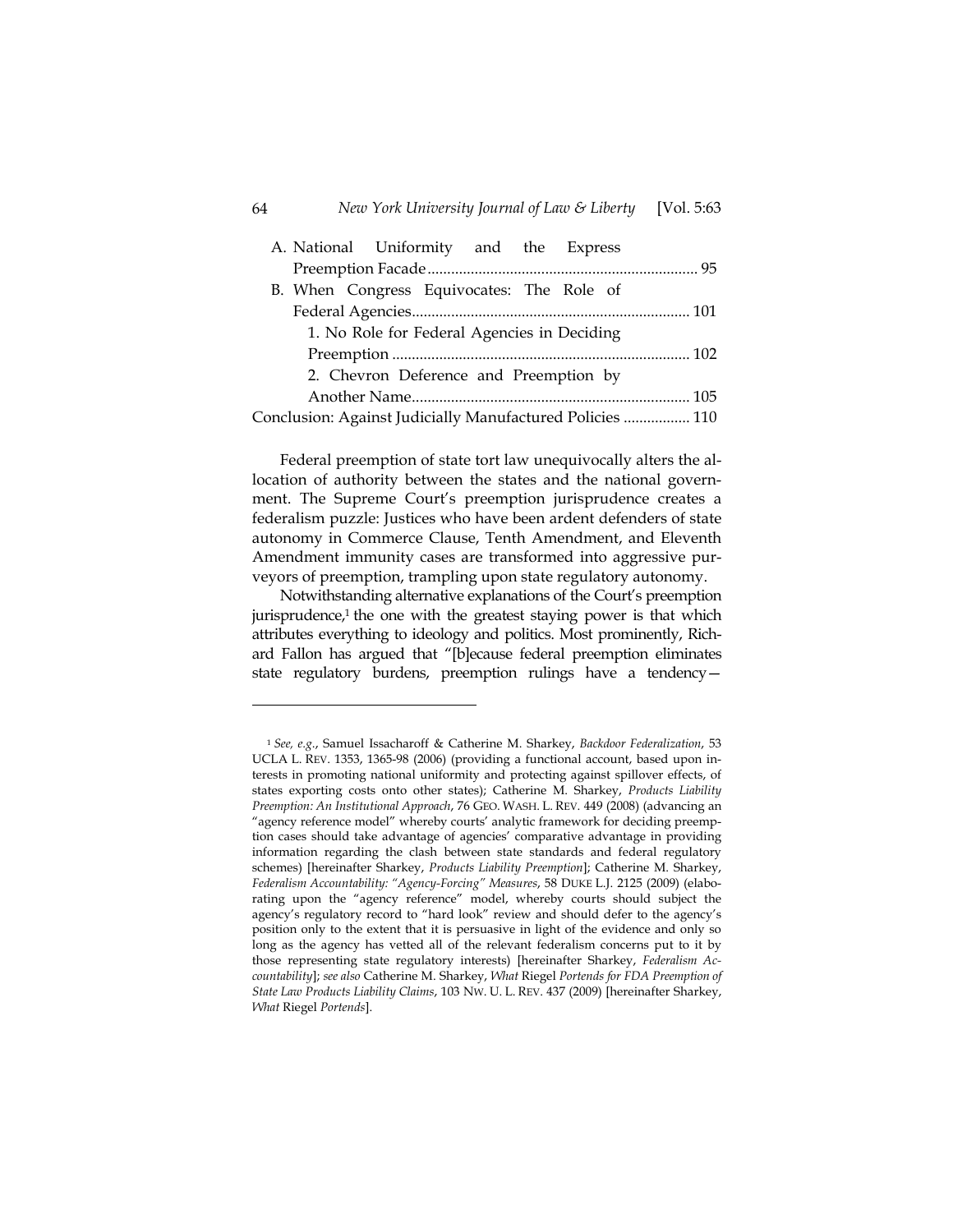welcome to substantive conservatives—to minimize the regulatory requirements to which businesses are subject."2 The conservative Justices, in other words, permit their respective views of underlying substantive disputes to guide their respective conclusions about proper allocation of decisional authority. Edward Rubin and Malcolm Feeley—among others—have described this charge of opportunism by asserting that "claims of federalism are often nothing more than strategies to advance substantive positions."<sup>3</sup> Or, as Jonathan Macey has cynically asserted, "[c]onservatives and liberals alike extol the virtues of state autonomy whenever deference to the states happens to serve their political needs at a particular moment."4

Justice Clarence Thomas stands as a challenge to the legal realist view of preemption that equates substantive conservatism with a pro-preemption view. Careful study of his position, then, provides a window into thinking more broadly about what lies at the core of the Court's preemption jurisprudence. When Thomas staked out a staunchly anti-preemption position in *Wyeth v. Levine*, upholding state tort law failure-to-warn claims notwithstanding FDA approval of the drug label—and, in the process, distancing himself from fellow (pro-preemption) conservatives Chief Justice John Roberts and Justices Antonin Scalia and Samuel Alito—the *Los Angeles Times*

<sup>2</sup> Richard H. Fallon, Jr., *The "Conservative" Paths of the Rehnquist Court's Federalism Decisions*, 69 U. CHI. L. REV. 429, 471 (2002); *see also* Daniel J. Meltzer, *The Supreme Court's Judicial Passivity*, 2002 SUP. CT. REV. 343, 368–69 (remarking upon the "contrast . . . between the approach taken by individual Justices in preemption cases and the approach that the same Justices take to issues of *constitutional* federalism").

<sup>3</sup> Edward L. Rubin & Malcolm Feeley, *Federalism: Some Notes on a National Neurosis*,

<sup>41</sup> UCLA L. REV. 903, 948 (1994). 4 Jonathan R. Macey, *Federal Deference to Local Regulators and the Economic Theory of Regulation: Toward a Public-Choice Explanation of Federalism*, 76 VA. L. REV. 265, 265 (1990). In a similar vein, Michael Dorf has written:

The most obvious explanation is that the Justices are simply "resultoriented"—that is, conservative Justices make arguments favoring state interests when that will lead to conservative results and they make arguments favoring federal interests when that will lead to conservative results, while meanwhile, liberals do the opposite in pursuit of their own preferred policy outcomes.

Michael C. Dorf, *Do the Supreme Court's Current Justices Hold Sincere Views About States' Rights? A Failure-to-Warn Case Reveals an Apparent Inconsistency*, FINDLAW, March 9, 2009, http://writ.news.findlaw.com/dorf/20090309.html.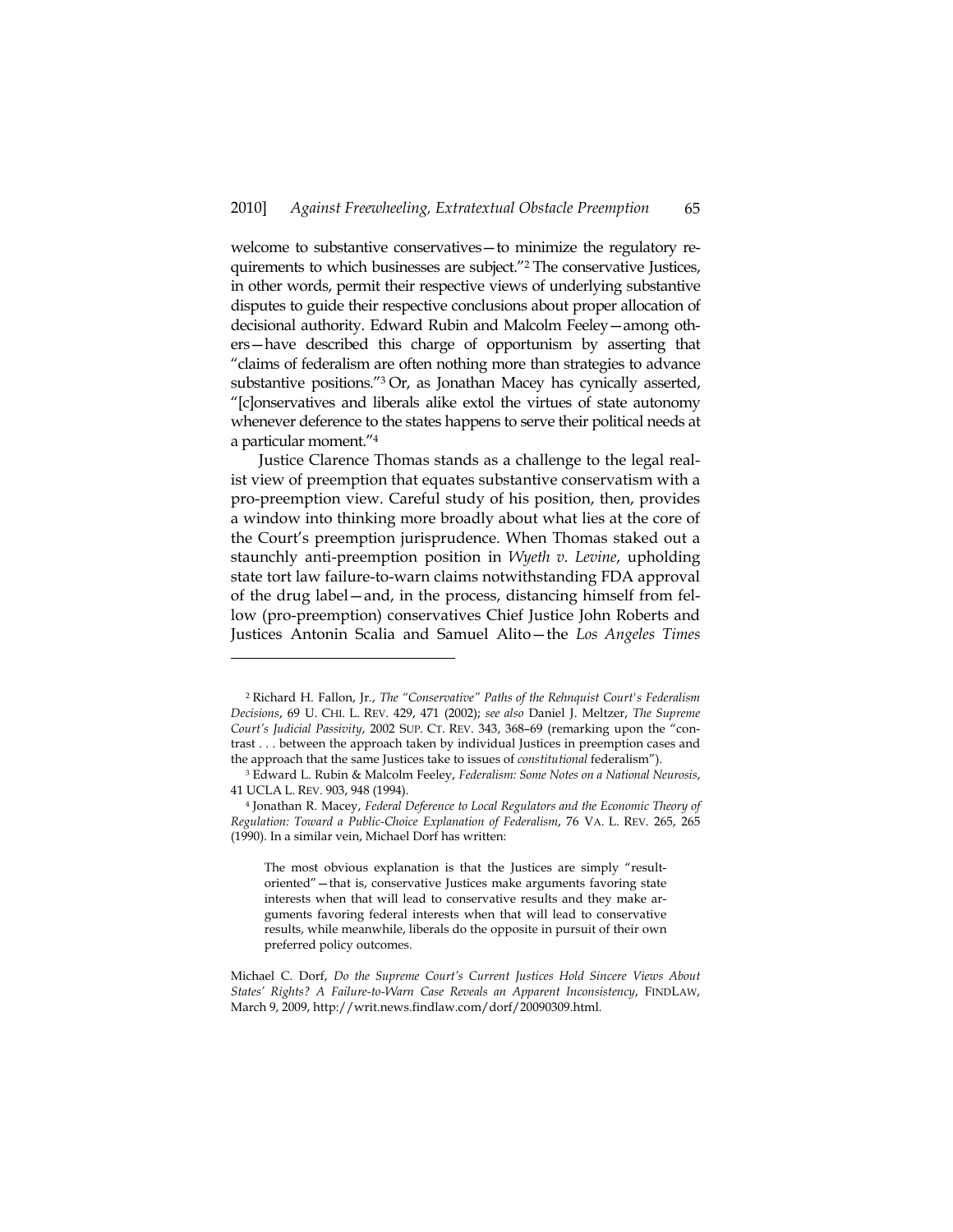provocatively asked: "Clarence Thomas, Supreme Court liberal?"5 Indeed, in the wake of *Wyeth*, strange bedfellows emerged, with some legal progressives preferring the position staked out by Thomas's concurrence over and above that of the liberal majority opinion written by Justice John Paul Stevens.<sup>6</sup>

In his concurring opinion, Justice Thomas goes further than the *Wyeth* majority by shutting the door altogether on the theory of "implied obstacle preemption," an expansive route whereby state law tort claims are ousted not by express statutory text, but rather on account of their implied conflict with the purposes and objectives of the federal regulatory scheme. Not mincing words, Thomas proclaims: "This Court's entire body of 'purposes and objectives' pre-emption jurisprudence is inherently flawed."7 Elaborating further, Thomas charges that "[t]he cases improperly rely on legislative history, broad atextual notions of congressional purpose, and even congressional inaction in order to pre-empt state law."8 Thus, Thomas refused to join the majority's "endorsement of far-reaching implied pre-emption doctrines."9 He took a strong stand against "judicially manufactured policies" cobbled together from "freewheeling, extratextual, and broad evaluations of the 'purposes and objectives' embodied within federal law" and emerged as the seemingly lone principled federalist, defending state autonomy at the cost of a liberal pro-tort regulation outcome.10

<sup>5</sup> David G. Savage, *Clarence Thomas, Supreme Court liberal?*, L.A. TIMES, Mar. 8, 2009, at A3, *available at* http://articles.latimes.com/2009/mar/08/nation/nathomas8.

<sup>6</sup> *See, e.g.*, *id.* ("The Supreme Court opinion that drew the most praise last week from a proudly 'progressive' constitutional law group was written by perhaps the court's staunchest conservative, Justice Clarence Thomas.").

<sup>7</sup> Wyeth v. Levine, 129 S. Ct. 1187, 1211 (2009) (Thomas, J., concurring in judgment).<br> $8 \text{ Id.}$ 

<sup>9</sup> *Id.* at 1205.

<sup>10</sup> *Id.* at 1217; *see also* Dorf, *supra* note 4 ("Justice Thomas, who has also staked out the Court's most state-protective view in congressional powers cases, was pretty clearly voting based on his jurisprudential views, not his regulatory policy views, in *Wyeth.*"); Robert S. Smith, *Why I Admire Justice Thomas*, 4 N.Y.U. J.L. & LIBERTY 630, 633 (2010) ("Justice Thomas, as it happens, voted in [*Wyeth*] with the liberals, demonstrating, I think, that he saw more deeply into the issue than any of his colleagues. For him, whether the state rule of law in question was a good one or a bad one (and I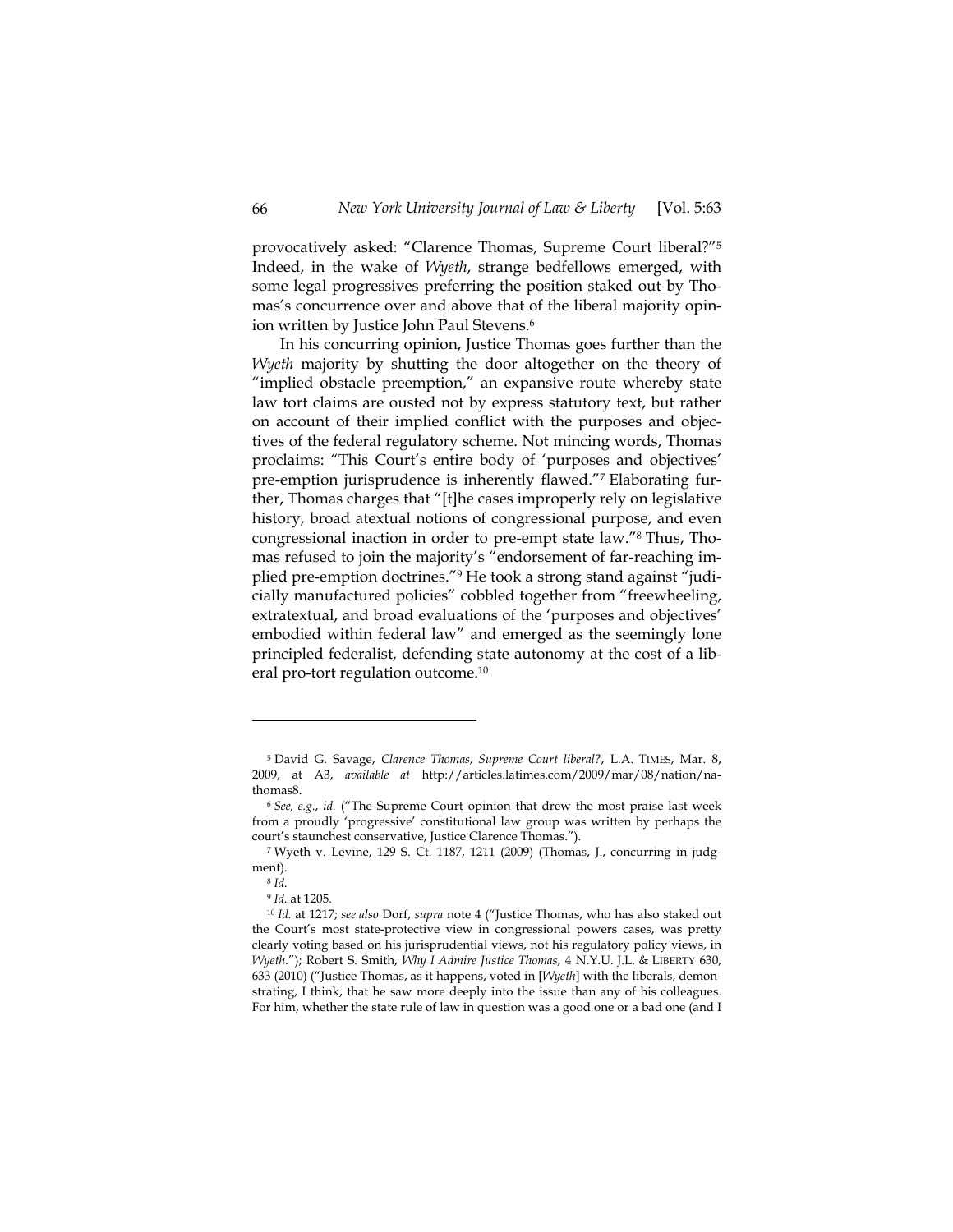While his *Wyeth* concurrence took many by surprise, Justice Thomas has in fact provided a fairly consistent and independent voice in preemption controversies. Thomas is perhaps the Court's most vociferous champion of federalism-based structural limits on Congress's powers;<sup>11</sup> unlike his conservative brethren (particularly Chief Justice Roberts and Justices Scalia and Alito), his views carry over consistently into the realm of federalism-based limits on states' powers. This latter category of doctrines impacting the scope of states' regulatory authority—curiously underexamined in many discussions of constitutional federalism—include preemption and the dormant Commerce Clause. These so-called "union-preserving" doctrines trample on state regulatory authority<sup>12</sup> and, as such, have been equally resisted by Thomas. And, "in today's world, filled with legal complexity, the true test of federalist principle may lie, not in the occasional constitutional effort to trim Congress' commerce power at its edges, . . . or to protect a State's treasury from a private damages action, . . . but rather in those many statutory cases where courts interpret the mass of technical detail that is the ordinary diet of the law."13

Preemption jurisprudence is notably variegated. One dimension of the analysis is akin to statutory interpretation—how best to read and interpret the precise words used or implied by Congress in the statutes it enacts. Another layer consists of federalism-based presumptions, driven by a vision of the appropriate constitutional balance of power and authority between the federal and state governments. Embedded within this doctrinal edifice is another valence

have little doubt he thought it a bad one) was less important than respect for the sovereign power of states to make their own laws . . . .").<br><sup>11</sup> Thomas's view harkens back to pre-New Deal conceptions of dual sover-

eignty—that is, exclusive spheres for state and federal power. *See, e.g*., United States v. Lopez, 514 U.S. 549 (1995) (Thomas, J., concurring) (railing against the Court's expansive interpretation of the Commerce Clause since the New Deal).

<sup>12</sup> *See, e.g.*, Ernest A. Young, *Is the Sky Falling on the Federal Government? State Sovereign Immunity, the Section Five Power, and the Federal Balance*, 81 TEX. L. REV. 1551, 1591 (2003) ("Dormant Commerce Clause review has the effect of foreclosing or undermining a wide range of important state policies, such as responsible attempts at waste disposal, state safety regulation, and efforts to encourage important state industries."). 13 Egelhoff v. Egelhoff *ex rel.* Breiner, 532 U.S. 141, 160–61 (2001) (Breyer, J., dis-

senting) (citations omitted).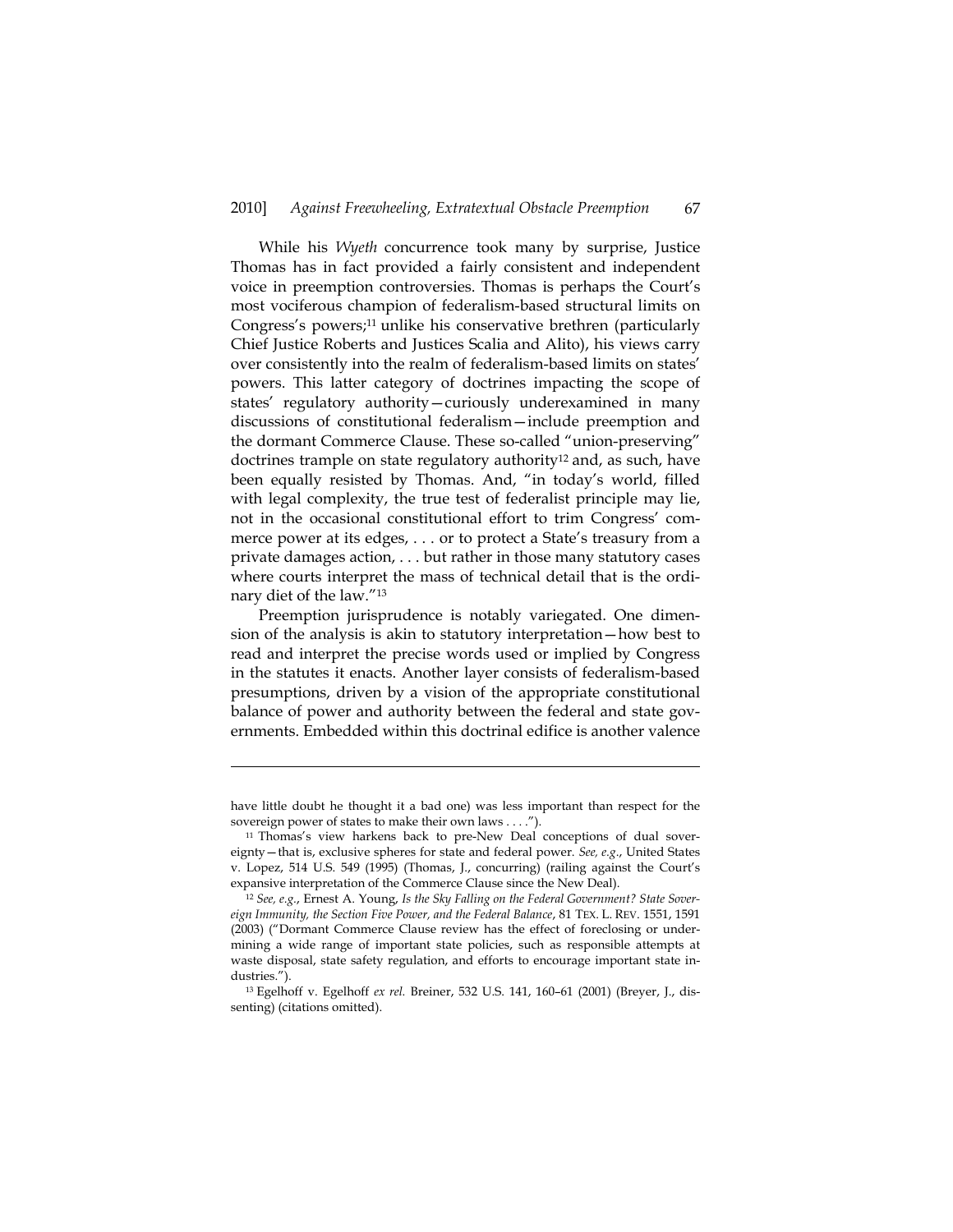of political or policy predilections including affinities for regulation writ large and preferences toward bureaucratic versus common law jury enforced norms. And finally, an oft-overlooked piece of the puzzle is the interpretive and regulatory role assumed by the underlying federal agency. From these various dimensions of preemption analysis one might construct a series of representative matrices of institutional actors along which one could classify judicial philosophies: Congress vs. courts; courts vs. agencies; courts vs. states; agencies vs. states. Something like a rotating tetrahedron might be necessary to capture variation along each of these dimensions simultaneously.

Understanding Justice Thomas's worldview of preemption along these dimensions provides a window into larger debates about how theories of statutory interpretation should intersect with and inform debates about preemption. It also leads to further probing of alliances that break down in the preemption context—such as that between Justices Scalia and Thomas, who otherwise share a similar statutory interpretation framework—and of seemingly uncanny alliances that emerge—such as that between Justices Stevens and Thomas, who typically offer diverging political views. Neither legal realism nor any more nuanced parsing of regulatory or policy preferences sheds much light here.

Careful analysis of Justice Thomas's opinions in the preemption and dormant Commerce Clause arenas reveals that his position rests far more on fidelity to statutory text and preference for Congress over courts and agencies as a constitutional and institutional matter than it does on principles of abstract federalism or states' rights. Thomas is guided by an overarching principle: a judge should refrain from acting unless constitutionally commanded to do something by Congress or an agency—in which case, text provides the roadmap for action.14 In Thomas's own words:

<sup>14</sup> Thomas's criminal law jurisprudence likewise insists upon constitutional commands and eschews sub-constitutional judge-made law. He rails against a longstanding tradition of judicially crafted defenses, whereby "[f]ederal decisions have long recognized common law defenses: the best known (but not the only) examples are selfdefense and the insanity defense (which was a common law rule until Congress in 1984 supplanted the judge-made defense with a statutory version)." Meltzer, *supra* note 2, at 354; *see, e.g.*, Shannon v. United States, 512 U.S. 573 (1994) (criticizing federal decisions that recognize a judicially crafted insanity defense to federal prosecutions); *see also*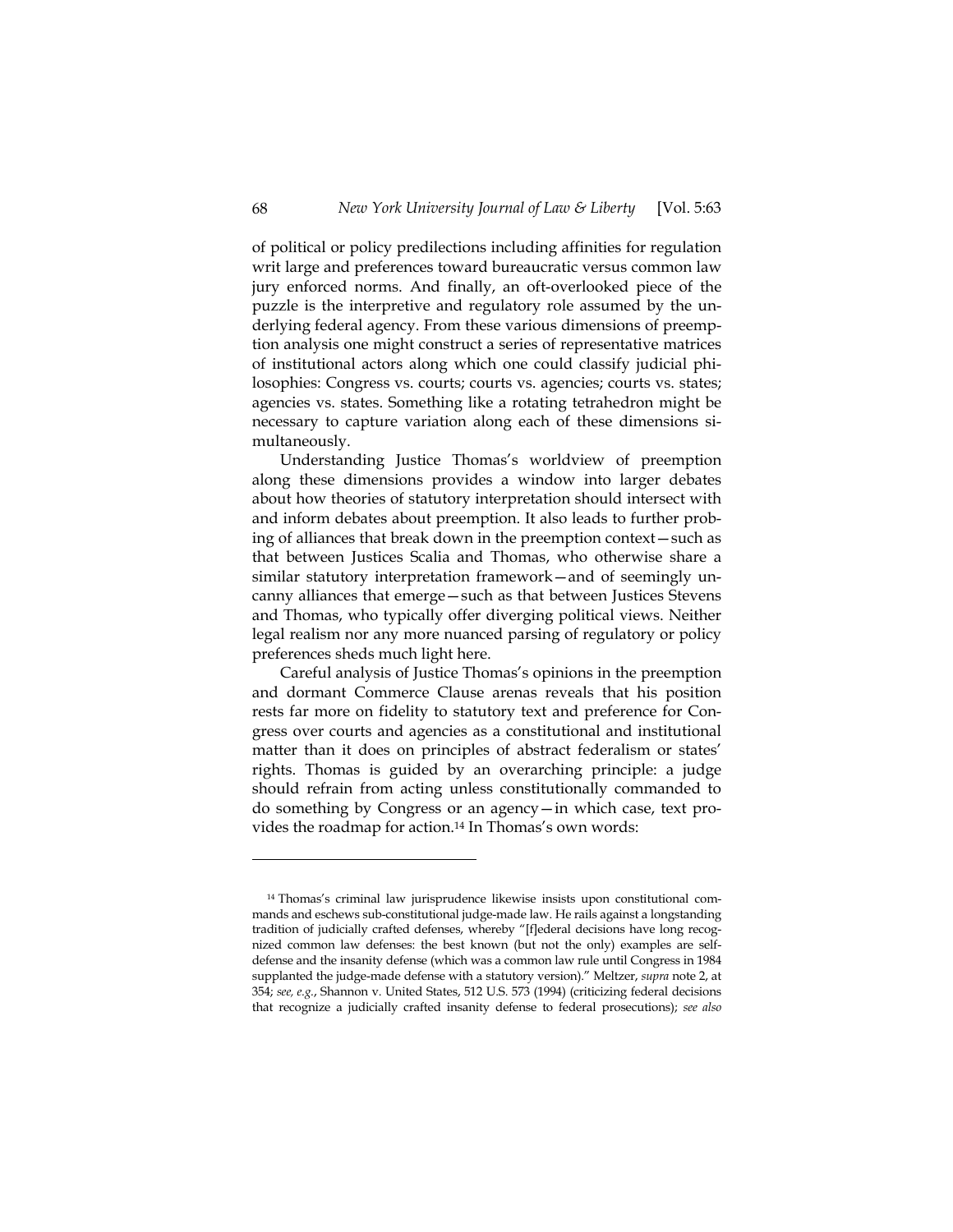It is a bedrock principle of judicial restraint that a right be lodged firmly in the text or tradition of a specific constitutional provision before we will recognize it as fundamental. Strict adherence to this approach is essential if we are to fulfill our constitutionally assigned role of giving full effect to the mandate of the Framers without infusing the constitutional fabric with our own political views.15

According to Thomas, "matters of political theory are beyond the ordinary sphere of federal judges. And that is precisely the point."<sup>16</sup> Thomas, moreover, is a champion of "bright-line" rules,<sup>17</sup> and his view that the entire jurisprudence of obstacle preemption and the dormant Commerce Clause should altogether vanish can be seen as an outgrowth of his desire for clear boundaries.<sup>18</sup>

Together, fidelity to statutory text and affinity for bright-line rules illuminate Justice Thomas's jurisprudence. A core principle emerges: as between Congress, federal agencies, and courts, the decision rests with Congress. This proposition covers Thomas's embrace of express preemption where Congress has definitively spoken and concomitant rejection of implied obstacle preemption and the dormant Commerce Clause, each of which involves judicial

United States v. Oakland Cannabis Buyers' Co-op., 532 U.S. 483 (2001) (emphatically rejecting a judge-made necessity defense to a legislative act's prohibition against manufacturing and distributing marijuana). In a similar vein, Thomas has also signed onto a joint project with Justice Scalia to limit judicially implied constitutional tort remedies against federal officials in *Bivens* and its progeny. *See, e.g.*, Wilkie v. Robbins, 551 U.S. 537, 568 (2007) (Thomas, J., concurring) ("I would not extend *Bivens* even if its reasoning logically applied to this case. '*Bivens* is a relic of the heady days in which this Court assumed common-law powers to create causes of action.'" (quoting Correctional Servs. Corp. v. Malesko, 534 U.S. 61 (2001) (Scalia, J., joined by Thomas, J., concurring))). 15 Lewis v. Casey, 518 U.S. 343, 367 (1996) (Thomas, J., concurring). Justice Thomas

is, in this sense, more emphatic than Justice Scalia, who affords judges more leeway in doing the best they can do, absent clear guidance from text. *See* Antonin Scalia, *Originalism: The Lesser Evil*, 57 U. CIN. L. REV. 849, 861, 864 (1989); *see also infra* note 169.

<sup>16</sup> Holder v. Hall, 512 U.S. 874, 901 (1994) (Thomas, J., concurring).

<sup>&</sup>lt;sup>17</sup> *Cf.* Posting of Rick Pildes to Balkinization, http://balkin.blogspot.com/2009/06/capertonand-supreme-courts-boundary.html (June 8, 2009, 12:05 EST) ("The difference between 'boundaryenforcing' Justices and 'bright-line rule' Justices is one of the keys to understanding the Court, yet it is one of the least appreciated elements of judicial ideology or approach."). 18 Nor would *stare decisis* stand in Thomas's way of abolishing these doctrines. *See* 

*infra* note 76.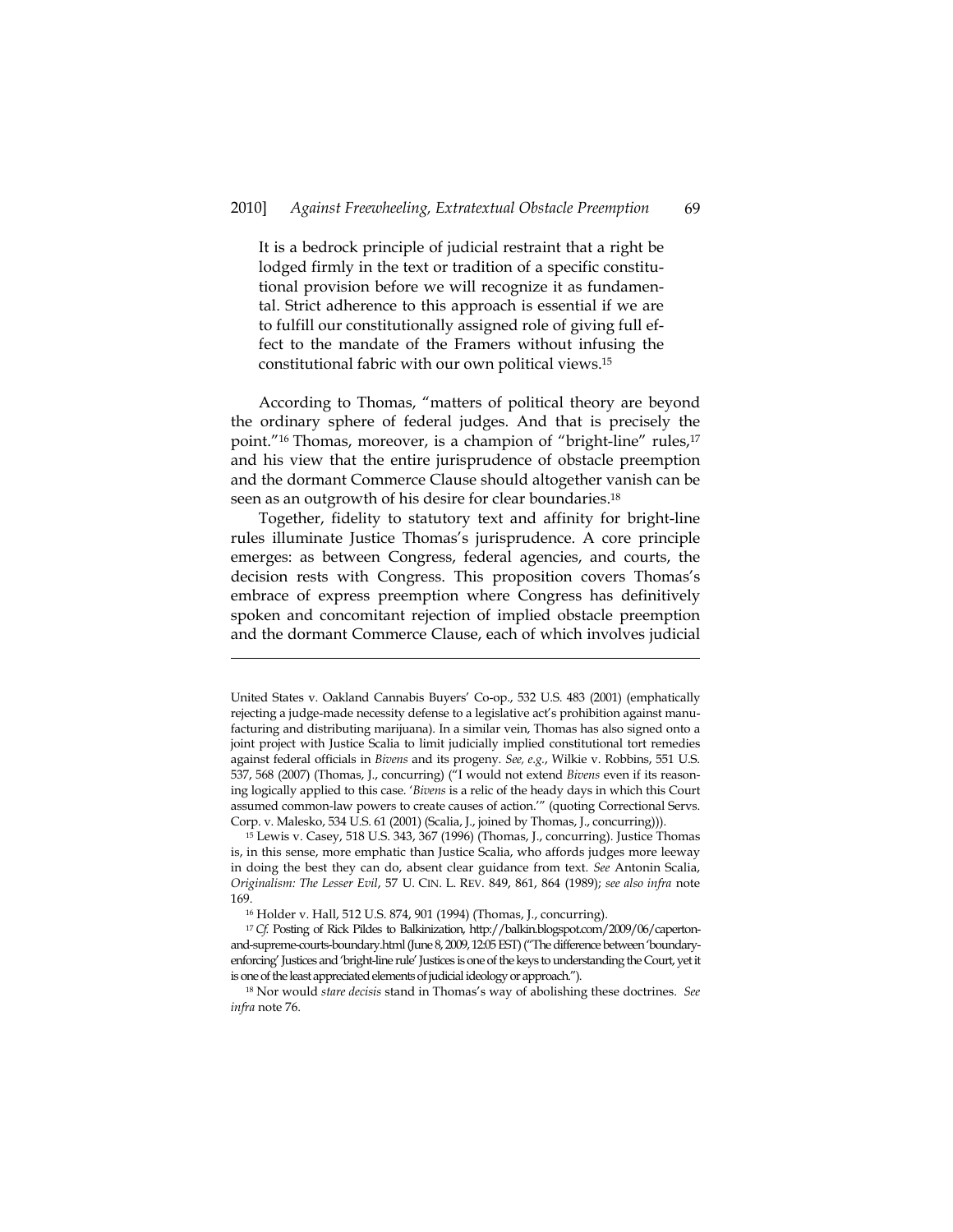assertion of a decision-making prerogative. But a second principle—a formalistic separation of the spheres of statutory interpretation and preemption—is key to reconciling Thomas's views. This proposition makes sense of Thomas's steadfast embrace of *Chevron* deference to agencies in statutory interpretation contexts that seem to be at odds with federalist principles, as well as his aversion to agency deference in preemption matters. The most significant strain in Thomas's jurisprudence may be, above all, a principled aversion to courts and their "judicially manufactured policies."19 And federalism just fills in where expedient.

## **I. THE MIXED-UP IDEOLOGY OF PREEMPTION AND DORMANT COMMERCE CLAUSE JURISPRUDENCE**

Federal preemption and dormant Commerce Clause cases share a preoccupation with whether various state laws should be displaced by interests in national uniformity or efficiency, including reining in cost exportation from one state to another.20 Both doctrines define

<sup>19</sup> Wyeth v. Levine, 129 S. Ct. 1187, 1217 (2009) (Thomas, J., concurring in judgment).

<sup>20</sup> For an elaboration of this view of federal preemption, see Issacharoff & Sharkey, *supra* note 1, at 1382; *see also* Thomas W. Merrill, *Preemption and Institutional Choice*, 102 NW. U. L. REV. 727, 733 (2008) (positing that implied preemption "closely resembles, and effectively works in tandem with, the dormant Commerce Clause doctrine [as] . . . [b]oth doctrines work to preserve the United States as a single integrated commercial market in the face of state legislation that threatens to create multiple markets of suboptimal scale").

For the national unity and cost-exportation view of the dormant Commerce Clause, see United Haulers Ass'n v. Oneida-Herkimer Solid Waste Mgmt. Auth., 550 U.S. 330, 345 (2007) ("Our dormant Commerce Clause cases often find discrimination when a State shifts the costs of regulation to other States, because when 'the burden of state regulation falls on interests outside the state, it is unlikely to be alleviated by the operation of those political restraints normally exerted when interests within the state are affected.'" (quoting S. Pac. Co. v. Arizona *ex rel.* Sullivan, 325 U.S. 761, 767– 68 n.2 (1945))); Am. Trucking Ass'n v. Mich. Pub. Serv. Comm'n, 545 U.S. 429, 433 (2005) ("Our Constitution 'was framed upon the theory that the peoples of the several states must sink or swim together.'"); *id.* (noting that the dormant Commerce Clause prevents states from "'jeopardizing the welfare of the Nation as a whole,' by 'plac[ing] burdens on the flow of commerce across its borders that commerce wholly within those borders would not bear'") (internal citations omitted); *see also* Jenna Bednar & William N. Eskridge, Jr., *Steadying the Court's "Unsteady Path": A Theory of Judicial Enforcement of Federalism*, 68 S. CAL. L. REV. 1447 (1995); Viet D. Dinh, *Reassessing the Law of Preemption*, 88 GEO. L.J. 2085, 2110 (2000) (characterizing dormant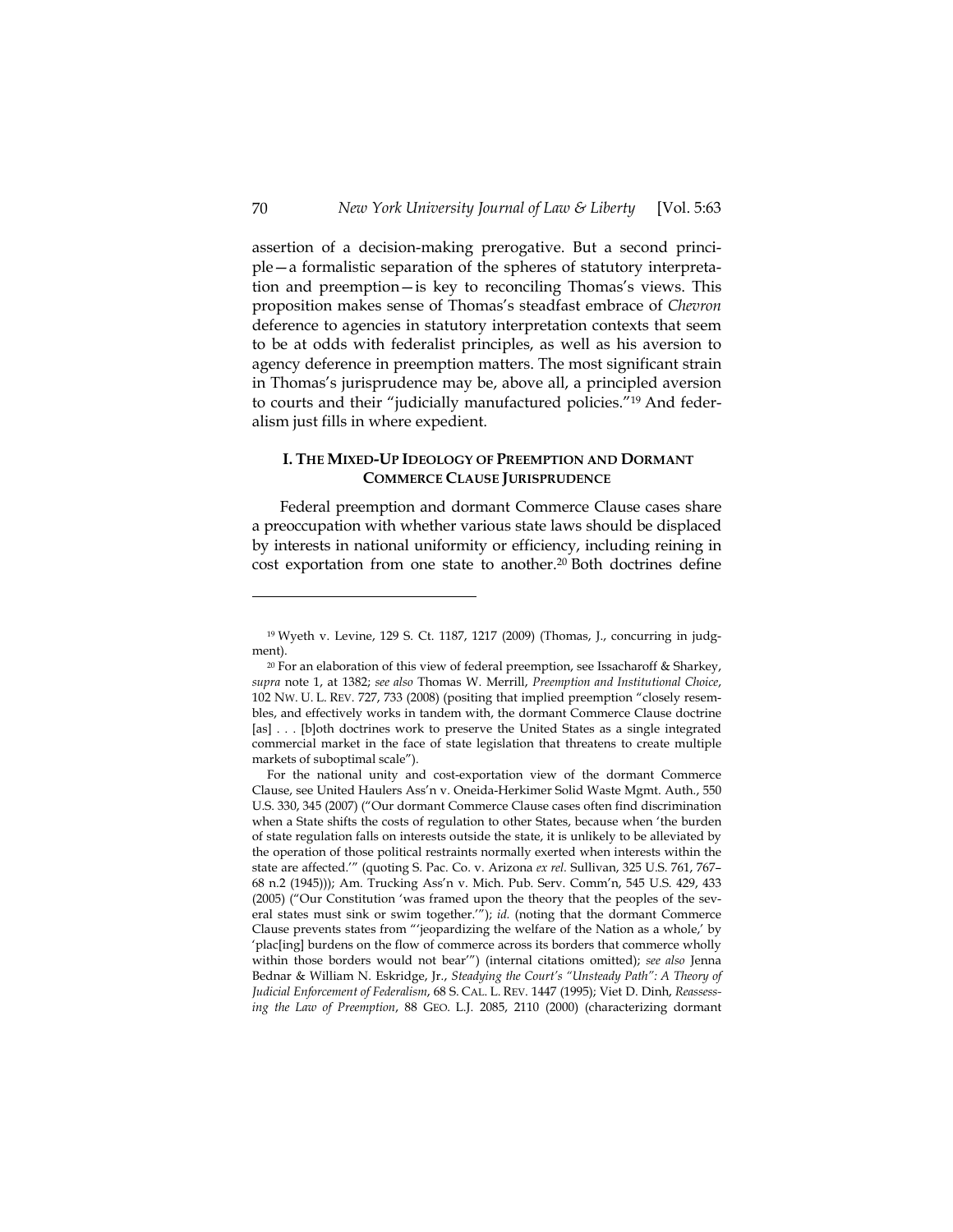states' constitutional authority to regulate in areas of concurrent jurisdiction—those areas in which legislation is an option for both the federal government and states. The doctrines are plausibly viewed along a continuum.<sup>21</sup> In express preemption cases, Congress has articulated a clear intent to displace state tort law; in implied preemption cases, such intent is gleaned from a variety of statutory and regulatory sources; whereas the dormant Commerce Clause prohibits state laws that discriminate against, or impose an undue burden upon, interstate commerce absent any overt direction from Congress.

Substantive conservatism should favor both doctrines, as their effect is to cast away state regulations. Application of the dormant Commerce Clause can prohibit state regulation even where Congress has yet to regulate in the area. If the level of federal regulation in a particular area is lower than that of the states, then federal preemption would lower the overall amount of regulation. Principled federalists, on the other hand, should resist both doctrines as intrusions upon state regulatory autonomy.22

j

Commerce Clause jurisprudence as resting upon the "uniquely federal interest in maintaining national unity and uniformity in interstate economic regulation"); Jack L. Goldsmith & Alan O. Sykes, *The Internet and the Dormant Commerce Clause*, 110 YALE L.J. 785, 795–96 (2001) (arguing that an economic perspective sheds light on the Court's dormant Commerce Clause jurisprudence, differentiating "between state regulations that enhance overall economic welfare despite their extraterritorial effects and state regulations that lower overall economic welfare"); Saul Levmore, *Interstate Exploitation*, 69 VA. L. REV. 563, 571 (1983) (claiming that the Court, both descriptively and normatively, differentiates between permissible and impermissible state regulation under the dormant Commerce Clause by determining whether a state regulation merely interferes with or actually exploits free trade); Henry P. Monaghan, *Foreword: Constitutional Common Law*, 89 HARV. L. REV. 1, 17 (1975) (asserting that the failure to appreciate the nationalist impulse of the dormant Commerce Clause cases "is largely because the sanction of nullity for violation of the freetrade policy is the same as under a *Marbury*-like invalidation and does not 'look like' the affirmative creation of federal regulatory rules").

<sup>21</sup> *Accord* Dinh, *supra* note 20, at 2097 (characterizing the dormant Commerce Clause as part of a "spectrum of interrelated mechanisms whereby federal law displaces state law"); Michael S. Greve & Jonathan Klick, *Preemption in the Rehnquist Court: A Preliminary Empirical Assessment*, 14 SUP. CT. ECON. REV. 43, 87 (2006) (de-

scribing the dormant Commerce Clause as "continuous" with implied preemption). 22 *But see* Michael S. Greve, *Federalism's Frontier*, 7 TEX. REV. L. & POL. 93, 95 (2002) ("The Rehnquist Court has waged its federalism campaign on behalf of 'states' rights' against national impositions, but the rehabilitation of a plausible, constitutional federalism is a two-front war. Federalism surely must limit the national government's powers over the states and protect intergovernmental immunities . . .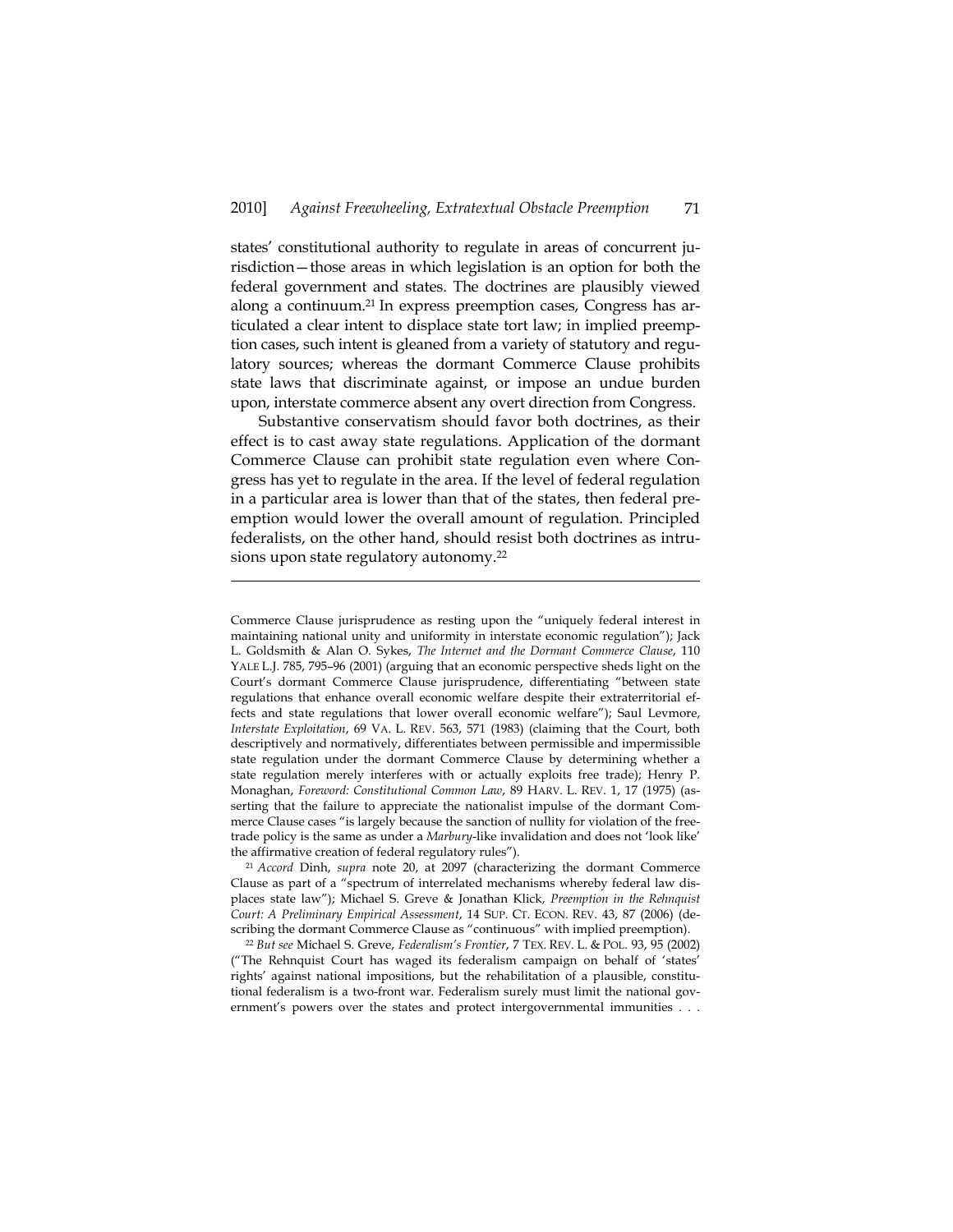Joint consideration of these doctrines sets the stage for testing the prevailing political or ideological explanation of what motivates the Justices. Bradley Joondeph summarized the conventional story, arguing that the Supreme Court's decisions (at least during the Rehnquist era) reflect "the values of the modern Republican Party":

The modern GOP has generally endorsed the abstract principle of devolving greater power to state governments and particularly the judicial enforcement of the limits on Congress's enumerated powers. But when the principle of state policy-making autonomy has clashed with the goal of reducing economic regulation, Republicans have repeatedly opted to reduce regulation at the expense of state authority.23

Joondeph built upon earlier accounts by Richard Fallon and Daniel Meltzer.24 Fallon explicated the "'conservative' paths of the Rehnquist Court's federalism decisions," bringing together various doctrines, including preemption and the dormant Commerce

However, it must also protect states from aggression and exploitation *by other states*; moreover, it must protect the common economic market from regulatory balkanization.") (emphasis in original); Issacharoff & Sharkey, *supra* note 1, at 1369 ("[W]e seek to explain the drive toward federalization in numerous areas of the law with reference to two animating principles: (1) National market exigencies demand uniformity of treatment across the United States in interpreting federal regulations; and (2) states can neither export costs onto their neighbors nor compromise the ability of other states to have a reasonable set of regulations.").

<sup>23</sup> Bradley W. Joondeph, *Federalism, the Rehnquist Court, and the Modern Republican Party*, 87 OR. L. REV. 117, 120 (2008); *see also* Jeffrey Rosen, Keynote Address at the Santa Clara Law Review Symposium: Big Business and the Roberts Court (Jan. 23, 2009), *in* 49 SANTA CLARA L. REV. 929, 929–30 (2009) (describing the Roberts Court as dominated by pro-business conservatives who are "willing to extend federal doctrines like preemption to protect the national uniformity that business interests prefer").

<sup>24</sup> *See also* Ernest A. Young, *Federal Preemption and State Autonomy*, *in* FEDERAL PREEMPTION: STATES' POWERS, NATIONAL INTERESTS 249, 263 (Richard A. Epstein & Michael S. Greve eds., 2007) (juxtaposing the voting patterns of "states' rights" Justices (Chief Justice Rehnquist and Justices O'Connor, Scalia, Kennedy, and Thomas) in "classic" federalism cases invoking the Commerce Clause authority with voting patterns in preemption cases, in which the "liberals" favor state law while "conservatives" insist on national power).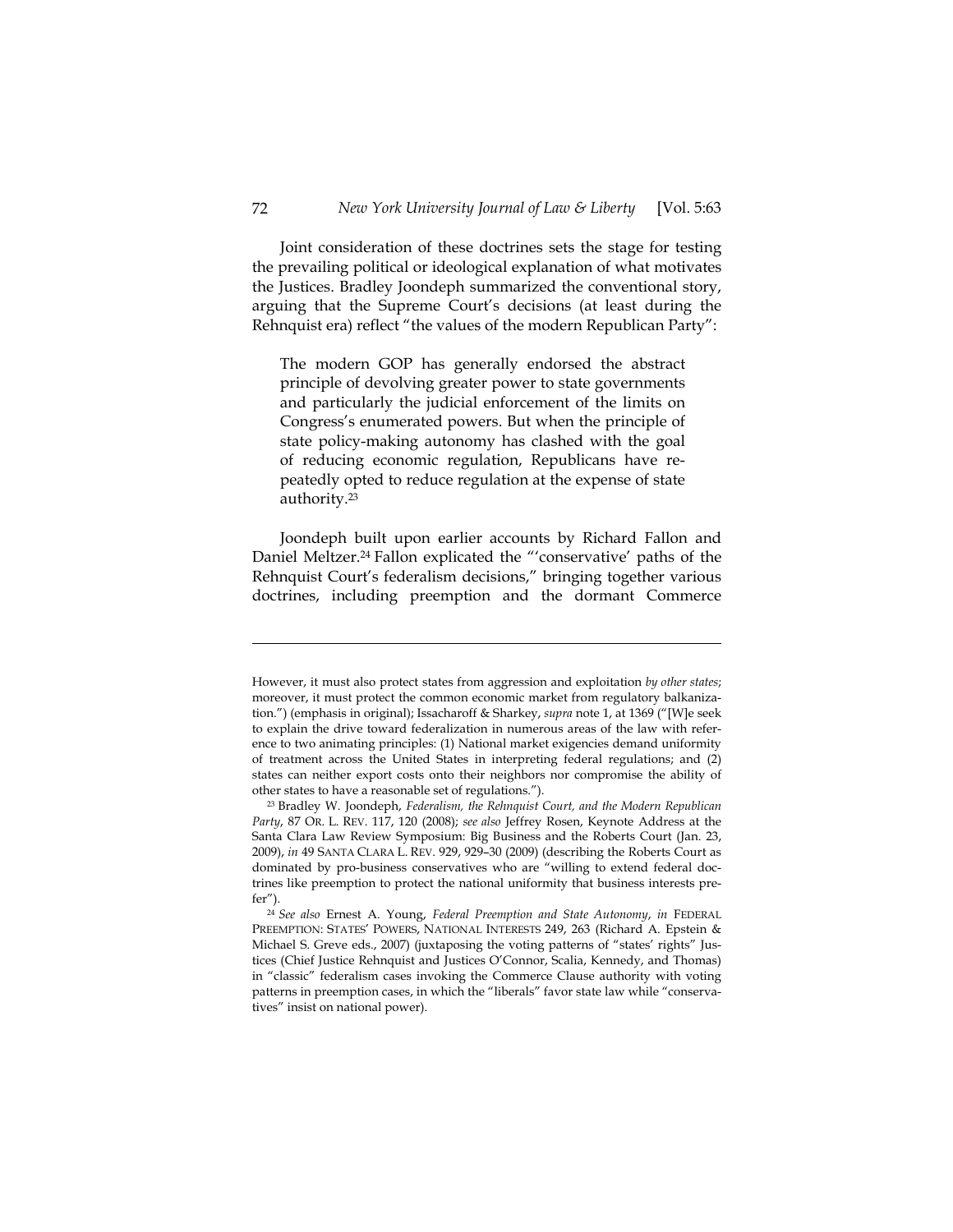Clause.25 Of the 35 preemption cases decided after Justice Thomas joined the Court, the Rehnquist Court held in favor of federal preemption in almost two-thirds of them. Meltzer, dissecting the Court's voting alignments in a subset of those cases, found that in the eight nonunanimous preemption cases decided during the October 1999–2001 Terms, "Justice Scalia voted to preempt in all eight, the Chief Justice William Rehnquist and Justices Sandra Day O'Connor and Anthony Kennedy in seven each, and Justice Thomas in six, whereas . . . Justices David Souter, Ruth Bader Ginsburg, and Stephen Breyer each voted to preempt only twice and Justice Stevens never voted to preempt."26

With respect to the dormant Commerce Clause, Fallon documented how in recent years, "the Court has done more to tighten than to loosen the restrictions that the so-called dormant Commerce Clause imposes on state and local governments."<sup>27</sup> Although, as Fallon explained, "[i]t is easy to imagine that a Supreme Court committed to revitalizing constitutional federalism might adopt a revisionist stance toward dormant Commerce Clause doctrine,"28 that was decidedly not the case.

On its face, then, substantive conservatism appears to trump principled federalism. In the aggregate, the picture that emerges is of a conservative Court that sacrifices its federalism principles on the altar of anti-regulation. But at the level of an individual Justice, it is not true that his or her views on preemption and dormant Commerce Clause doctrine rise or fall together.29 Justice Stevens, for example, aggressively promotes the dormant Commerce Clause while staunchly resisting implied preemption by invoking federalism principles to defend state autonomy.30 Justice Scalia is the mirror image:

<sup>25</sup> Fallon, *supra* note 2, at 459–65.

<sup>26</sup> Meltzer, *supra* note 2, at 369–70. It is significant that each of the six cases in which Thomas voted in favor of preemption were *express* preemption cases. His votes in these cases in no way undercut his consistent opposition to implied preemption and dormant Commerce Clause. As is discussed below, Thomas draws a sharp line between cases in which Congress has spoken and those in which it has been silent. *See infra* Part II. 27 Fallon, *supra* note 2, at 432. 28 *Id.* at 460.

<sup>&</sup>lt;sup>29</sup> Greve & Klick, *supra* note 21, at 66.<br><sup>30</sup> *See* Greve, *supra* note 22, at 116 n.143 ("Justice Stevens turns aggressively preemptive when he himself, rather than some mere legislator or bureaucrat, does the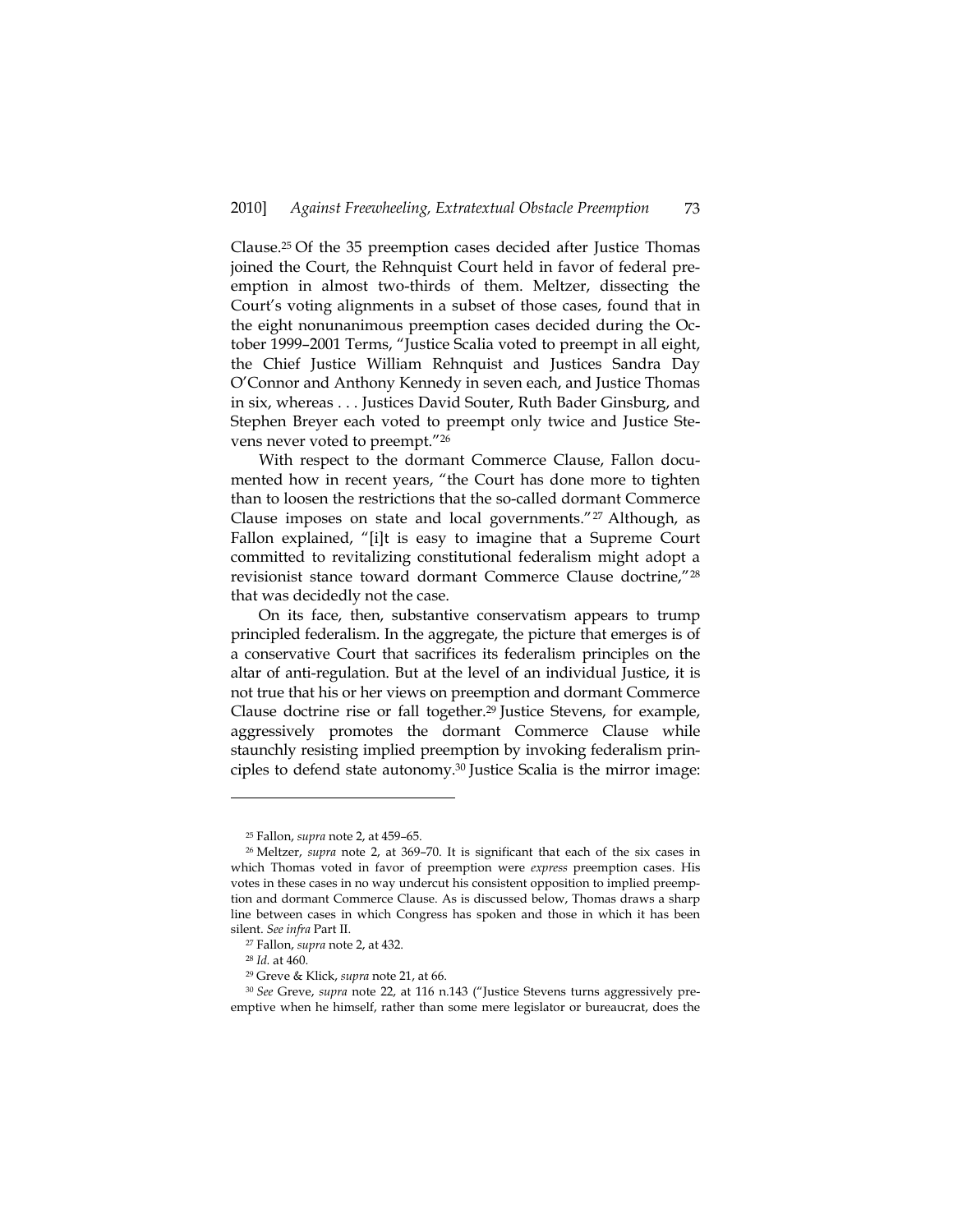he has inveighed against the dormant Commerce Clause as unconstitutional, but habitually votes to uphold implied preemption.31 Jeffrey Rosen has declared Justice Thomas the sole "states' rights conservative"—as opposed to "business conservative"—on the Court.32 It is true that Thomas equally—and consistently—resists implied preemption and the dormant Commerce Clause. What is less clear is the extent to which fidelity to abstract federalism values, such as states' rights, is the animating principle of Thomas's jurisprudence.

#### **II. CONSISTENCIES: FORMALISM AND TEXTUALISM**

Justice Thomas's jurisprudence in preemption and dormant Commerce Clause cases can be summed up succinctly in his own words: the judge's role is "to interpret the language of the statute[s] enacted by Congress."33 So, where Congress has spoken (express preemption), he follows suit and ousts competing state law; but where Congress has only murmured (implied preemption) or has remained silent (dormant Commerce Clause doctrine), he resists any impulse to stray outside the text looking for reasons to displace state law.

A more sophisticated constitutional vision underlies this rather simplistic summary rendition. Justice Thomas's conservative judicial philosophy embraces two key structural limitations in

preempting. He is the Court's most forceful advocate of constitutional preemption under the Due Process Clause and the dormant Commerce Clause."); Greve & Klick, *supra* note 21, at 87 (noting that Justice Stevens "is the most aggressive advocate of the 'dormant' Commerce Clause"); Robert A. Schapiro, *Justice Stevens's Theory of Interactive Federalism*, 74 FORDHAM L. REV. 2133, 2135–36 (2006) (setting out "to resolve some of the seeming tensions within [Justice Stevens's] jurisprudence, such as his relatively permissive approach to state regulation in the area of federal preemption as compared to his relatively broad conception of the preemptive sweep of the dormant Commerce Clause").

<sup>31</sup> *See, e.g.*, Greve & Klick, *supra* note 21, at 88 ("Justice Stevens emerges as a defender of state prerogatives, and Justice Scalia often takes the opposite tack."). 32 Rosen, *supra* note 23, at 932 ("[T]hey [libertarians] have only a single possible

vote on the [Roberts] Supreme Court today: Justice Clarence Thomas. (The other originalist on the Court, Antonin Scalia, is not a consistent supporter of states' rights.)"); *see also* Greve & Klick, *supra* note 21, at 82 (showing Thomas to be the outlier of a trend in the direction of more conservative judges voting more often in favor of preemption).<br><sup>33</sup> Wyeth v. Levine, 129 S. Ct. 1187, 1217 (2009) (Thomas, J., concurring in judg-

ment) (quoting Barnhart v. Sigmon Coal Co., 534 U.S. 438, 461 (2002)).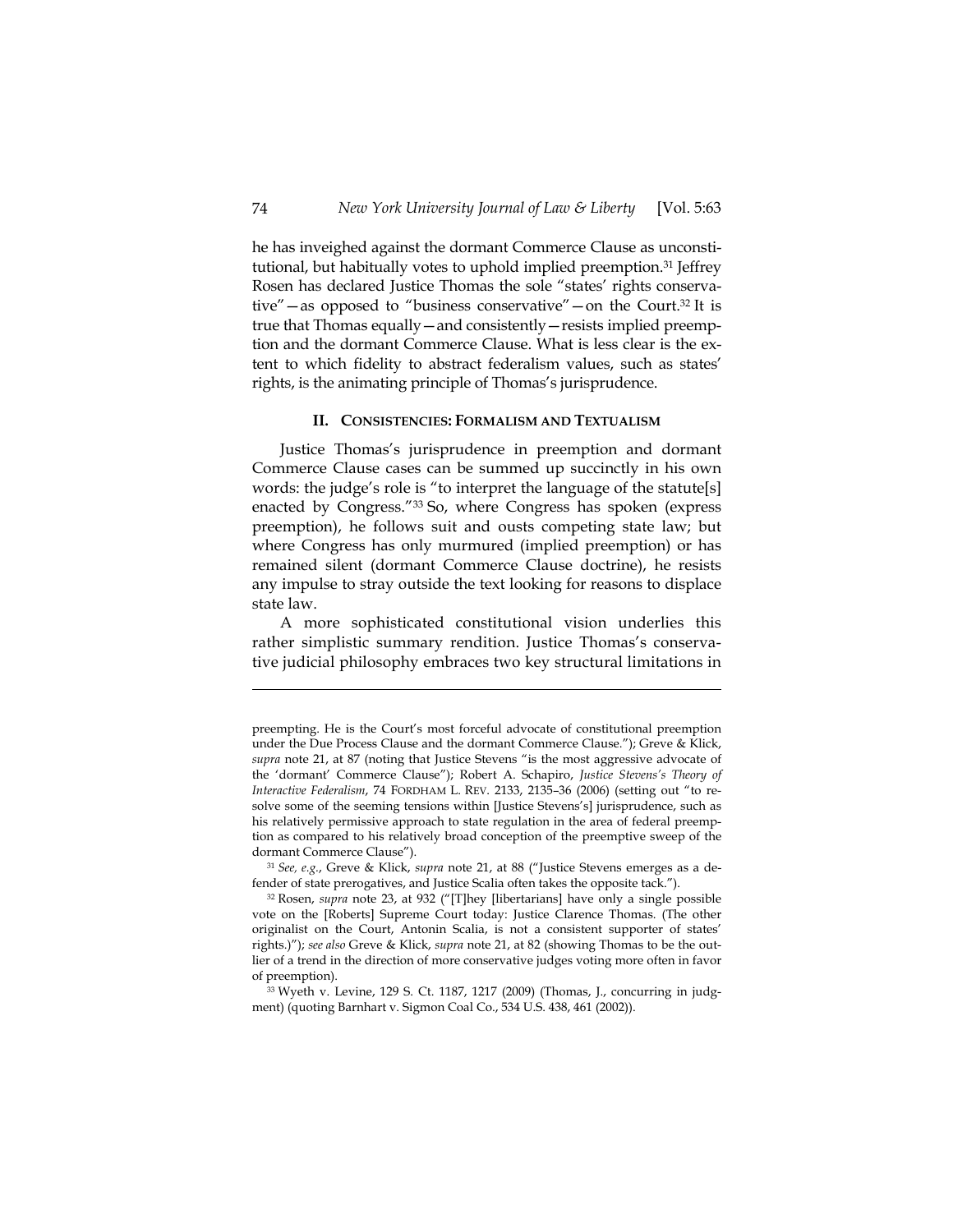the Constitution: limited federal regulatory power and the requirements of bicameralism and presentment to enact legislation. In pursuit of a government of limited federal power, Thomas has resisted the expansion of congressional power through interpretation of the commerce power of Congress. And—relevant to both preemption and the dormant Commerce Clause—he has insisted that "our federal system in general, and the Supremacy Clause in particular, accords preemptive effect to only those policies that are actually authorized by and effectuated through the statutory text."34 In other words, "[u]nder the Supremacy Clause, state law is pre-empted only by federal law 'made in Pursuance' of the Constitution, Art. VI, cl.2—not by extratextual considerations of the purposes underlying congressional [action or] inaction."35

## *A. Express Preemption*

Given Justice Thomas's judicial philosophy and his formalist and textualist predilections, express preemption is not especially controversial, for Congress has spoken and the judge simply interprets the statutory language. Thomas adheres to two principles in express preemption cases: (1) express preemption provisions should be read according to their ordinary import; and (2) the "presumption against preemption" statutory default canon is entirely out of place.

In his forceful dissent in *Altria v. Good*, Justice Thomas makes the case that the presumption against preemption should have no place in the Court's express preemption jurisprudence.36 The *Altria* majority decided that fraudulent advertising claims brought under the Maine Unfair Trade Practices Act were neither expressly nor impliedly preempted by the Federal Cigarette Labeling and Advertising Act.37 The Cigarette Labeling Act is emblematic of Congress speaking out of both sides of its mouth on the preemption issue. It contains both an express preemption provision<sup>38</sup> and an express

<sup>&</sup>lt;sup>34</sup> *Id.* at 1216.<br><sup>35</sup> *Id.* at 1217.<br><sup>36</sup> Altria Group, Inc. v. Good, 129 S. Ct. 538, 555-59 (2008) (Thomas, J., dissenting).

<sup>&</sup>lt;sup>37</sup> *Id.* at 541–42 (majority opinion).<br><sup>38</sup> The express preemption provision reads, "No requirement or prohibition based on

smoking and health shall be imposed under State law with respect to the advertising or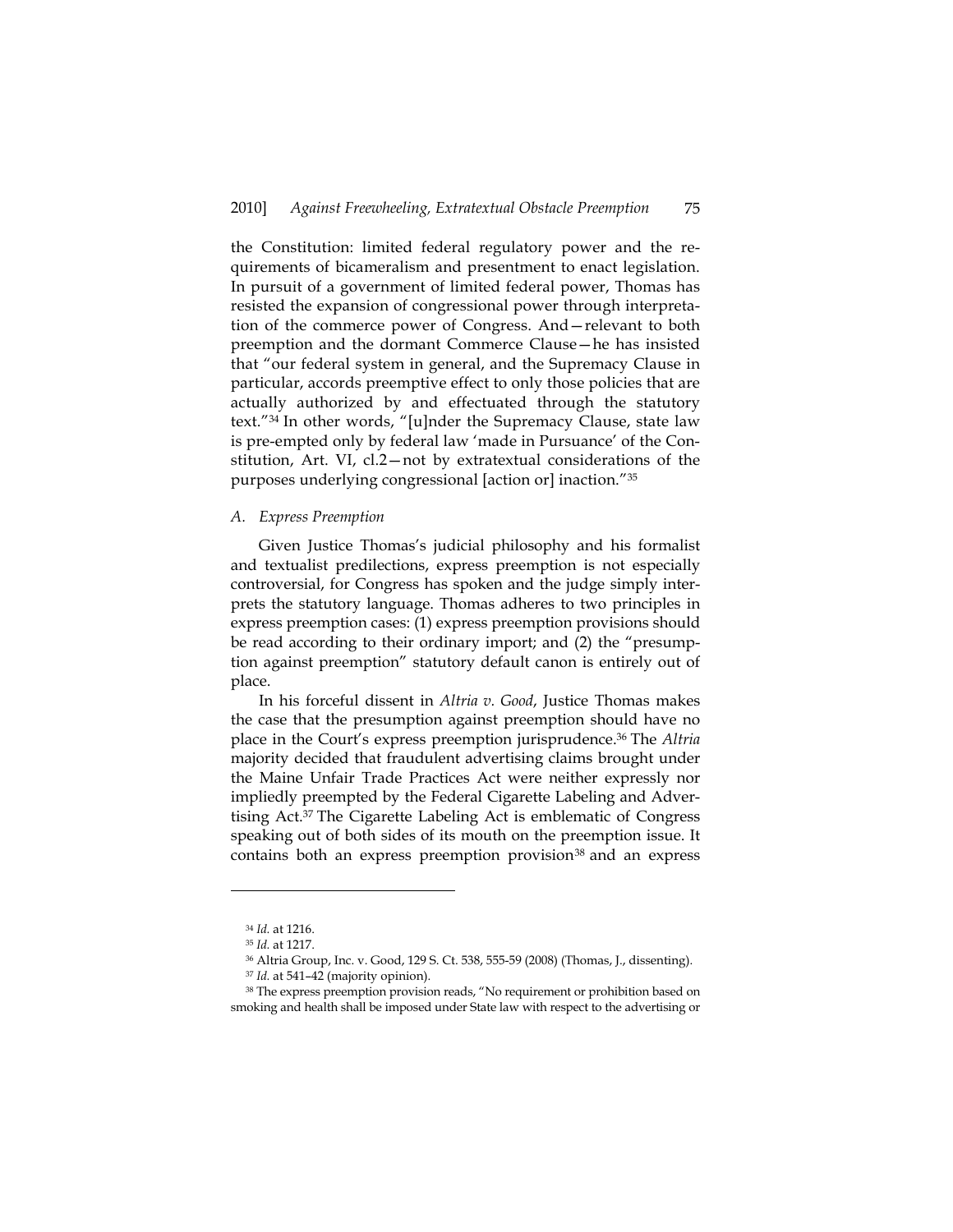savings clause.<sup>39</sup> The majority's interpretation of these provisions was guided by the presumption against preemption: "[W]hen the text of a pre-emption clause is susceptible of more than one plausible reading, courts ordinarily 'accept the reading that disfavors preemption.'"40 In his vociferous dissent, Thomas denounces the presumption against preemption as giving a "cramped and unnatural construction  $\dots$  that fail[s] to give effect to the statutory text."<sup>41</sup>

Justice Thomas's partial concurrence in *Bates v. Dow Agrosciences*42 foreshadowed his *Altria* dissent.43 While agreeing that the

Justice Thomas also latched onto the partial dissent (authored by Justice O'Connor) in *Medtronic, Inc. v. Lohr*, 518 U.S. 470 (1996), a case in which the majority construed statutory terms narrowly on account of the presumption against preemption. The dissent charged that the majority's constricted reading of "any requirement" in the preemption provision of the Medical Device Amendment to the Food Drug and Cosmetic Act so as not to foreclose all avenues of relief for an injured plaintiff made a mockery of congressional intent as the touchstone of preemption. Lohr, 518 U.S. at 512 (O'Connor, J., concurring and dissenting in part).

Justice Thomas's resolute refusal to take into account the "harsh result" of foreclosing relief to plaintiffs is reserved for express preemption cases. In *Buckman Co. v. Plaintiffs' Legal Comm.*, an implied preemption case, Thomas joined a concurrence (penned by Justice Stevens) that reined in the majority's broader pro-preemption holding, at least in part on account of the harsh effect it would have in terms of denying

promotion of any cigarettes the packages of which are labeled in conformity with the provisions of this chapter." 15 U.S.C. § 1334(b) (2009).<br><sup>39</sup> The savings clause reads, "Nothing in this chapter (other than the requirements

of section 1333 of this title) shall be construed to limit, restrict, expand, or otherwise affect the authority of the Federal Trade Commission with respect to unfair or deceptive acts or practices in the advertising of cigarettes." *Id.* at § 1336.

<sup>40</sup> *Altria*, 129 S. Ct. at 543 (quoting Bates v. Dow Agrosciences LLC, 544 U.S. 431, 449 (2005)). 41 *Id.* at 554 (Thomas, J., dissenting) (citing Cipollone v. Liggett Group, 505 U.S.

<sup>504, 544–48 (1992) (</sup>Scalia, J., concurring and dissenting in part)).

<sup>42 544</sup> U.S. 431 (2005).

<sup>43</sup> *Id.* at 457 (Thomas, J., concurring in judgment in part and dissenting in part). Indeed, Thomas's latest denouncement in *Altria* has a trail leading all the way back to *Cipollone*, the 1992 progenitor of the Court's line of products liability preemption cases. Thomas joined Justice Scalia in dissent, resisting the plurality's invocation of the presumption to narrow its read of the express preemption provision of the Public Health Cigarette Smoking Act of 1969. Instead, the dissent would read express provisions in accordance with the ordinary meaning of statutory language. *Cipollone*, 505 U.S. at 548 (Scalia, J., concurring and dissenting in part) ("The proper rule of construction for express pre-emption provisions is, it seems to me, the one that is customary for statutory provisions in general: Their language should be given its ordinary meaning."). Any presumption "dissolves once there is conclusive evidence of intent to pre-empt in the express words of the statute itself." *Id.* at 545.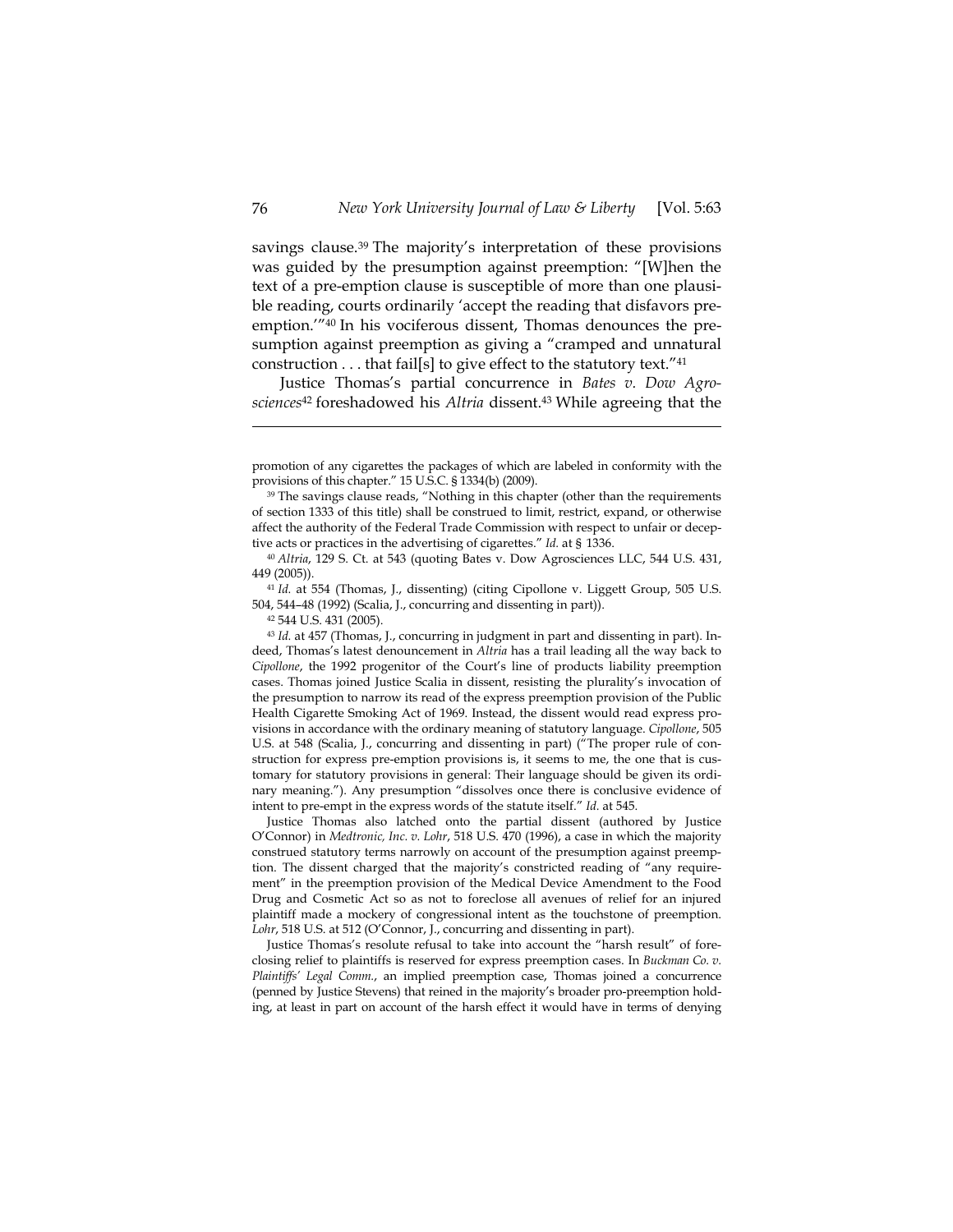state tort claims in that case were not preempted by the Federal Insecticide Fungicide and Rodenticide Act, Thomas criticizes the majority's insistence upon finding a "clear and manifest" congressional intent to preempt.<sup>44</sup> Thomas agrees with Caleb Nelson's argument that "[i]f the Court's normal rules of statutory interpretation are designed to give effect to congressional intent, then the Court's insistence on giving express preemption clauses a narrower-thanusual interpretation will drive preemption decisions *away from* that intent."45 Nelson has argued that the Court's narrow constructions of congressional language create an "*extra*political safeguard—a safeguard that makes it difficult for Congress to preempt state law to the extent it wants."46

On top of his substantive views, Justice Thomas would also reject the presumption against preemption on precedential grounds. Thomas is dismayed at the Court's invocation of the presumption in *Altria* after it was seemingly put to rest during the previous Term in the Court's *Riegel v. Medtronic*47 decision. In *Riegel*, the Court held (8 to 1) that the Medical Device Amendments to the Food Drug and Cosmetic Act preempted state law design-defect and failure-towarn claims involving a medical device that had undergone rigorous Food and Drug Administration (FDA) pre-approval scrutiny.48 As Thomas points out in his *Altria* dissent, "[t]he Court interpret[s] the statute without reference to the presumption or any perceived need to impose a narrow construction on the provision in order to protect the police power of the States."49 The Court instead relies solely upon "ordinary principles of statutory construction"<sup>50</sup> to interpret the actual language of the federal statute. The majority opinion—written by Justice Scalia—begins with statutory text and even

relief altogether to injured plaintiffs. *See* 531 U.S. 341, 355 (2001) (Stevens, J., concurring). Presumably, the calculus is different in implied preemption cases, where Congress has not spoken clearly on the preemption issue.

<sup>44</sup> *Bates*, 544 U.S. at 449 (Thomas, J., concurring in judgment in part and dissenting in part).

<sup>45</sup> *Id.* at 457 (citing Caleb Nelson, *Preemption*, 86 VA. L. REV. 225, 292 (2000)). 46 Nelson, *supra* note 45, at 300–01. 47 Riegel v. Medtronic, Inc., 128 S. Ct. 999 (2008).

<sup>48</sup> *Id.* at 1008.<br><sup>49</sup> Altria Group, Inc. v. Good, 129 S. Ct. 538, 557 (Thomas, J., dissenting).

<sup>50</sup> *Id.*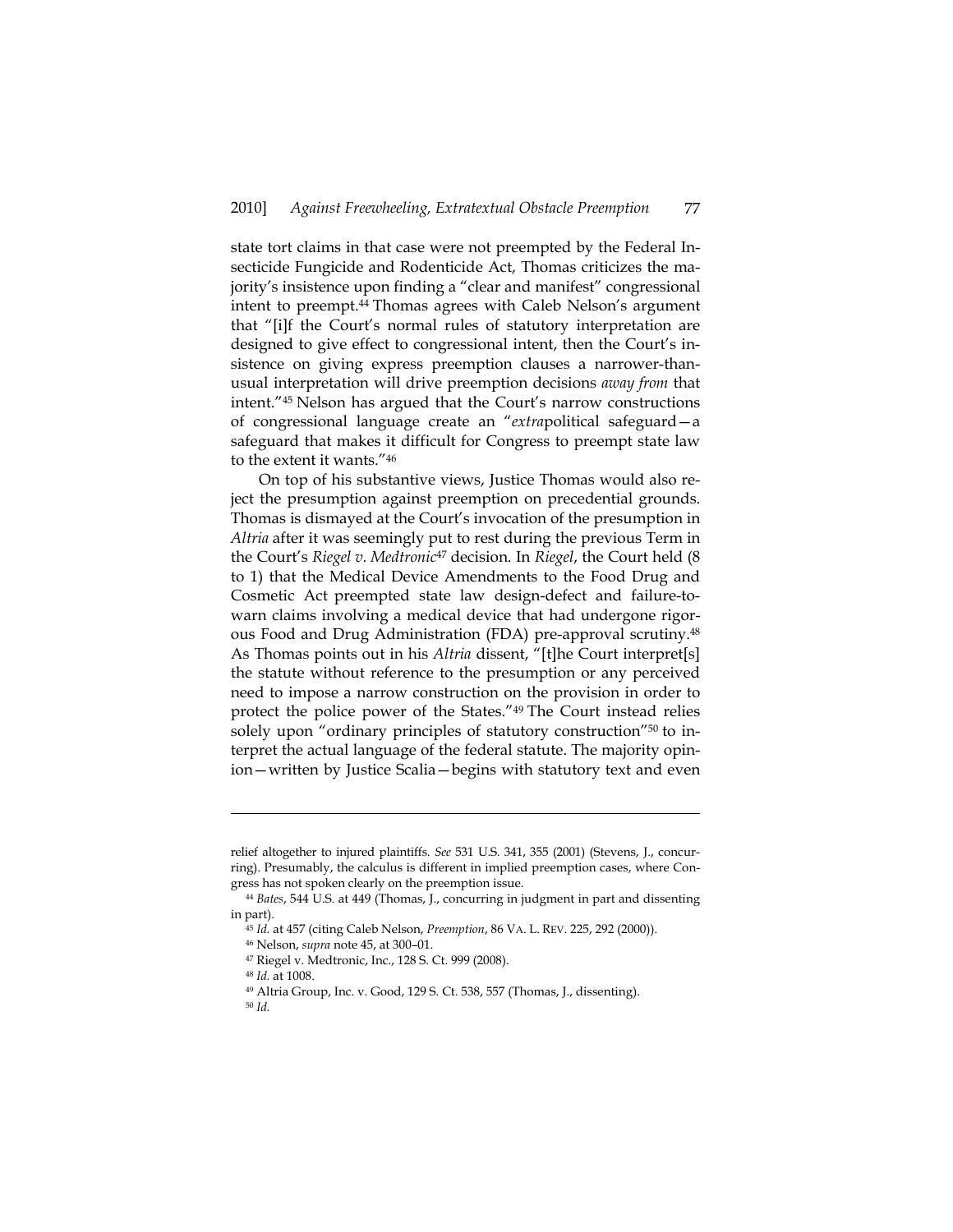veers into policy considerations and the role of the FDA,<sup>51</sup> but there is nary a word about the allegedly canonical presumption against preemption. Thomas argues that the Court's silence—especially in light of Justice Ginsburg's invocation of the presumption in her solo dissent—amounts to a wholesale rejection of the presumption as it applies to express preemption provisions.52 Not only intellectually bankrupt, then, the presumption also lacks precedential authority.53 According to Thomas, since the dawn of express preemption in *Cipollone v. Liggett Group*, 54 the Court "has altered its doctrinal approach to express pre-emption,"55 so that precedent now aligns with his own substantive views—even if the majority fails to see it this way.

Indeed, the Court's track record with respect to the presumption against preemption is murky. In some express preemption cases—as in *Cipollone*,56 *Medtronic*, *Inc. v. Lohr*,57 and *Bates*58—the majority (or plurality) embraces it enthusiastically as an opening salvo for the case, thus signaling (if not pre-ordaining) an antipreemption conclusion. In others—as in *Riegel*59—the presumption is curiously absent. Moreover, it does seem peculiar that the presumption has been invoked so often in the *express* preemption context, where, almost by definition, it would seem extraneous, given Congress's prescription of intent with actual words.<sup>60</sup>

Justice Thomas presents a coherent and consistent position: follow the ordinary meaning of the statutory text enacted by Congress. Where there is such express text, there is no need for a presumption against preemption—in essence, a thumb on the scale against preemption regardless of the language enacted by Congress—to aid in

<sup>51</sup> *See* Sharkey, *What* Riegel *Portends*, *supra* note 1, at 440. 52 *Altria*, 129 S. Ct. at 558 (Thomas, J., dissenting) ("Given the dissent's clear call for the use of the presumption against pre-emption, the Court's decision not to invoke it was necessarily a rejection of any role for the presumption in construing the statute.").

<sup>53</sup> *Id.*

<sup>54 505</sup> U.S. 504 (1992).

<sup>55</sup> *Altria*, 129 S. Ct. at 555 (Thomas, J., dissenting).<br><sup>56</sup> 505 U.S. 504.

<sup>57 518</sup> U.S. 470 (1996).

<sup>58</sup> Bates v. Dow Agrosciences LLC, 544 U.S. 431 (2005).

<sup>59</sup> Riegel v. Medtronic, Inc., 128 S. Ct. 999 (2008).

<sup>60</sup> *See* Sharkey, *Products Liability Preemption*, *supra* note 1, at 458.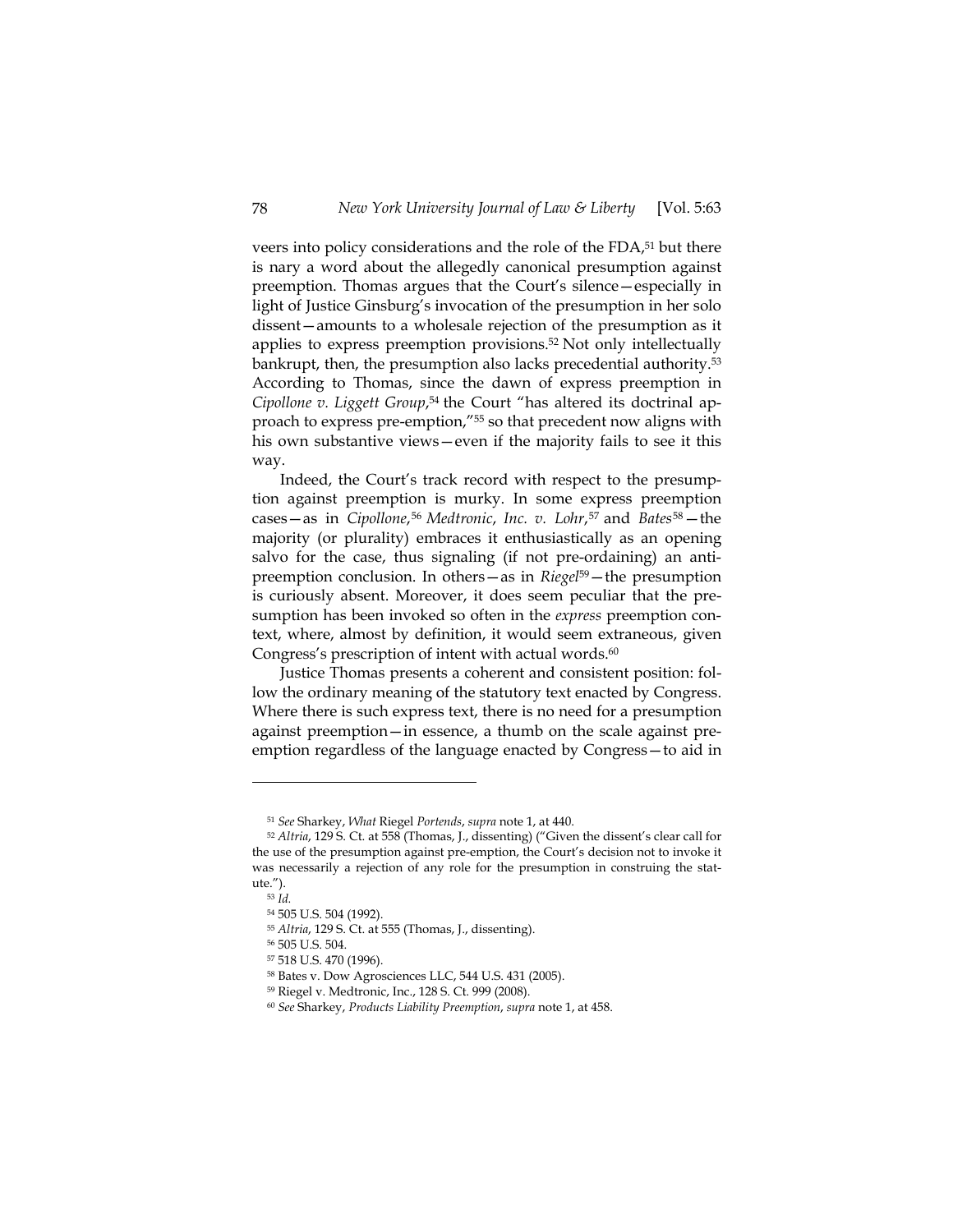the interpretive task. It is true that the net effect of express preemption will likely be no role (or no significant role) for states in regulatory enforcement or as providers of compensation for injuries. This might strike at the heart of a true federalist, but, for Thomas, fidelity to text trumps, at least where Congress has enacted legislation in accordance with constitutional principles.

#### *B. Dormant Commerce Clause*

-

If express preemption—where Congress has clearly spoken on the fate of state regulation—is taken to be one end of a continuum, the dormant Commerce Clause is situated at the opposite end. For the striking down of state regulation on the grounds of the dormant Commerce Clause is, for all intents and purposes, akin to preemption by Congressional silence.<sup>61</sup>

Now congress has a wonderful power that only judges and lawyers know about. Congress has a power to keep silent. Congress can regulate interstate commerce just by not doing anything about it. Of course when congress keeps silent, it takes an expert to know what it means. But the judges are experts. They say that congress by keeping silent sometimes means that it is keeping silent and sometimes means that it is speaking. If congress keeps silent about the interstate commerce that is not national in character and that may just as well be regulated by the states, then congress is silently silent, and the states may regulate. But if congress keeps silent about the kind of commerce that is national in character and ought to be regulated only by congress, then congress is silently vocal and says that the commerce must be free from state regulation.

<sup>61</sup> Justice Thomas has explicitly characterized invalidation under the dormant Commerce Clause as "preemption-by-silence." Camps Newfound/Owatonna, Inc. v. Town of Harrison, 520 U.S. 564, 615 (1997) (Thomas, J., dissenting) (noting that the theory of "preemption-by-silence" has been rejected "in virtually every analogous area of the law.").

Henry Monaghan quoted a provocative passage from Harvard Law School Professor Thomas Reed Powell, noting the irony of reliance upon judicial inferences from congressional silence:

Monaghan, *supra* note 20, at 16 n.92 (quoting Thomas Reed Powell, *The Still Small Voice of the Commerce Clause*, *in* 3 SELECTED ESSAYS ON CONSTITUTIONAL LAW 931, 932 (1938)); *see also* Bethlehem Steel Co. v. New York State Labor Relations Bd., 330 U.S. 767, 783–83 (1947) ("A shrewd critic has thus expressed the considerations that in the past have often lain below the surface of merely doctrinal applications: 'Formally the enterprise is one of interpretation of the Act of Congress to discover its scope. Actually it is often the enterprise of reaching a judgment whether the situation is so adequately handled by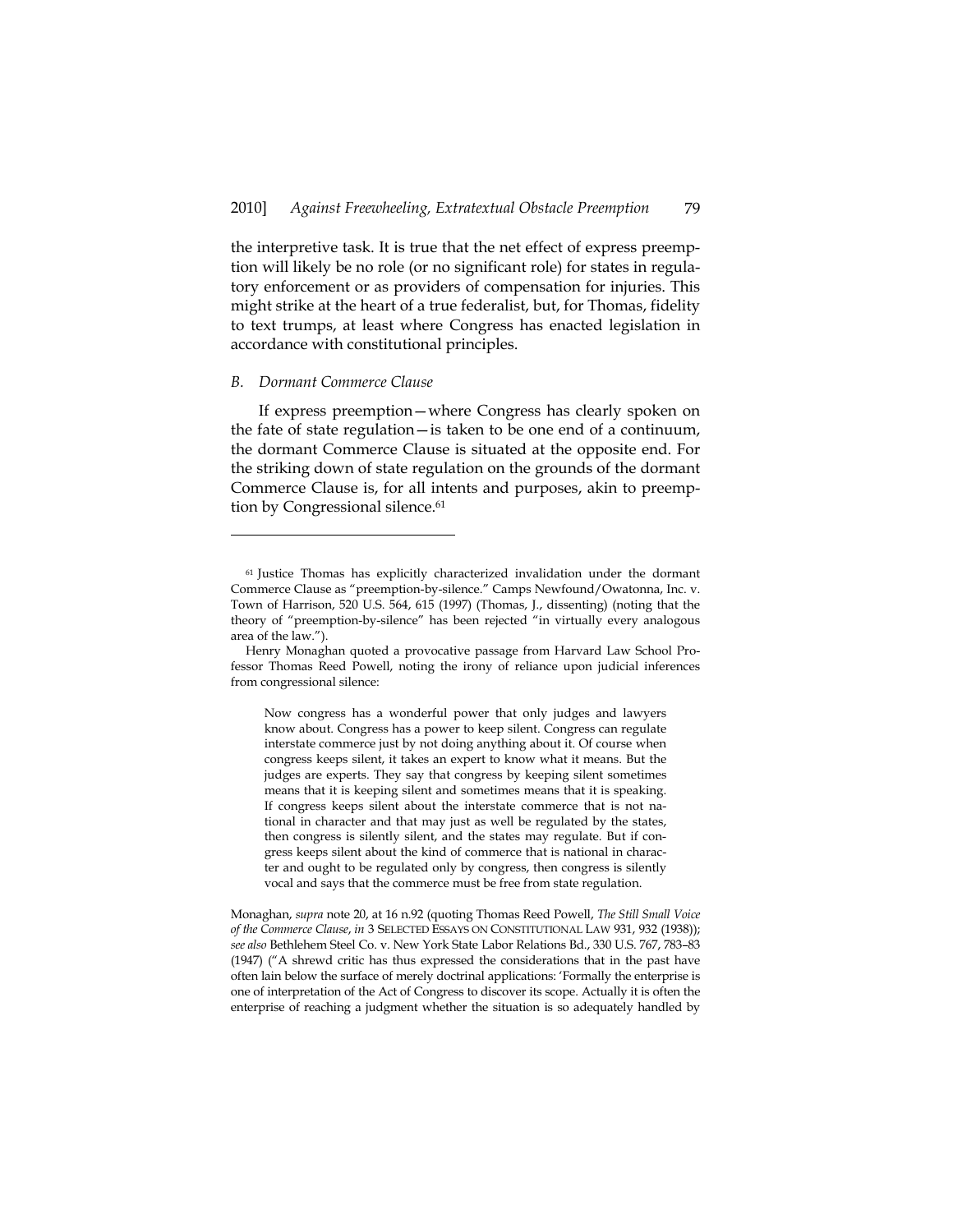The Commerce Clause grants Congress the power "[t]o regulate Commerce with foreign Nations, and among the several States."62 The Supreme Court has long held that the Commerce Clause contains an implicit "negative" aspect that restrains state power.63 Pursuant to the dormant Commerce Clause, the Court sets a default rule against certain kinds of state regulations, namely those that impose unfair burdens on interstate commerce.<sup>64</sup> The Court has justified this rule as part of the Framers' design in forging a new Union "to avoid the tendencies toward economic Balkanization that had plagued relations among the Colonies and later among the States under the Articles of Confederation."65 Pursuant to its authority under the dormant Commerce Clause, the Court strikes down state regulations "even in the absence of a conflicting federal statute . . . ."66

What is significant is that the Court, not Congress, defines the conflict between state and federal policy. There has been "an often controversial evolution of rules to accommodate federal and state interests."67 The Court distinguishes between facially discriminatory state laws—i.e., "differential treatment of in-state and out-of-state economic interests that benefits the former and burdens the latter"68—and those that "regulate[] evenhandedly"69 but impose incidental effects on interstate commerce. State laws that fall within the former category are "virtually *per se* invalid."70 By contrast, according

65 Hughes v. Oklahoma, 441 U.S. 322, 325–26 (1979).

 $\overline{a}$ 

<sup>66</sup> *Id.* at 326.<br><sup>67</sup> *Id.*<br><sup>68</sup> Or. Waste Sys., Inc. v. Dep't of Envtl. Quality of Or., 511 U.S. 93, 99 (1994).

<sup>69</sup> *Id.* (quoting *Hughes*, 441 U.S. at 336). 70 *Id.* A facially discriminatory law can survive only if it "advances a legitimate local purpose that cannot be adequately served by reasonable nondiscriminatory alternatives."

national prescription that the impediment of further state requirements is to be deemed a bane rather than a blessing.'") (quoting Thomas Reed Powell, *Current Conflicts Between the Commerce Clause and State Police Power, 1922-1927*, 12 MINN. L. REV. 607, 607 (1927-28)). 62 U.S. CONST. art. I, § 8, cl. 3.

<sup>63</sup> *See* United Haulers Ass'n v. Oneida-Herkimer Solid Waste Mgmt. Auth., 550

U.S. 330, 338 (2007). 64 *See, e.g.*, Dep't of Revenue v. Davis, 128 S. Ct. 1801, 1808 (2008) (noting that the dormant Commerce Clause "is driven by concern about 'economic protectionism that is, regulatory measures designed to benefit in-state economic interests by burdening out-of-state competitors'" (citation omitted)).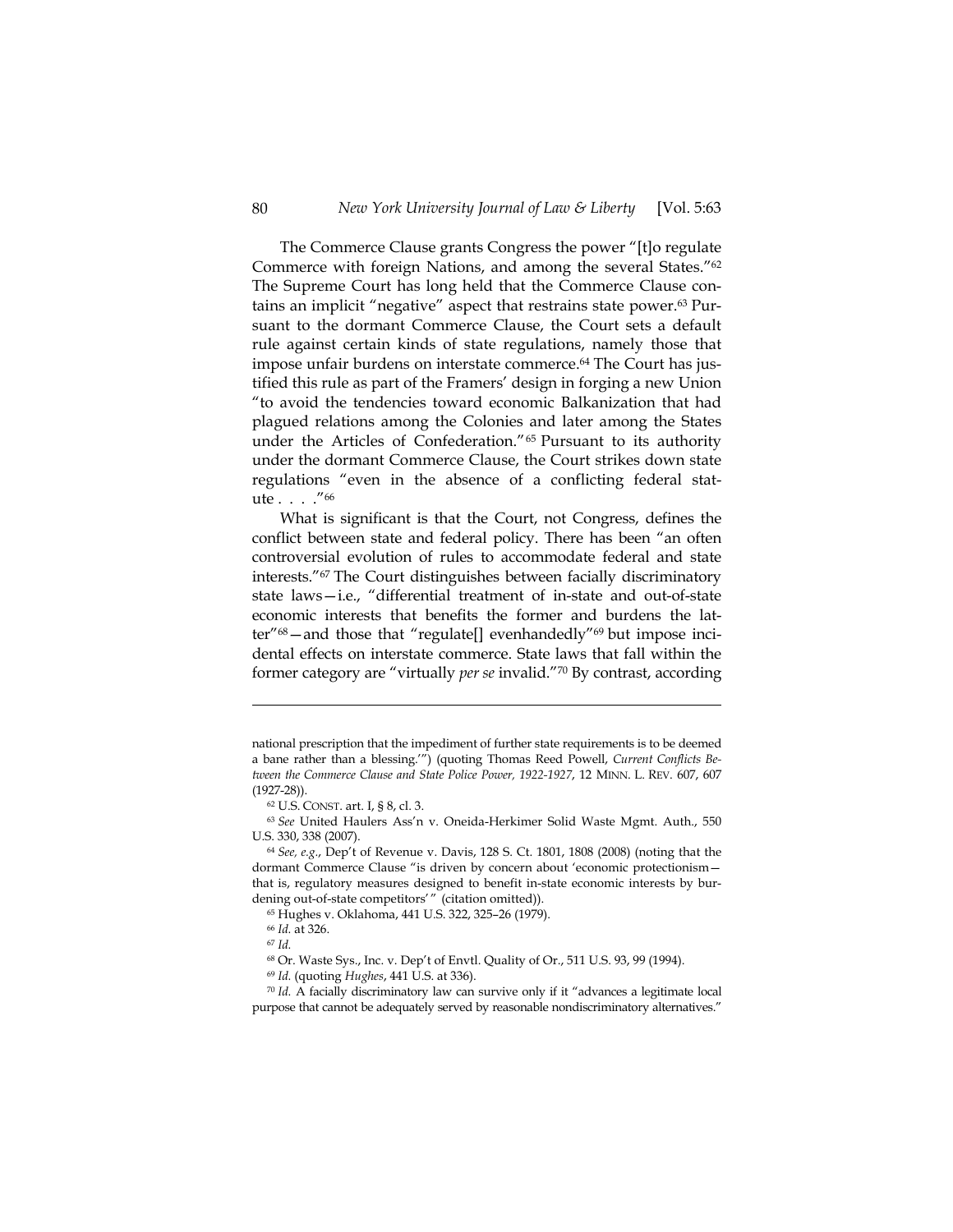to the *Pike* test, state laws that are not facially discriminatory are allowed to stand "unless the burden imposed on [interstate] commerce is clearly excessive in relation to the putative local benefits."71 The doctrine's inherent flexibility has given the Court license to strike down state laws that seem inimical to the spirit of a national economy.72 The Court has in fact celebrated this flexible mode of judicial decision-making, "eschew[ing] formalism for a sensitive, case-by-case analysis of purposes and effects."73

Not surprisingly—given the absence of constitutional text supporting the doctrine, coupled with the unfettered license given to judges to divine irreconcilable conflict between state regulation and national policy—Justice Thomas is strident in his opposition to the dormant Commerce Clause. Thomas aligns with Justice Scalia, calling for the Court to abandon its enforcement of the Commerce Clause's negative implications. Scalia decries the lack of "clear theoretical underpinning for judicial 'enforcement' of the Commerce Clause."74 With characteristic rhetorical flourish, he adds that the Court's "applications of the doctrine have, not to put too fine a point on the matter, made no sense."75

But whereas Justice Scalia would apply the doctrine in limited realms on *stare decisis* grounds, Justice Thomas's opposition is more absolute. 76 In his dissent in *Camps Newfound/Owatonna*, Thomas

Dep't of Revenue v. Davis, 128 S. Ct. 1801, 1808 (2008) (quoting *Or. Waste Sys.*, 511 U.S. at 101). The Court examines the offered local justifications with the strictest of scrutiny—a burden so heavy that "facial discrimination by itself may be a fatal defect." *Or. Waste Sys.*, 511 U.S. at 101 (quoting *Hughes*, 441 U.S. at 337). 71 *Davis*, 128 S. Ct. at 1808 (alteration in original) (quoting Pike v. Bruce Church,

Inc., 397 U.S. 137, 142 (1970)).

<sup>72</sup> At the extreme, "every state law which obstructs a national market violates the Commerce Clause." West Lynn Creamery, Inc. v. Healy, 512 U.S. 186, 207 (1994) (Scalia, J., concurring).

<sup>73</sup> *Id.* at 201 (majority opinion). Note again the distinction between this flexible, case-by-case approach and a "bright-line" rule approach. Justice Scalia, hewing to the latter approach (along with Justice Thomas) admonishes the Court to "produce a clear rule" in this area. *Id.* at 210 (Scalia, J., concurring); *see also* Pildes, *supra* note 17.

<sup>74</sup> Tyler Pipe Indus. v. Wash. State Dep't of Revenue, 483 U.S. 232, 260 (1987) (Scalia, J., concurring and dissenting in part).

<sup>75</sup> *Id.*

<sup>76</sup> Thomas's position here has evolved. He showed an earlier willingness to strike down facially discriminatory laws. *See, e.g.*, C & A Carbone v. Town of Clarkstown, 511 U.S. 383 (1994) (striking down a facially discriminatory flow control ordinance);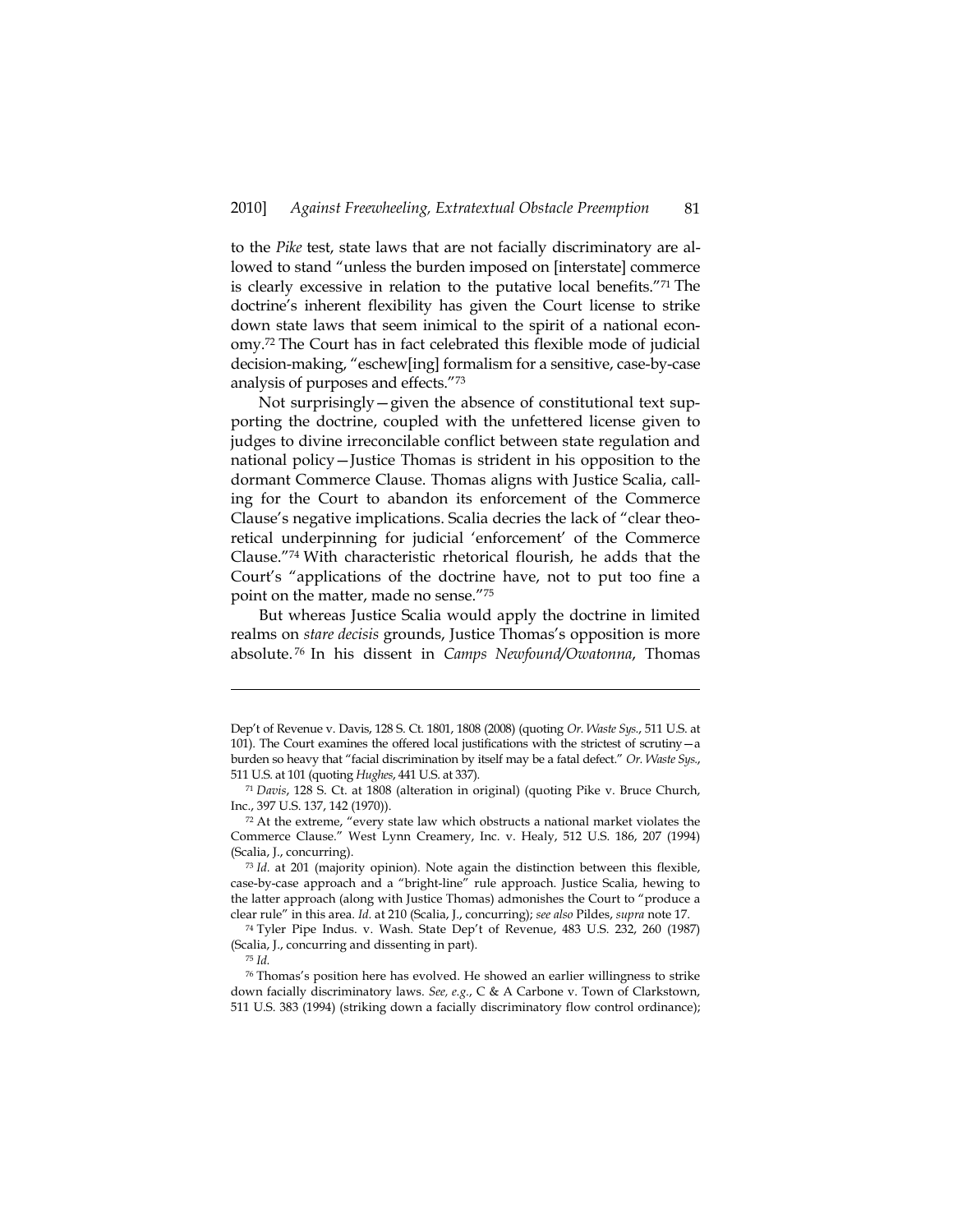emphatically rejects the doctrine in all its guises. $77$  Thomas takes aim at the nature of the Court's jurisprudence as overbroad, unnecessary, and entirely unhinged from any textual justification: "The negative Commerce Clause has no basis in the text of the Constitution, makes little sense, and has proved virtually unworkable in application."78 He concedes that some dormant Commerce Clause cases have arrived at "what intuitively seemed to be a desirable result," but such pragmatic policy considerations "remain[] unsettling because of that rationale's lack of a textual basis."79 Thomas laments that the Court "ha[s] used the Clause to make policy-laden judgments that we are ill equipped and arguably unauthorized to make."80 In the end, according to Thomas, "the underlying justifications for [the Court's] involvement in the negative aspects of the Commerce Clause . . . are illusory."81 Moreover, the Court's

Or. Waste Sys., Inc. v. Dep't of Envtl. Quality of Or., 511 U.S. 93, 96 (1994) (finding Oregon trash surcharge for out-of-state trash that was nearly three times greater than the in-state service fee invalid under the dormant Commerce Clause as a facially discriminatory regulation). He aligned himself with Justice Scalia in *West Lynn Creamery v. Healy*—a case in which the Court likened a milk pricing policy to a protective tariff, whereby a state taxes goods imported from out-of-state but not similar in-state products. 512 U.S. at 193. Scalia's concurrence stakes out a pragmatic scheme to limit future invalidations under the dormant Commerce Clause, but grudgingly accepts some invalidations on *stare decisis* grounds. *Id.* at 210 (Scalia, J., concurring).

Justice Thomas's dissent in *Camps Newfound/Owatonna, Inc. v. Town of Harrison* marks the adoption of his more rigid opposition to the doctrine in all of its forms. 520 U.S. 564 (1997) (Thomas, J., dissenting). In *United Haulers Ass'n v. Oneida-Herkimer Solid Waste Management Authority*, Thomas reiterates his diatribe against the dormant Commerce Clause and specifically disavows the majority position he joined in *C & A Carbone*. 550 U.S. at 349 (Thomas, J., concurring). *See also* KEN FOSKETT, JUDGING THOMAS: THE LIFE AND TIMES OF CLARENCE THOMAS, 281-82 (2004) ("[Justice Thomas] does not believe in *stare decisis*, period.").

<sup>77</sup> *Camps Newfound/Owatonna*, 520 U.S. at 610 (Thomas, J., dissenting). Thomas proposes a radical solution: the Court should eliminate the dormant Commerce Clause altogether; in its stead, the Court should enforce the Import-Export Clause to invalidate the more egregious state taxes and tariffs. *See* U.S. CONST. art. I, § 10, cl. 2 ("No State shall, without the Consent of the Congress, lay any Imposts or Duties on Imports or Exports . . . .").

<sup>78</sup> *Camps Newfound/Owatonna*, 520 U.S. at 610 (Thomas, J., dissenting).

<sup>79</sup> *Id.* at 618. 80 *Id.*

<sup>81</sup> *Id.* at 612.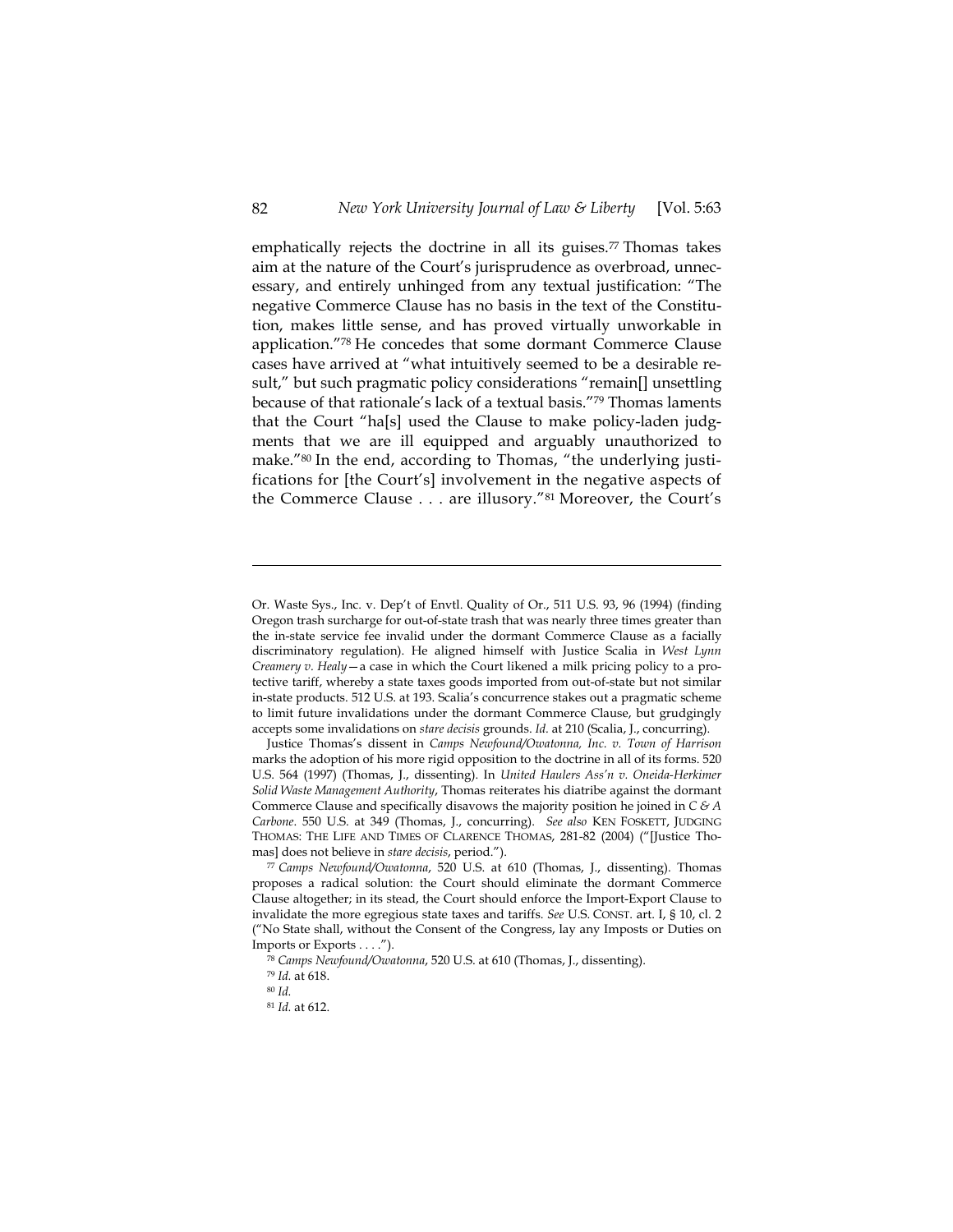jurisprudence in the area has "undermine[d] the delicate balance in what we have termed 'Our Federalism.'"82

But, even more than any federalism concerns, the true source of Justice Thomas's angst over the dormant Commerce Clause lies in the fact that it "surely invites us, if not compels us, to function more as legislators than as judges."<sup>83</sup> He would "leave[] to Congress the policy choices necessary for any further regulation of interstate commerce."84 He has repeated this mantra against "application of the negative Commerce Clause [which] turns solely on policy considerations, not on the Constitution."<sup>85</sup> Thomas rails against such judicial policymaking in *United Haulers Association v. Oneida-Herkimer Solid Waste Management Authority*:

Many of the [Court's dormant Commerce Clause cases] rest on the erroneous assumption that the Court must choose between economic protectionism and the free market. But the Constitution vests that fundamentally legislative choice in Congress. To the extent that Congress does not exercise its authority to make that choice, the Constitution does not limit the States' power to regulate commerce. In the face of congressional silence, the States are free to set the balance between protectionism and the free market. Instead of accepting this constitutional reality, the Court's negative

<sup>82</sup> *Id.*

<sup>83</sup> *Id.* at 619. Thomas writes more specifically of the *Pike* balancing test:

Any test that requires us to assess (1) whether a particular statute serves a "legitimate" local public interest; (2) whether the effects of the statute on interstate commerce are merely "incidental" or "clearly excessive in relation to the putative benefits"; (3) the "nature" of the local interest; and (4) whether there are alternative means of furthering the local interest that have a "lesser impact" on interstate commerce, and even then makes the question "one of degree," surely invites us, if not compels us, to function more as legislators than as judges.

*Id.* 

<sup>84</sup> *Id.* at 620.<br><sup>85</sup> United Haulers Ass'n v. Oneida-Herkimer Solid Waste Mgmt. Auth., 550 U.S. 330, 349 (2007) (Thomas, J., concurring).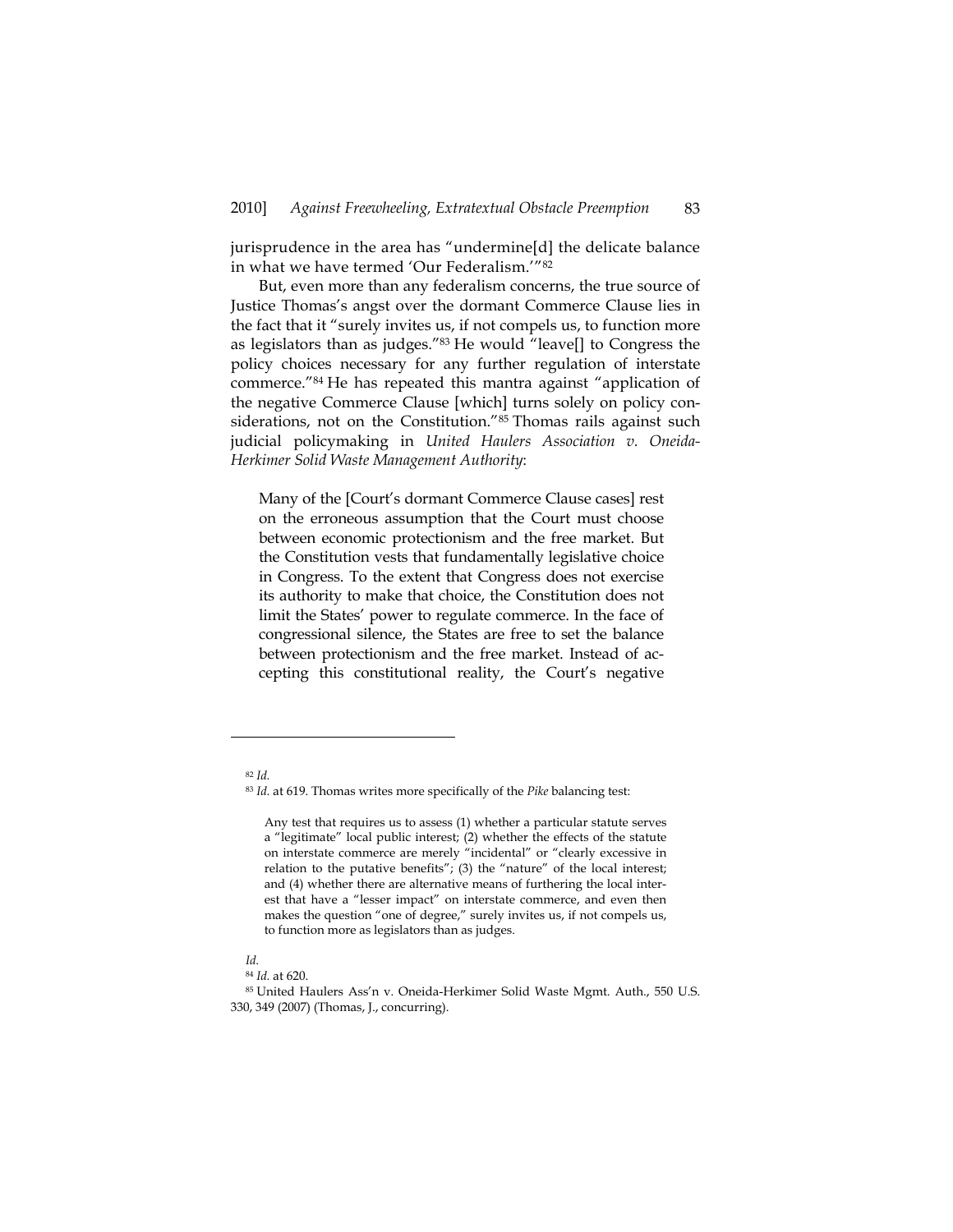Commerce Clause jurisprudence gives nine Justices of this Court the power to decide the appropriate balance.<sup>86</sup>

And, to add insult to injury, not only is the Court's enterprise illegitimate, but even worse, it is destabilizing as the Court shifts its policy predilections over time.87

### *C. Implied Preemption*

If express preemption and dormant Commerce Clause doctrine lie at the poles, then we have arrived at the messy, murky middle: implied preemption. Clear statutory text—the domain of express preemption—by definition does not govern. Nor is there silence, for Congress has enacted a regulatory structure, with varying degrees of comprehensiveness. Implied field preemption arises where Congress has enacted such a comprehensive, detailed regulatory scheme in an area that competing state law regulation is altogether foreclosed.<sup>88</sup> It is rare, and basically nonexistent in the products liability realm that has been my main focus.<sup>89</sup> Implied conflict preemption arises where there is a clash between a federal regulatory scheme and operation of some state law claims.<sup>90</sup> Implied conflict preemption comes in two varieties: impossibility and obstacle. Impossibility, as the name implies, arises where the demands of the state and federal regulatory commands are irreconcilable.91 Obstacle preemption covers a wider band of cases where the state law interferes with, or obstructs, the purpose or aim of the federal regulatory scheme.<sup>92</sup>

Implied preemption derives its constitutional authority from the Supremacy Clause.<sup>93</sup> The doctrine has perplexed courts and

<sup>&</sup>lt;sup>86</sup> *Id.* at 352.<br><sup>87</sup> *Id.* at 351.

<sup>&</sup>lt;sup>88</sup> *See* Sharkey, *Products Liability Preemption*, *supra* note 1, at 455–58. 89 Which is not to say that serious scholars do not continue to clamor for its application. *See, e.g.*, Richard A. Epstein, *The Case for Field Preemption of State Laws in Drug*  Cases, 103 Nw. U. L. REV. 463 (2009).<br><sup>90</sup> See Sharkey, *Products Liability Preemption, supra* note 1, at 504.<br><sup>91</sup> See Fid. Fed. Sav. & Loan Ass'n v. de la Cuesta, 458 U.S. 141, 153 (1982).<br><sup>92</sup> See Hines v. Davidowitz, 3

empts state law when "[state] law stands as an obstacle to the accomplishment and execution of the full purposes and objectives of Congress").

<sup>93</sup> U.S. CONST. art. VI, cl. 2.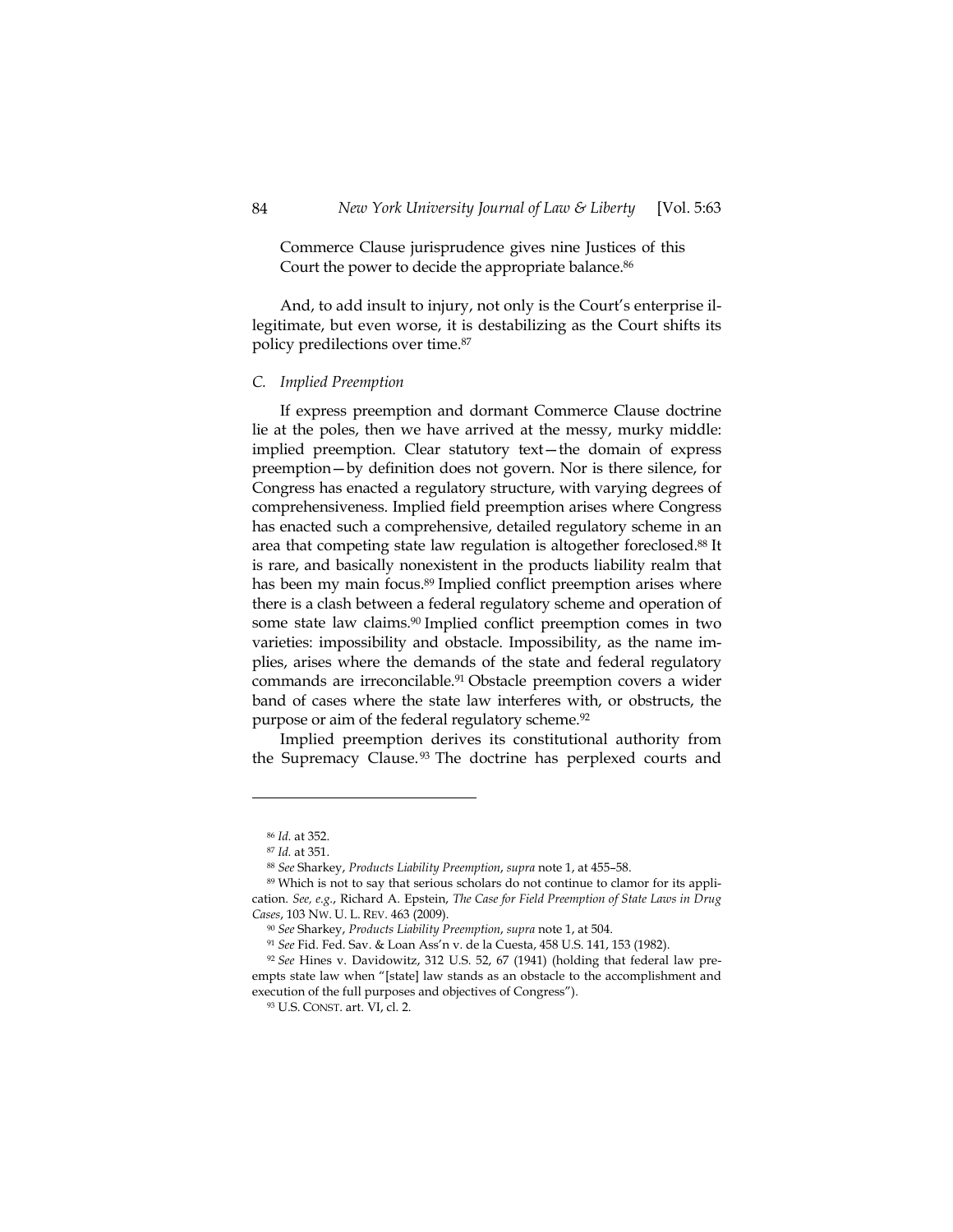scholars alike. In practice, state and federal courts hew to different analytic frameworks for deciding preemption cases—with state courts, on balance, more hostile to expansionist forms of preemption, and with federal courts, on balance, more accepting and prone to defer to the views of the underlying federal regulator.<sup>94</sup>

Justice Thomas uses the *Wyeth v. Levine*95 implied preemption case as a platform for staking out his position, which had crystallized after witnessing the Court's confusion in this area over the course of a decade and a half. He agrees with the majority that failure-to-warn claims under state law are not impliedly preempted by the FDA's pre-market approval of the label on a drug whose injection led to the plaintiff's injuries.96 But he writes separately—in an opinion with no co-signatories—to urge a doctrinal shift.<sup>97</sup> First, he questions, or at least leaves open for resolution another day, whether the presumption against preemption—which he abhors in the express preemption context—should apply in implied preemption cases.<sup>98</sup> But his main focus is on the greater evil: obstacle preemption.<sup>99</sup> For completeness's

-

Because it is evident from the text of the relevant federal statutes and regulations themselves that the state-law judgment below is not pre-empted, it is not necessary to decide whether, or to what extent, the presumption should apply in a case such as this one, where Congress has not enacted an express-pre-emption clause.

*Id.* at 1208 n.2. Justice Thomas has previously endorsed the presumption against preemption or its rough equivalent in the implied preemption context. In *Geier*, Thomas joined Justice Stevens's dissent, which sounded a strong laudatory note for the presumption against preemption. Geier v. Am. Honda Motor Co., 529 U.S. 861, 910 (2000) (Stevens, J., dissenting).

99 Moreover, the presumption against preemption—though unprincipled—might be accepted as a "necessary evil" given the Court's expansive tendencies in the implied preemption realm. *Accord* Nelson, *supra* note 45, at 292 (conceding that the presumption, while in tension with the Supremacy Clause, would nonetheless "help counterbalance the excesses of the Court's other [implied preemption] doctrines"). So, by focusing on the "greater evil" of implied obstacle preemption, the "lesser evil" of the presumption would fall by the wayside.

<sup>94</sup> *See* Catherine M. Sharkey, *Federalism in Action: FDA Regulatory Preemption in Pharmaceutical Cases in State Versus Federal Court*, 15 J.L.& POL'Y 1013 (2007). 95 129 S. Ct. 1187 (2009).

<sup>96</sup> *Id.* at 1204 (Thomas, J., concurring in judgment). 97 *Id.* at 1205.

<sup>98</sup> In a footnote he writes: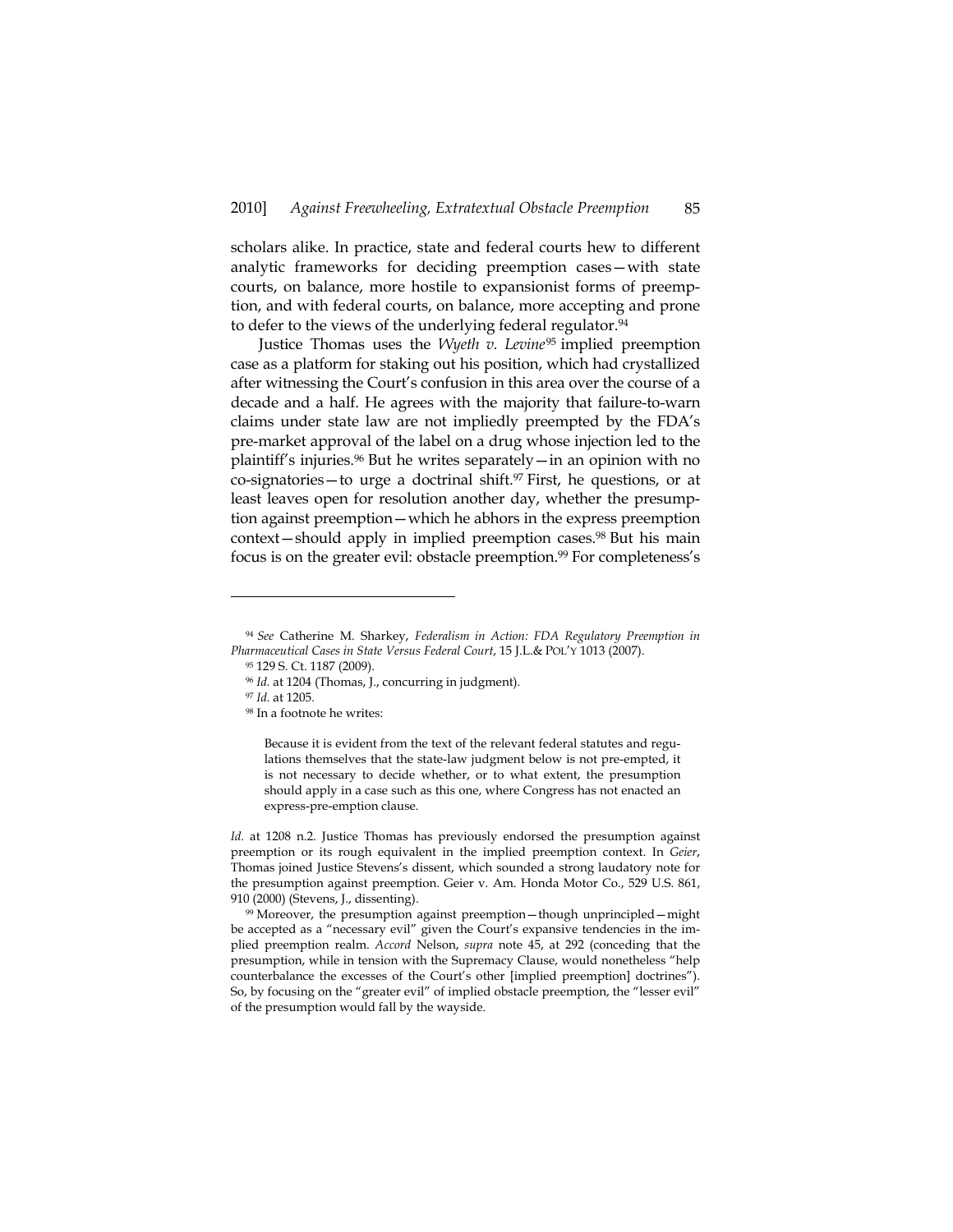sake, I begin with a short summary of his take on impossibility preemption, before turning to the main object of his derision.

#### 1. IMPOSSIBILITY PREEMPTION

As an initial matter, Justice Thomas acknowledges the constitutional authority for implied preemption. He argues that the Court's current, narrow "physical impossibility" test for conflict preemption is flawed because physical impossibility is not a good proxy for a determination of whether state and federal law directly conflict under the Supremacy Clause.100 He embraces instead the "logical contradiction" test, derived from the work of Caleb Nelson: courts should "ignore state law if (but only if) state law contradicts a valid rule established by federal law, so that applying the state law would entail disregarding the valid federal rule."101 Thomas borrows an example from Nelson to clarify the distinction between impossibility and logical contradiction: "[I]f federal law gives an individual the right to engage in certain behavior that state law prohibits, the laws would give contradictory commands notwithstanding the fact that an individual could comply with both by electing to refrain from the covered behavior."102

All of this is mere tinkering, however, compared to the bomb Justice Thomas drops on obstacle preemption, a doctrine that, in his view, the Court should abandon altogether.

#### 2. OBSTACLE PREEMPTION

Justice Thomas is ready to discard the doctrine of obstacle preemption: "This Court's entire body of 'purposes and objectives' preemption jurisprudence is inherently flawed."103

According to Justice Thomas, as a constitutional doctrine, obstacle preemption is a relative youngster.104 It dates to the 1941 case

<sup>&</sup>lt;sup>100</sup> *Wyeth*, 129 S. Ct. at 1209 (Thomas, J., concurring in judgment).<br><sup>101</sup> Nelson, *supra* note 45, at 234.<br><sup>102</sup> *Wyeth*, 129 S. Ct. at 1209 (Thomas, J., concurring in judgment).<br><sup>103</sup> *Id.* at 1211.

<sup>&</sup>lt;sup>104</sup> I suspect that the historical roots of obstacle preemption can be traced even further back, but for purposes of this Article, I am content to track Thomas's elaboration, with the caveat that it not be taken as a definitive history of obstacle preemption.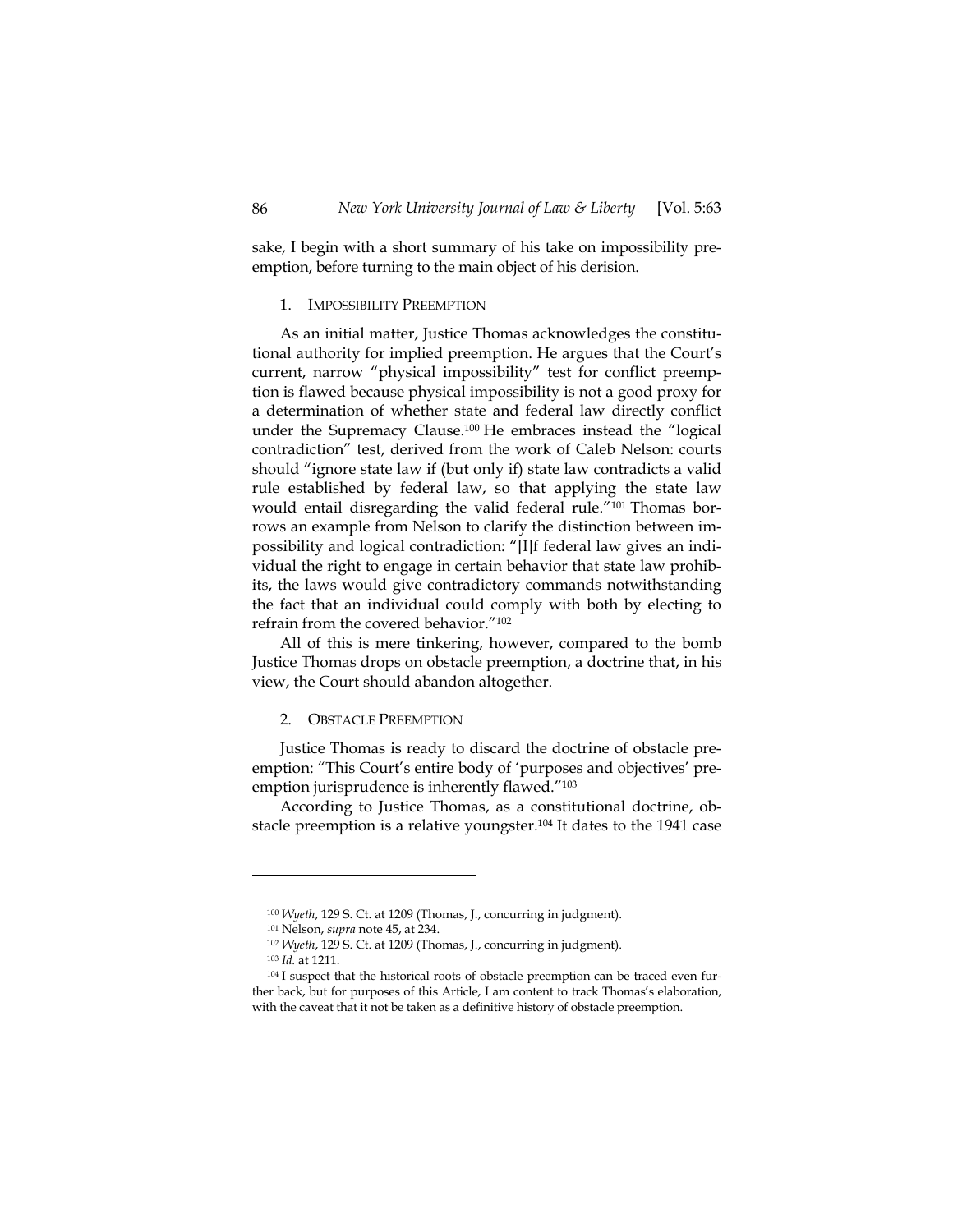*Hines v. Davidowitz*.105 In *Hines*, the Court held that the national government's alien registration scheme preempted Pennsylvania's attempt to administer its own, more stringent registration system.106 The Pennsylvania Alien Registration Act required aliens to register annually, as opposed to the one-time registration required by the Federal Alien Registration Act.<sup>107</sup> The state regulation, moreover, required aliens to carry an identification card at all times, which was not mandated by the federal act.<sup>108</sup> The majority began with the premise that the federal government is constitutionally entrusted with control over foreign affairs.<sup>109</sup> Registration of aliens was a key part of foreign relations because "experience has shown that international controversies of the gravest moment, sometimes even leading to war, may arise from real or imagined wrongs to another's subjects inflicted, or permitted, by a government."110 Moreover, allowing states to interfere in foreign relations would potentially inflict harm upon other states.<sup>111</sup>

Against this backdrop, the Court embraced a protean conception of implied preemption. It eschewed any bright-line rule. The Court canvassed myriad expressions of preemption: "conflicting; contrary to; occupying the field; repugnance; difference; irreconcilability; inconsistency; violation; curtailment; and interference."112 But, according to the Court, "none of these expressions provides an infallible constitutional test or an exclusive constitutional yardstick. In the final analysis, there can be no one crystal clear distinctly marked formula."113

The Court instead opted, to borrow Rick Pildes's phrase, to play a "boundary-enforcing role":114 "Our primary function is to determine

-

114 Pildes, *supra* note 17.

<sup>105 312</sup> U.S. 52 (1941).

<sup>106</sup> *Id.* at 74.

<sup>107</sup> *Id.* at 59–60. 108 *Id.*<sup>109</sup> *Id.* at 63–64. 110 *Id.* at 64.

<sup>&</sup>lt;sup>111</sup> *Id.* at 63-64 ("As Mr. Justice Miller well observed of a California statute burdening immigration: 'If [the United States] should get into a difficulty which would lead to war, or to suspension of intercourse, would California alone suffer, or all the Union?'" (quoting Lung v. Freeman, 92 U.S. 275, 279 (1875))).

<sup>112</sup> *Id.* at 67 (citation omitted). 113 *Id.*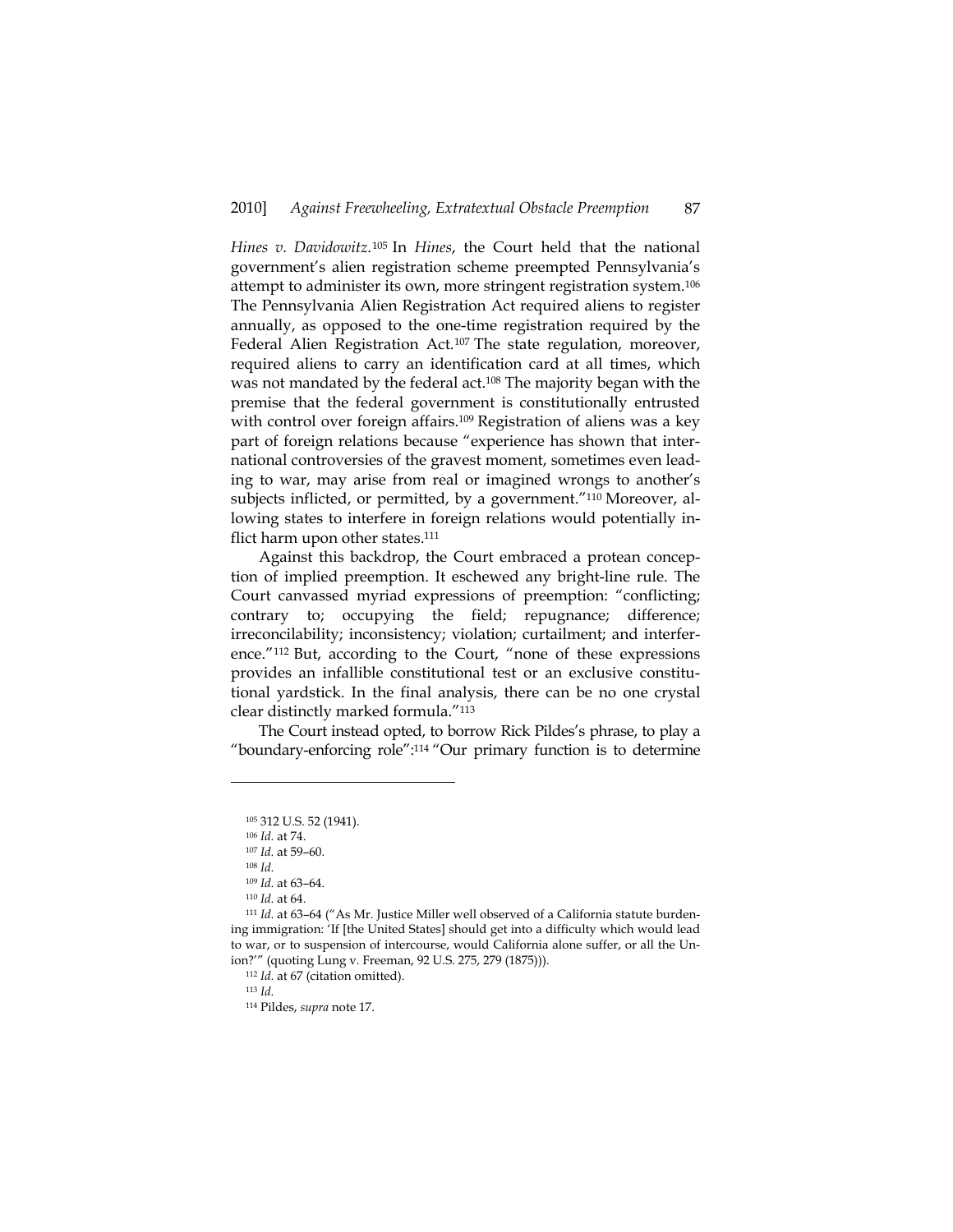whether, under the circumstances of this particular case, Pennsylvania's law stands as an obstacle to the accomplishment and execution of the full purposes and objectives of Congress."115 And, in this case, given that Congress had enacted a "broad and comprehensible plan"116 for alien registration and the fact that Congress and the public had repeatedly rejected overly intrusive provisions as antithetical to a free government and society,117 the majority readily found that Pennsylvania's stricter mandates stood in the way of federal objectives.

With the *Hines*'s majority's formulation of state law standing as "an obstacle to the accomplishment and execution of the full purposes and objectives of Congress," the doctrine of implied conflict preemption took flight.118 In the nearly seven decades that have followed, the Court has invoked *Hines* to forge the boundary between acceptable and offending state legislation and regulation.119

It is against the current of nearly seven decades of application, then, that Justice Thomas swims. In *Wyeth*, his skepticism reached a boiling point: he will no longer countenance what amounts to "judicially manufactured policies" cobbled together from "freewheeling, extratextual, and broad evaluations of the 'purposes and objectives' embodied within federal law."120 For Thomas, getting to this

-

the like." (quoting *Hines*, 312 U.S. at 67)).<br><sup>120</sup> Thomas has a special affinity for the turn of phrase, "freewheeling judicial inquiry," which he has employed before. *See* Bates v. Dow Agrosciences LLC, 544 U.S

<sup>115</sup> *Hines*, 312 U.S. at 67 (citation omitted). 116 *Id.* at 69. The federal government had established laws governing the admittance of aliens, how aliens may become citizens, and the deportation of aliens. *Id.* The chairman of the Senate subcommittee responsible for the bill noted that the purpose of the Act was to weave the new provisions into existing federal law so as to "make a harmonious whole." *Id.* at 72 (quoting Cong. Rec., June 15, 1940, p.12620).

<sup>&</sup>lt;sup>117</sup> *Id.* at 70, 72.<br><sup>118</sup> It is of no moment to my analysis here that one might better characterize the *Hines* case itself as one of implied field preemption.

<sup>119</sup> *See, e.g*., Wyeth v. Levine, 129 S. Ct. 1187, 1201 (2009) ("[Agencies] have a unique understanding of the statutes they administer and an attendant ability to make informed determinations about how state requirements may pose an 'obstacle to the accomplishment and execution of the full purposes and objectives of Congress.'" (quoting *Hines*, 312 U.S. at 67)); Geier v. Am. Honda Motor Co., 529 U.S. 861, 873 (2001) ("This Court, when describing conflict pre-emption, has spoken of pre-empting state law that 'under the circumstances of th[e] particular case . . . stands as an obstacle to the accomplishment and execution of the full purposes and objectives of Congress' whether that 'obstacle' goes by the name of 'conflicting; contrary to; . . . repugnance; difference; irreconcilability; inconsistency; violation; curtailment; . . . interference,' or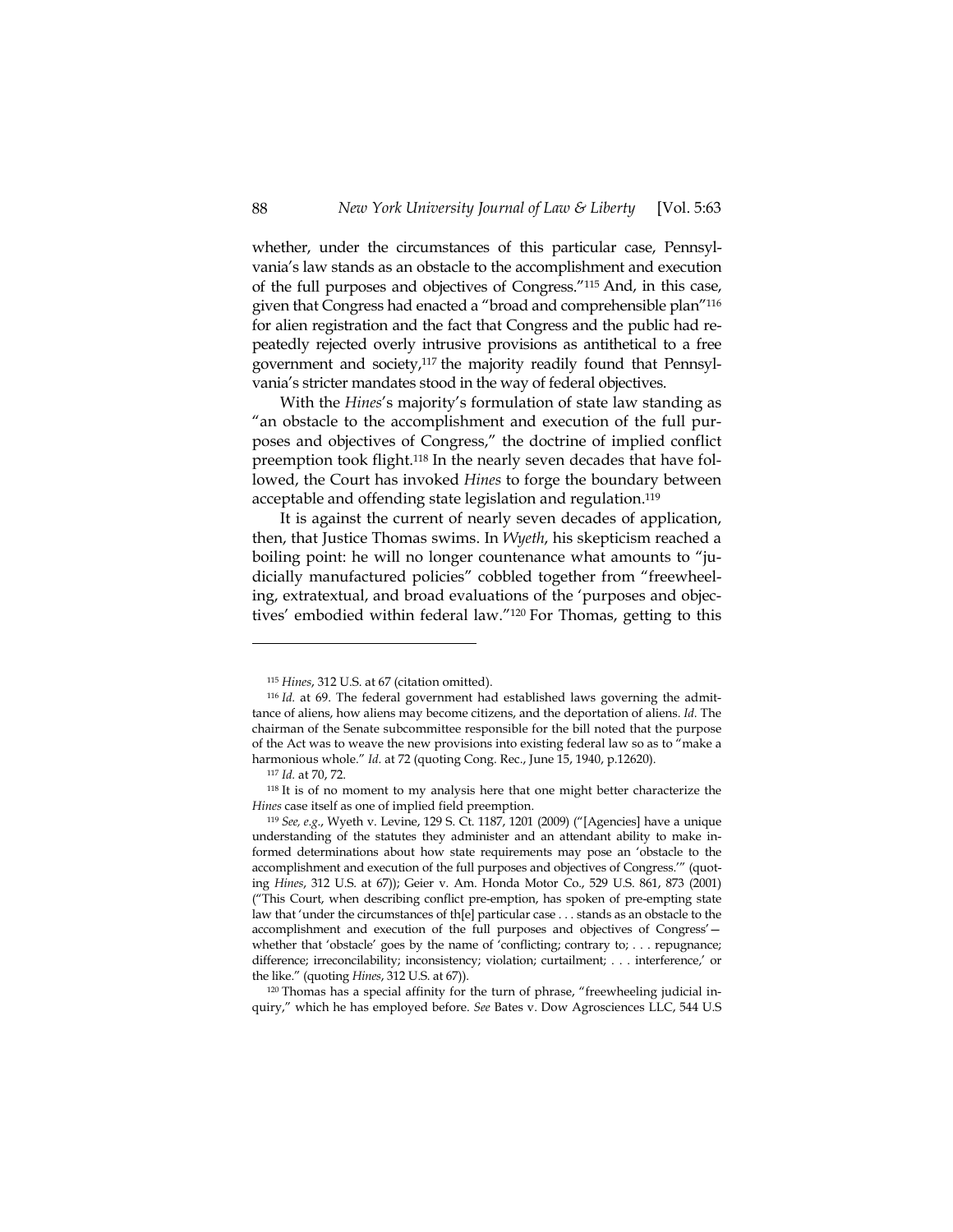point of seemingly drastic departure has been an evolutionary process, as he has grown "increasingly skeptical of [the] Court's 'purposes and objectives' pre-emption jurisprudence."121 Thomas joined the dissent (penned by Justice Stevens) in *Geier*, which proposed a "special burden" test for any party seeking preemption in the face of a statutory "savings" clause.122 Statutory interpretation in that case was not clear-cut, given that the Motor Vehicle Safety Act contained *both* an express preemption clause and an express savings clause.<sup>123</sup> But according to the dissent, the express language of the savings clause "unquestionably limits, and possibly forecloses" the preemptive effect of federal safety standards on state common law remedies.124 Any party seeking to overcome the force of the savings clause on implied preemption grounds therefore faces a "special burden" in demonstrating that valid federal purposes would be frustrated if that state law were not preempted.125 Under this heightened test, a manufacturer must demonstrate that allowing the common law claims would "impose an obligation on manufacturers that directly and irreconcilably contradicts any primary objective that the Secretary [or federal administrator] set forth with clarity in [the federal regulation]."<sup>126</sup>

*Geier* was likely a turning point in Justice Thomas's thinking. It was a high water mark for an expansive version of implied preemption. As Ken Starr has noted, *Geier* "powerfully illustrates the

<sup>431, 459 (2005) (</sup>Thomas, J., concurring in judgment in part and dissenting in part). The phrase is borrowed from Justice Kennedy. *See* Gade v. Nat'l Solid Wastes Mgmt. Ass'n, 505 U.S. 88, 111 (1992) (Kennedy, J., concurring in part and concurring in the judgment) (criticizing the majority for engaging in "freewheeling judicial inquiry into whether a state statute is in tension with federal objectives" that turns focus away from Congress and toward courts).

<sup>121</sup> *Wyeth*, 129 S. Ct. at 1205 (Thomas, J., concurring in judgment); *id.* at 1207 ("I have become 'increasing[ly] reluctan[t] to expand federal statutes beyond their terms through doctrines of implied preemption.'" (quoting *Bates*, 544 U.S. at 459)).

<sup>122</sup> Geier v. Am. Honda Motor Co., 529 U.S. 861, 900 n.16 (2000) (Stevens, J., dissenting).<br><sup>123</sup> *Id.* at 867–68 (majority opinion).<br><sup>124</sup> *Id.* at 900 n.16 (Stevens, J., dissenting).

<sup>125</sup> *Id.* 126 *Id.* at 906. The threshold is made all the higher by the presumption against preemption, which the dissent endorses. *Id.*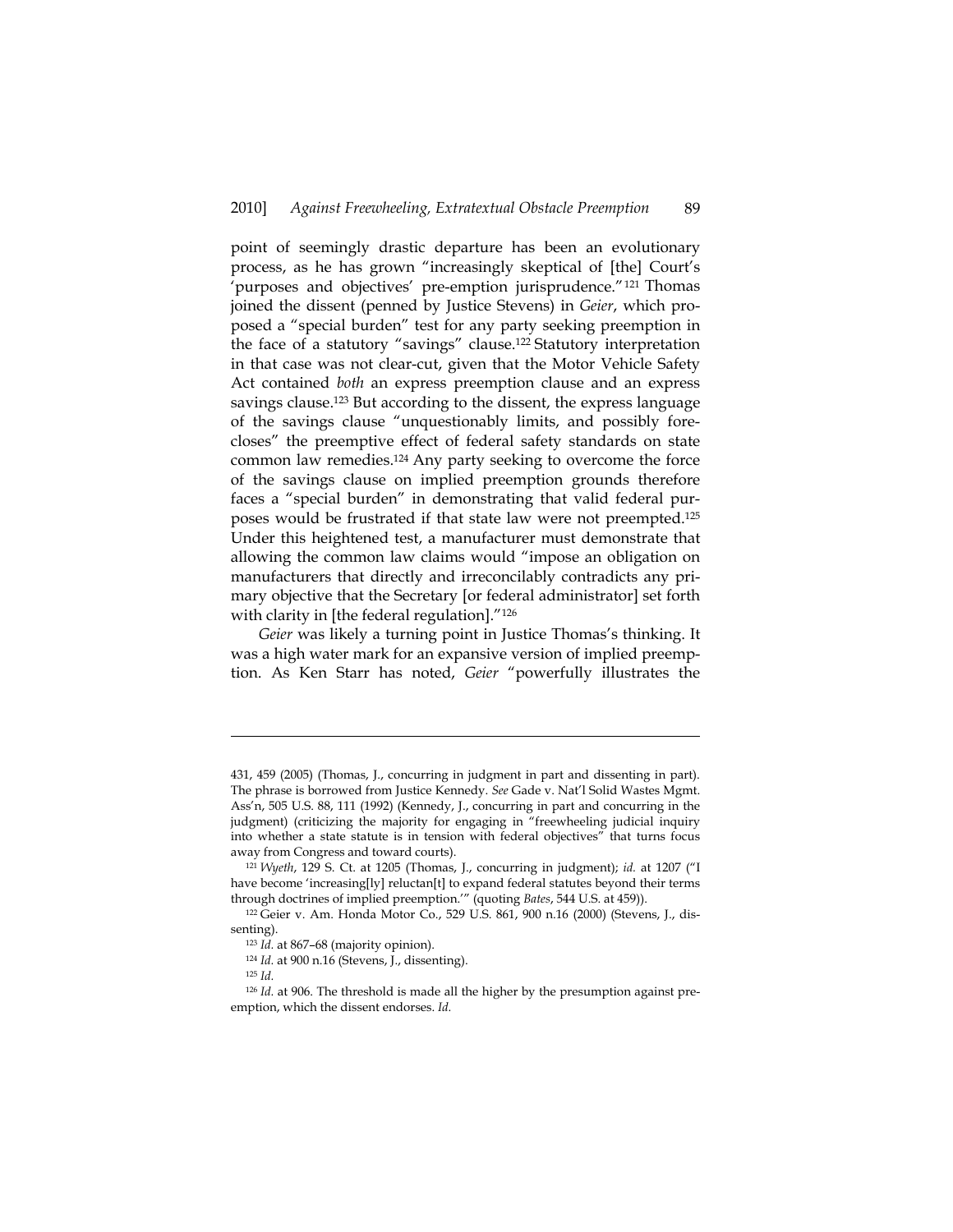Court's eager acceptance of the *Hines* methodology."127 The majority specifically rejected the "complex new doctrine" of special burdens proposed by the dissent and committed itself to following *Hines*'s broad test.128 Thomas seized an opportunity to press his contrarian view in *Bates*. 129 Recall that the majority in *Bates* held that the state law claims were neither expressly nor impliedly preempted by the Federal Insecticide Fungicide and Rodenticide Act.130 Thomas, concurring separately, takes the view that implied preemption cannot be found in the face of an express savings clause131—in effect substituting a "bright-line" rule for the more compromising "special burden" standard of the *Geier* dissent. Thomas takes a further step, moreover, when he seeks to undermine the majority's implied preemption holding: "Because we need only determine the ordinary meaning of § 136v(b) [the statute's savings clause], the majority rightly declines to address respondent's argument that petitioners' claims are subject to other types of pre-emption."132 But the majority did address whether state law claims would "seem to aid, rather than hinder" the federal regulatory scheme.133 Thomas thus presents a recharacterization of the majority to comport with his worldview: "Today's decision thus comports with this Court's

<sup>127</sup> Kenneth W. Starr, *Reflections on* Hines v. Davidowitz*: The Future of Obstacle Preemption*, 33 PEPP. L. REV. 1, 6 (2005).<br><sup>128</sup> *Geier*, 529 U.S. at 874.<br><sup>129</sup> Bates v. Dow Agrosciences LLC, 544 U.S 431, 457–59 (2005) (Thomas, J., concur-

ring in judgment in part and dissenting in part). 130 *Id.* at 452–54 (majority opinion).

<sup>131</sup> *Id.* at 457–58 (Thomas, J., concurring in judgment in part and dissenting in part). 132 *Id.* at 458 ("Nor does the majority ask whether enforcement of state-law labeling

claims would 'stand as an obstacle to the accomplishment and execution of the full purposes and objectives of Congress' in enacting FIFRA." (quoting *Hines*, 312 U.S. at 67)). 133 *Id.* at 451 (majority opinion) ("Private remedies that enforce federal misbrand-

ing requirements would seem to aid, rather than hinder, the functioning of FIFRA."); *see also id.* at 451–52 (finding no evidence showing that state tort suits lead to a "crazy-quilt" of FIFRA standards and thus no showing that common-law suits are disruptive).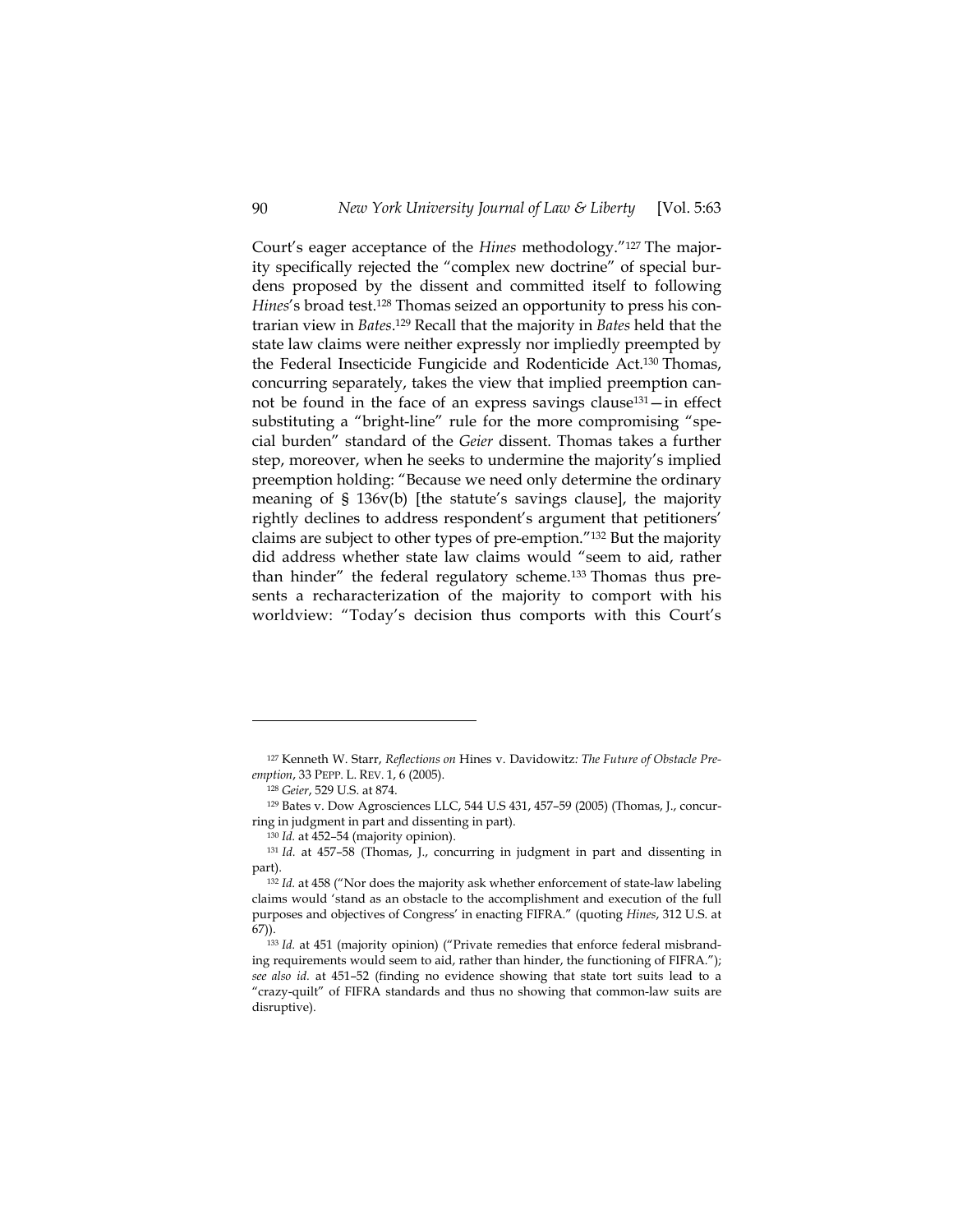increasing reluctance to expand federal statutes beyond their terms through doctrines of implied pre-emption."134

Justice Thomas's arrival point in *Wyeth* was not only foreshadowed by his earlier opinions, but it is also entirely consistent when viewed alongside his express preemption and dormant Commerce Clause jurisprudence: namely, Thomas takes a bright-line rule approach and resists doctrines that "wander far from the statutory text."135 Thomas has several bones of contention with freewheeling implied preemption doctrine. First, he is wary of the kind of evidence courts employ to discern congressional intent. Thomas associates himself with Justice Harlan Fiske Stone's dissent in *Hines*.136 In Stone's view, Pennsylvania's alien registration act did not directly conflict with the federal act; the federal act in no way provided that additional state requirements would be preempted.137 Stone castigated the majority's use of "vague inferences as to what Congress might have intended if it had considered the matter" to build its case that Congress had crafted a comprehensive alien registration scheme that was meant to preclude additional state intermeddling.138

Second, and more fundamentally, Justice Thomas bristles at the notion that courts can appropriately, let alone effectively, tease out single purposes or aims of federal legislation and regulations. His

<sup>134</sup> *Id.* at 459 (Thomas, J., concurring in judgment in part and dissenting in part) (citing Camps Newfound/Owatonna, Inc. v. Town of Harrison, 520 U.S. 564, 617 (1997) (Thomas, J., dissenting)).

<sup>135</sup> Wyeth v. Levine, 129 S. Ct. 1187, 1205 (2009) (Thomas, J., concurring in judgment).<br><sup>136</sup> *Id.* at 1212–13 n.4.<br><sup>137</sup> Hines v. Davidowitz, 312 U.S. 52, 78–81 (1941) (Stone, J., dissenting). More

broadly, in terms of his aversion to judicial policymaking, Thomas stands on the intellectual shoulders of Chief Justice Stone. *See, e.g.*, United States v. Pink, 315 U.S. 203, 256 (1942) (Stone, C.J., dissenting) ("It is not for this Court to adopt policy, the making of which has been by the Constitution committed to other branches of the government. It is not its function to supply a policy where none has been declared or defined and none can be inferred."); *see also* Stephen Gardbaum, *The Breadth vs. the Depth of Congress's Commerce Power: The Curious History of Preemption during the*  Lochner *Era* 48, 69–70, *in* FEDERAL PREEMPTION: STATES' POWERS, NATIONAL INTERESTS (Richard A. Epstein & Michael S. Greve, eds. 2007) ("Stone . . . argued that the necessary manifestation of congressional intent to preempt should *never* be implied by the courts: express preemption or an actual conflict between state and federal law are the only methods of displacing concurrent state authority.").

<sup>138</sup> *Hines*, 312 U.S. at 75 (Stone, J., dissenting).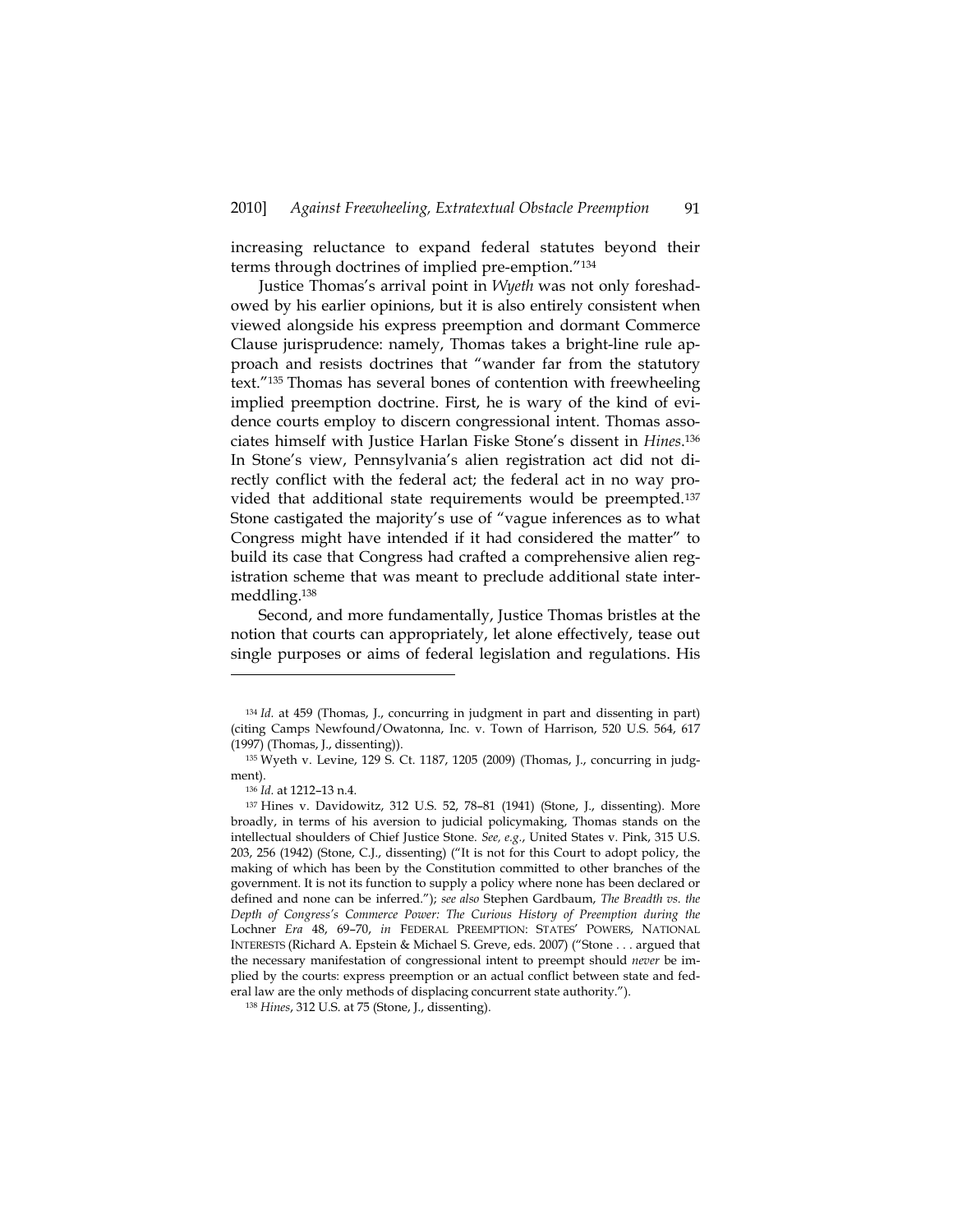stance in *Pharmaceutical Research and Manufacturers of America v. Walsh* (*PhRMA v. Walsh*) is illustrative. 139 The district court in *PhRMA* enjoined a Maine prescription drug program (Maine Rx), finding that the state law requirements conflicted with the objective of Medicaid and were thus preempted by the federal statute.140 In overturning the district court's decision, the Supreme Court majority identifies several ways in which the Maine prescription drug program did in fact further the purposes and objectives of Medicaid. 141 Thomas agrees with the majority's result—that the state program was not preempted by the federal statute—but prides himself on reaching his conclusion "without speculation about whether Maine Rx advances 'Medicaid-related goals' or how much it does so."142 To Thomas's mind, such engagement is futile: most federal statutes—and certainly the Medicaid Act—are products of compromise, a delicate balance between competing and conflicting interests and goals.143 Given the "impossibility of defining 'purposes' in complex statutes at such a high level of abstraction," Thomas warns of the "concomitant danger of invoking obstacle preemption based on the arbitrary selection of one purpose to the exclusion of others."144

Third, and relatedly, as Justice Thomas stresses in his *Wyeth* concurrence, the Court's purpose-based approach to implied preemption "encourages an overly expansive reading of statutory text."145 This occurs because "[t]he Court's desire to divine the broader purposes of the statute before it inevitably leads it to assume that Congress wanted to pursue those policies 'at all costs' even when the text reflects a different balance."146

<sup>139</sup> Pharm. Research & Mfrs. of Am. v. Walsh, 538 U.S. 644, 675 (2003) (Thomas, J., concurring).

<sup>140</sup> *Id.* at 662 (majority opinion). 141 *Id.* at 663–664. 142 *Id.* at 682 (Thomas, J., concurring).

<sup>143</sup> *Id.* at 678. 144 *Id.*

<sup>145</sup> Wyeth v. Levine, 129 S. Ct. 1187, 1215 (2009) (Thomas, J., concurring in judgment).

<sup>146</sup> *Id.* (citing Nelson, *supra* note 45, at 279–80). Nelson points out that members of Congress have a keen interest in protecting the interests of their home states and will therefore not pursue federal objectives at any cost. Nelson, *supra* note 45, at 280–81.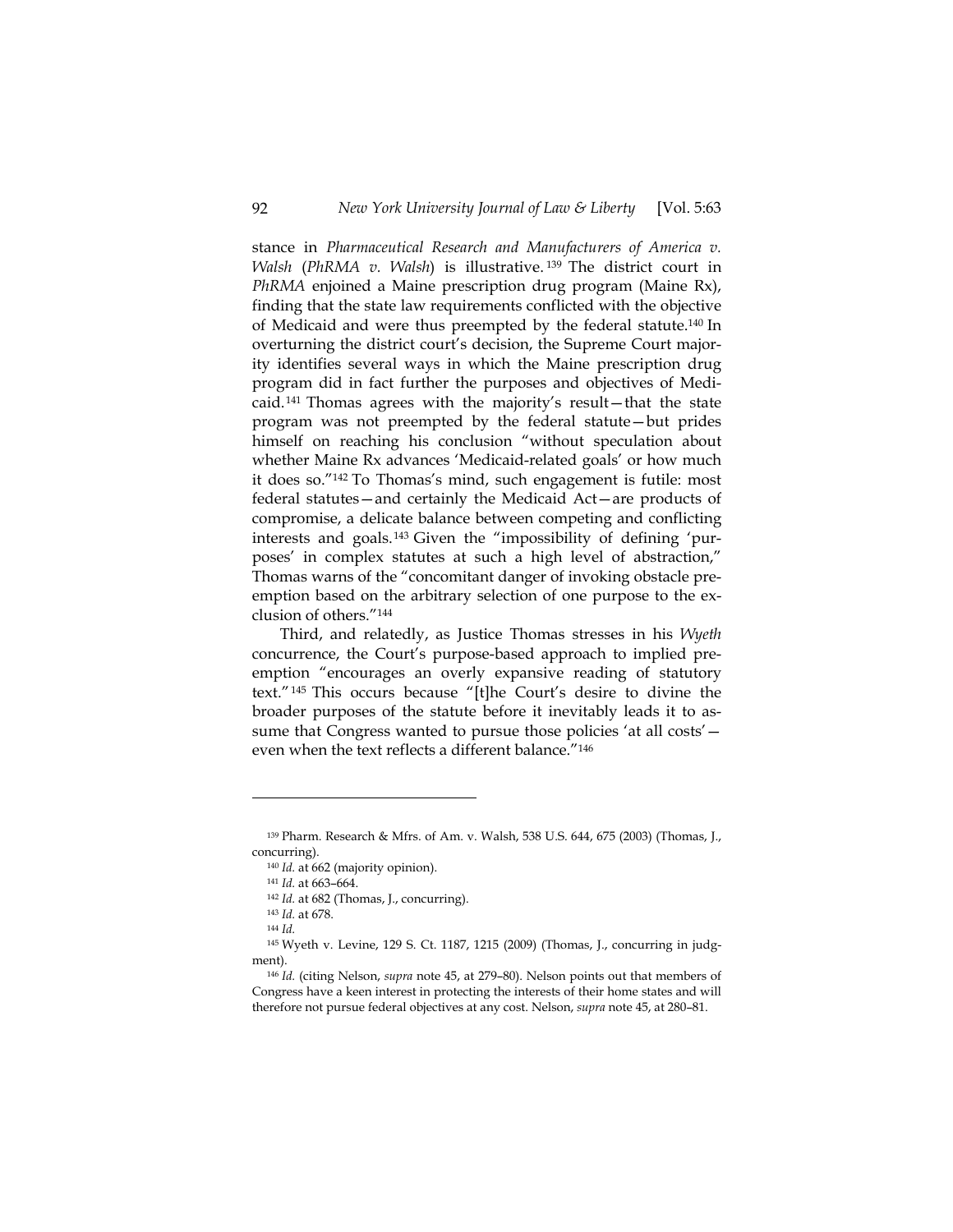Finally, the fractured nature of the Court's implied preemption decisions—with majorities and dissents staking out polar opposite positions—illustrates how a "freewheeling judicial inquiry into whether a state statute is in tension with federal objectives . . . undercut[s] the principle that it is *Congress* rather than the *courts* that pre-empts state law."147

In the end, Justice Thomas's position rests far more on fidelity to statutory text and preference for Congress over courts as a constitutional and as an institutional matter than it does on principles of federalism vel non.

### **III. FEDERALISM PARADOXES**

Justice Thomas's position against freewheeling, extratextual obstacle preemption, which has evolved over the years and crystallized in *Wyeth*, has roots in a formalist approach to law, with heavy reliance upon statutory text, a fierce distrust of judicial policymaking, and concomitant faith in Congress. But, to what extent does Thomas's staunch anti-obstacle-preemption position situate him as a principled federalist? Certainly, ruling out obstacle preemption would widen the berth of state regulatory autonomy; no longer could courts find—absent direction from Congress—that state law claims impede federal purposes and deem them void on that basis.

But note how much turns, then, on whether a case is one of express or implied preemption. In actual practice, the distinction is often blurred.148 As Caleb Nelson has pointed out, express preemption analysis requires reading an entire statute in context, which often merges into something akin to the more protean implied preemption analysis.149 Consider *Bates* in this regard. Recall that Justice Thomas went to some lengths to insist that the case was an express preemption case but went no further, even in the face of the majority's implied preemption analysis.150

<sup>147</sup> *Pharm. Research*, 538 U.S. at 682 (Thomas, J., concurring) (quoting Gade v. Nat'l Solid Wastes Mgmt. Assn., 505 U.S. 88, 111 (1992) (Kennedy, J., concurring in part and concurring in judgment)) (emphases added).

<sup>148</sup> *See, e.g.*, English v. Gen. Elec. Co., 496 U.S. 72, 79 n.5 (1990) (acknowledging that the categories of express and implied preemption are not "rigidly distinct"). 149 *See* Nelson, *supra* note 45, at 264.

<sup>150</sup> *See supra* text accompanying notes 129–134.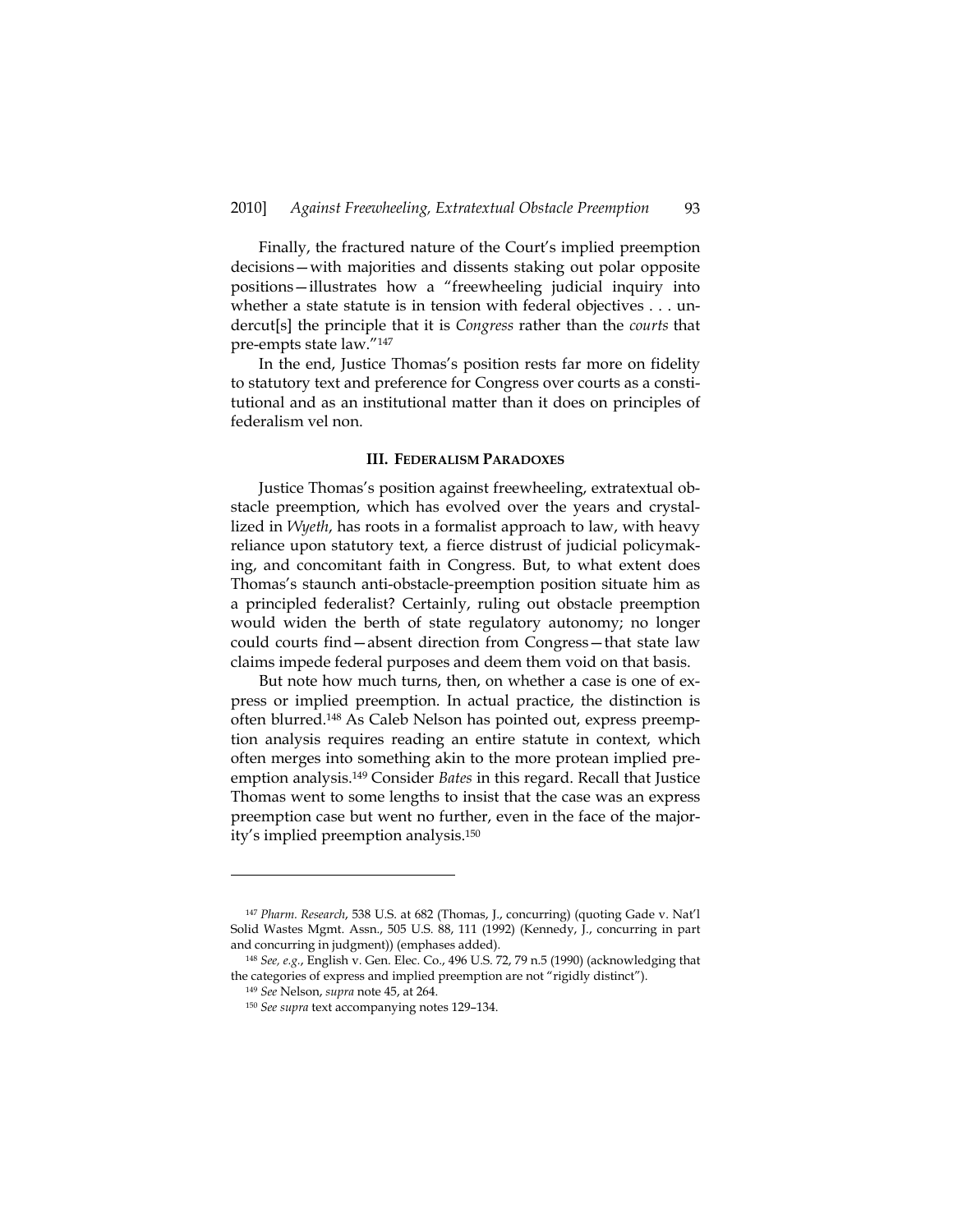Looked at from the standpoint of state regulatory autonomy, express preemption cases pose as much, if not more, of a threat. One tension in Justice Thomas's jurisprudence thus emerges when one considers that, in the express preemption realm, he has tended to support very expansive interpretations of preemptive language, often justified by an appeal to national uniformity.

A second tension emerges with respect to his treatment of federal agencies' participation in preemption and statutory interpretation. In his *Wyeth* concurrence, Justice Thomas repeatedly refers dismissively to the agency's position on preemption as "musings."151 And "agency musings," Thomas retorts, "do not pre-empt state law under the Supremacy Clause,"152 as "no agency . . . can pre-empt a State's judgment by merely musing about goals or intentions not found within or authorized by the statutory text."153 Thomas's skepticism regarding the role of federal agencies in preemption decisions is a longstanding view; moreover, at least at first glance, it is entirely consistent not only with his formalist, textualist predilections, but also with the classic federalist suspicion of agency assertions of preemptive authority.154

But upon closer inspection, the ostensible consistency faces some challenge. In a line of cases, Justice Thomas enthusiastically applies *Chevron*155 deference to agency interpretations of statutes that undeniably resolve the preemption question. Thomas protests that these are questions of statutory interpretation, not preemption cases. But, to an objective observer, it certainly looks like preemption by another name. Moreover, it is another case—like that of the express versus implied preemption dichotomy—in which the significance of abstract federalism values rises or falls based upon formal doctrinal categorization.

<sup>151</sup> Wyeth v. Levine, 129 S. Ct. 1187, 1207, 1215 (2009) (Thomas, J., concurring in judgment).

<sup>152</sup> *Id.* at 1207. 153 *Id.* at 1215. 154 *See, e.g.*, Merrill, *supra* note 20, at 756 ("In terms of balance, transferring preemption authority to agencies would increase the capacity of the legal system to displace state law, which would probably result in a further shift in the direction of more federal authority."); Stuart Minor Benjamin & Ernest A. Young, *Tennis with the Net Down: Administrative Federalism Without Congress*, 57 DUKE L.J. 2111, 2136 (2008) ("[W]e reject the notion that administrative federalism should focus on the agencies rather than Congress.").

<sup>155</sup> Chevron U.S.A., Inc. v. Natural Res. Def. Council, Inc., 467 U.S. 837 (1984).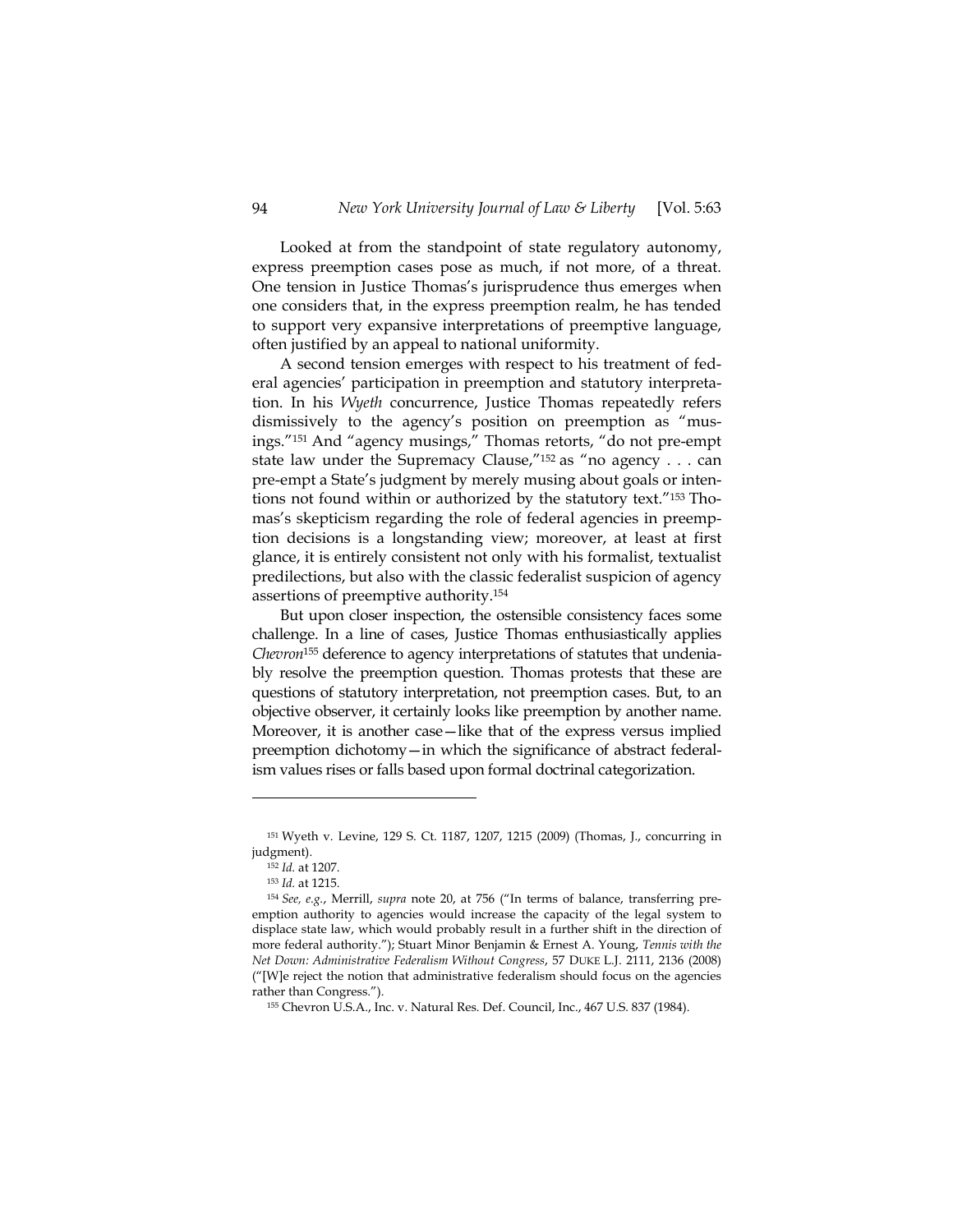## *A. National Uniformity and the Express Preemption Facade*

Justice Thomas consistently maintains that he is "reluctant to expand federal statutes beyond their terms through doctrines of implied pre-emption." 156 Given his inclination to limit federal power, one might expect him to read express preemption provisions narrowly, at least when there is room, given the ordinary meaning of language. But his jurisprudence in Employee Retirement Income Security Act of 1974 (ERISA)<sup>157</sup> and cigarette labeling cases shows otherwise.158

ERISA's preemption provision reads: the Act "shall supersede any and all State laws insofar as they may now or hereafter *relate to* any employee benefit plan" covered by ERISA.<sup>159</sup> Justice Thomas follows the Court's established ERISA jurisprudence, which requires that "[the Court] simply must go beyond the unhelpful text and the frustrating difficulty of defining its key term, and look instead to the objectives of the ERISA statute as a guide to the scope of the state law that Congress understood would survive."160 An initial paradox emerges here: faced with an opaque express preemption clause with "antithetical" preemption and savings clauses, Thomas embraces the very same "purposes and objectives" inquiry that he emphatically rejects for implied obstacle preemption.161

<sup>156</sup> *Wyeth*, 129 S. Ct. at 1207 (Thomas, J., concurring in judgment) (quoting Bates v. Dow Agrosciences LLC, 544 U.S. 431, 459 (2005) (Thomas, J., concurring in judgment in part and dissenting in part)).

<sup>157 29</sup> U.S.C. §§ 1001–1461 (2009).

<sup>&</sup>lt;sup>158</sup> It bears mentioning that ERISA may present a special case, given the complete preemption effectuated by its statutory terms. *See, e.g.*, Gil Seinfeld, *The Puzzle of Complete Preemption*, 155 U. PA. L. REV. 537, 550–51 (2007). One might even claim that, similar to preemption in the intellectual property realm, ERISA preemption is more like implied field preemption, given the overriding goal of national uniformity. But even accepting all of this as true, Thomas's views on national uniformity are not limited to the ERISA context, as the inclusion of *Altria*, a cigarette labeling case, makes clear.

<sup>159 29</sup> U.S.C. § 1144(a) (2000) (emphasis added).

<sup>160</sup> N.Y. Conference of Blue Cross & Blue Shield Plans v. Travelers Ins., 514 U.S. 645, 656 (1995). 161 *See, e.g.*, Rush Prudential HMO, Inc. v. Moran 536 U.S. 355, 392–93 (2002) (Tho-

mas, J., dissenting) ("[P]re-emption and saving clauses are almost antithetically broad and are not a model of legislative drafting. But because there is no solid basis for believing that Congress, when it designed ERISA, intended fundamentally to alter traditional pre-emption analysis, the Court has concluded that federal pre-emption occurs where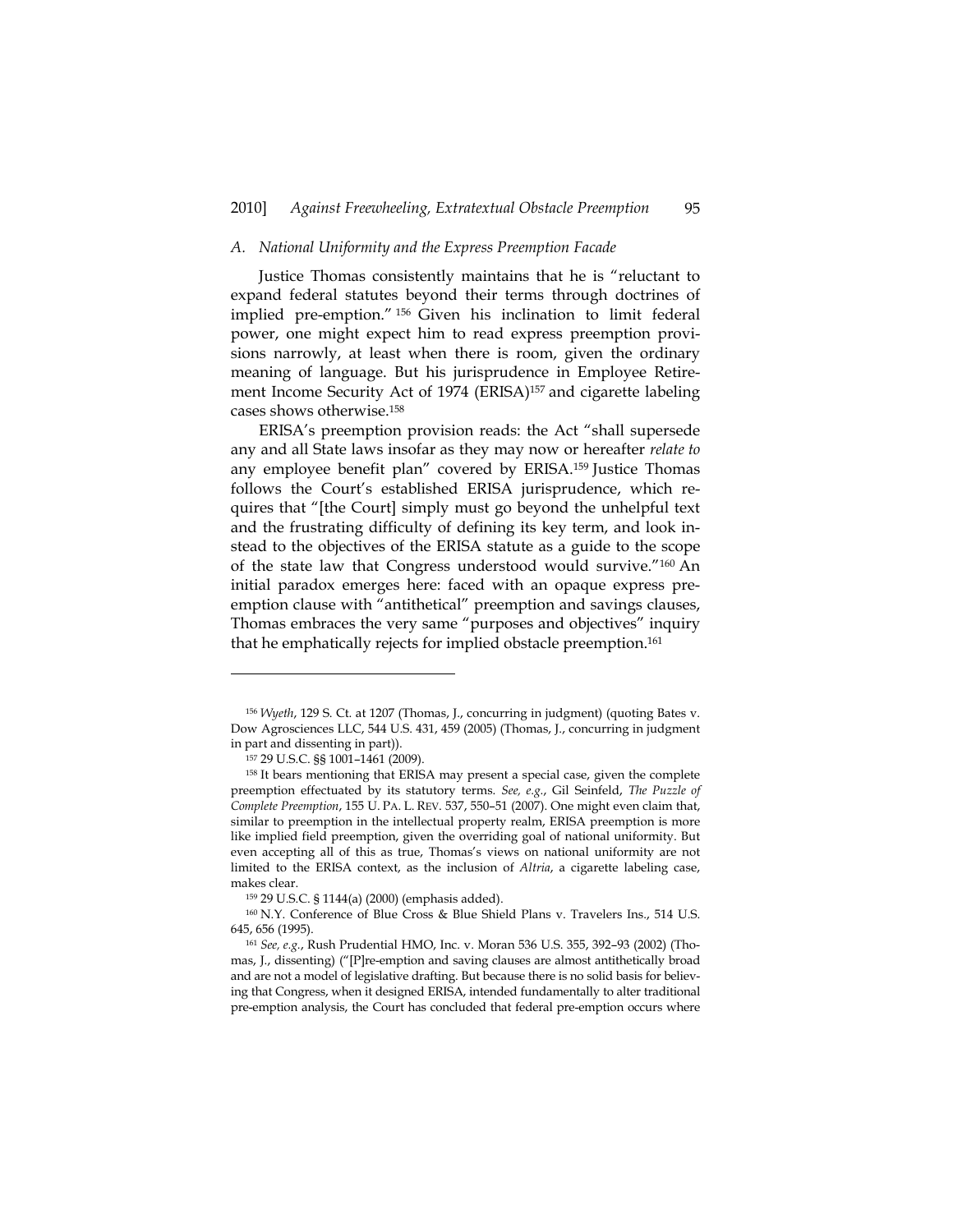A second paradox follows, for Justice Thomas gives ERISA's "relates to" language an expansive interpretation, relying not only on the ordinary meaning of the statutory text, but also on the fact that ERISA was intended to create national uniformity among insurance and pension plans. In case after case, he presses this view. *Egelhoff v. Egelhoff*, 162 which he authored, is a prime example. David Egelhoff, who was divorced, died without a will.163 By the time of his death, he had not changed the named beneficiary of his pension, his ex-wife.164 State law provided a different background rule for disposition of his pension funds: under Washington state law, insurance policy and pension benefits were automatically revoked upon divorce;165 under ERISA, proceeds from plans are paid to the plan's named beneficiary.166 Egelhoff's children sued his divorcee to recover money paid to her as named beneficiary.167

Justice Thomas, writing for the majority, rules that ERISA preempts the state statute.<sup>168</sup> Given the potential breadth of the phrase "relates to," as a way to cabin its trouncing on state law, Thomas suggests looking to "the objectives of the ERISA statute as a guide to the scope of the state law that Congress understood would survive."169 Engaging in this searching probe of purposes, Thomas

-

<sup>166</sup> *Id.* at 147–48. 167 *Id.* at 144–45.

state law governing insurance stands as an obstacle to the accomplishment of the full purposes and objectives of Congress.") (citations and internal quotations omitted).

<sup>162</sup> Egelhoff v. Egelhoff *ex rel.* Breiner, 532 U.S. 141 (2001). 163 *Id.* at 144.

<sup>164</sup> *Id.*

<sup>165</sup> *Id.*

<sup>&</sup>lt;sup>168 *Id.* at 150.<br><sup>169</sup> *Id.* at 147. Thomas is at pains to demonstrate attempted fidelity to text. *See id.* at</sup> 146 (explaining that "relates to" must mean "has a connection with," and that the statutory language is "broadly worded" and "clearly expansive"). Moreover, the judicial investigation of congressional intent does not rest easily with Thomas; seemingly bent on avoiding obstacle preemption language, Thomas instead links the congressional purpose inquiry back to the plain meaning of "relates to" and finds that the Washington statute has a "prohibited connection" with federal regulation. *Id*. at 148.

Here, again, the contrast with Justice Scalia is instructive. Scalia eschews the Court's tenuous textual approach to ERISA analysis in favor of a clearer field and conflict preemption analysis. *See, e.g.*, Cal. Div. of Labor Standards Enforcement v. Dillingham Construction, N.A., Inc., 519 U.S. 316, 336 (1997) (Scalia, J., concurring)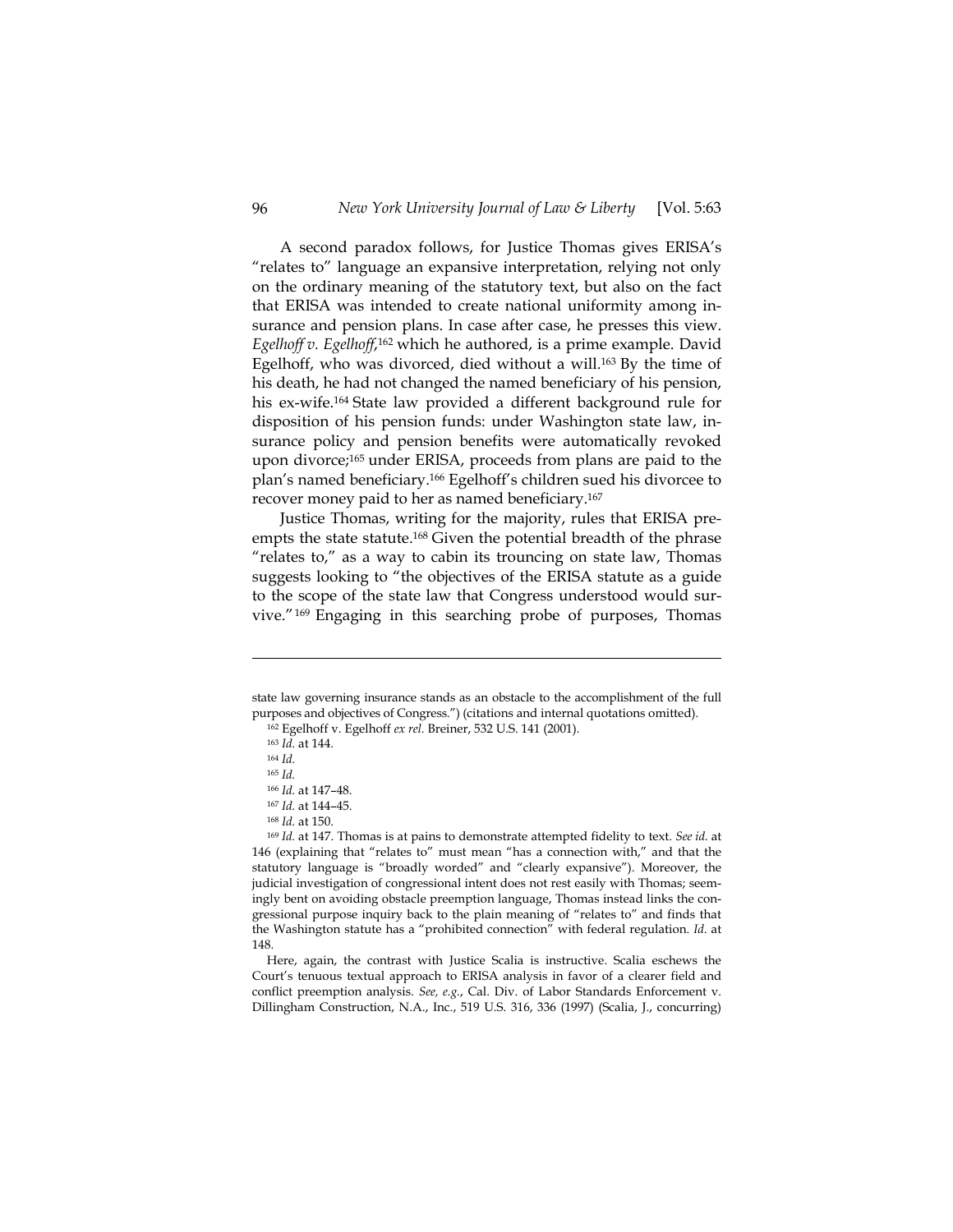finds that beneficiary designations are an area of "core ERISA concern."170 Moreover, permitting the Washington statute to have effect would interfere with national uniformity among ERISA plans, which was one of the primary goals of ERISA.<sup>171</sup> In other words, if the Court allowed different states to set different legal obligations, federal uniformity would be destroyed.172 Thomas adds a caveat: "We recognize that all state laws create some potential for a lack of uniformity. But differing state regulations affecting an ERISA plan's 'system for processing claims and paying benefits' impose 'precisely the burden that ERISA pre-emption was intended to avoid.'"173

Justice Thomas's pattern of invoking the goal of national uniformity to argue that state laws at variance with ERISA present an obstacle to the accomplishment of federal initiatives is difficult to square with his professed aversion to purpose-based inquiries in implied preemption. 174 Moreover, ERISA preemption has notoriously trampled on state regulatory autonomy. <sup>175</sup> *Rush Prudential HMO, Inc. v. Moran*<sup>176</sup> provides another striking example. The majority upholds an Illinois statute that provides for an arbitration-like proceeding for disputes between the patient and the health maintenance organization (HMO) over the "medical necessity" of a covered service proposed by a primary care physician.177 Despite the

<sup>(&</sup>quot;[W]e apply ordinary field pre-emption, and, of course, ordinary conflict preemption."); *see also Egelhoff*, 532 U.S. at 152–53 (Scalia, J., concurring).

<sup>&</sup>lt;sup>170</sup> *Egelhoff*, 532 U.S. at 147.<br><sup>171</sup> *Id.* at 148.

<sup>&</sup>lt;sup>172</sup> *Id.* Allowing different state laws would also create an additional administrative burden because plan administrators would need to check state law obligations instead of simply making payments to the plan's designee. *Id.* at 149–50. 173 *Id.* at 150 (citing Fort Halifax Packing Co. v. Coyne, 482 U.S. 1, 10 (1987)).

<sup>174</sup> Indeed, he takes this ERISA claim quite far. *See, e.g.*, Aetna Health, Inc. v. Davila, 542 U.S. 200 (2004) (arguing that ERISA's "integrated enforcement mechanism" is intended to provide an exclusive remedy to plaintiffs); Rush Prudential HMO, Inc. v. Moran, 536 U.S. 355, 388 (2002) (Thomas, J., dissenting) (arguing that ERISA should preempt the Illinois HMO Act because the exclusivity of remedies under ERISA is necessary to further the federal objective of national uniformity of employee benefits).

<sup>175</sup> *See* Roderick M. Hills, Jr., *Against Preemption: How Federalism Can Improve the National Legislative Process*, 82 N.Y.U. L. REV. 1, 39–53 (2007). 176 536 U.S. 355 (2002).

<sup>177</sup> *Id.* at 359.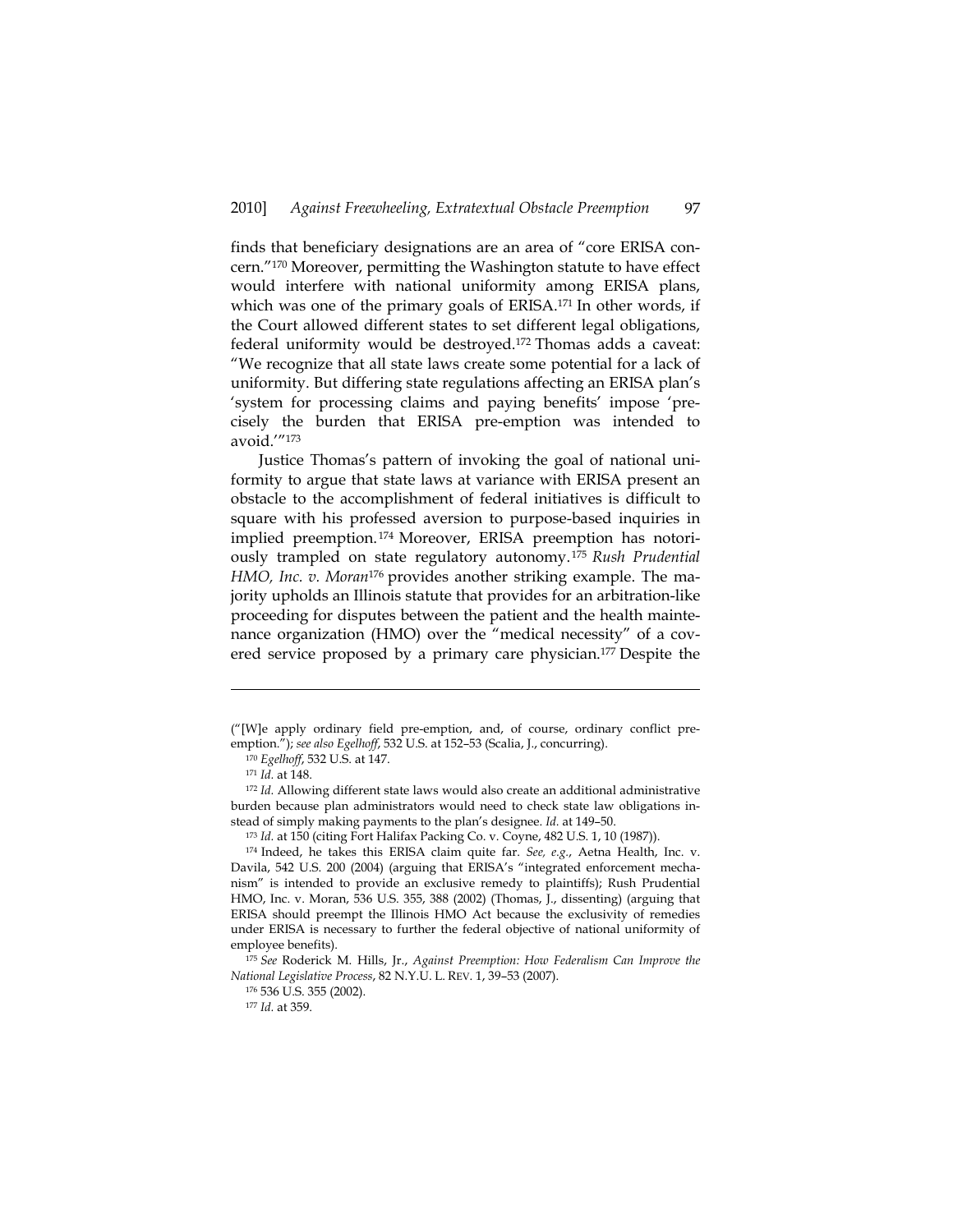fact that the statute indisputably "relates to" ERISA plans, according to the majority, it was spared preemption because it falls within the savings clause for laws that "regulate insurance."178 But Thomas resists this move. He argues in dissent that, "despite ERISA's saving clause," ERISA preempts so long as the state insurance law "supplements the remedies provided by ERISA."179 Thomas resists the majority's attempt to "short circuit ERISA's remedial scheme" and to "eviscerate[] the uniformity of ERISA remedies Congress deemed integral to the careful balancing of the need for prompt and fair claims settlement procedures against the public interest in encouraging the formation of employee benefit plans."180 Thomas's approach here—insisting on preemption in the face of a savings clause and venturing enthusiastically down the "purposes and objectives" path, all in service of upholding interests in national uniformity seems oddly consonant with the position embraced by the *Geier* majority, setting forth the broadest endorsement to date of implied obstacle preemption.181

Nor is Justice Thomas's affinity for the national uniformity justification limited to ERISA cases.182 In his *Altria* dissent, Thomas

that in ERISA, preempting states from "enact[ing] or enforc[ing] a law, regulation, or

<sup>178</sup> *Id.* at 381. Moreover, the majority finds that the effects of the state statute on ERISA goals are too attenuated to warrant preemption. *Id.* at 381 n.11 ("We do not believe that the mere fact that state independent review laws are likely to entail different procedures will impose burdens on plan administration that would threaten the object of [ERISA] . . . . And although the added compliance cost to the HMO may ultimately be passed on to the ERISA plan, we have said that such 'indirect economic effects' are not enough to preempt state regulation even outside of the insurance

context.") (citation omitted).<br><sup>179</sup> *Id.* at 388 (Thomas, J., dissenting).<br><sup>180</sup> *Id.* at 389 (citation and internal quotations omitted).

<sup>181</sup> *But see* Geier v. Am. Honda Motor Co., 529 U.S. 861, 900 n.16 (2000) (Stevens, J., dissenting). Recall that in *Geier*, the majority claimed that a tort suit would present an "obstacle to the variety and mix of devices that the federal regulation sought." *Id.* at 18–19 (majority opinion). The dissent, joined by Thomas, can perhaps be distinguished from *Rush Prudential* on the grounds that in the latter case, it is the congressional deal that purportedly requires a particular set of claims settlement procedures. *See Rush Prudential HMO, Inc.*, 536 U.S. at 389 (Thomas, J., dissenting). In contrast, the mix-of-devices justification in *Geier* was an *ex post* litigation position adopted by the underlying agency and rejected by the dissent. *See Geier*, 529 U.S. at 911–12 (Stevens, J., dissenting). But the fact remains that Thomas reads the opaque congressional language much more broadly than the majority and does so in the face of a saving clause. 182 The Airline Deregulation Act contains a preemption clause similar in breadth to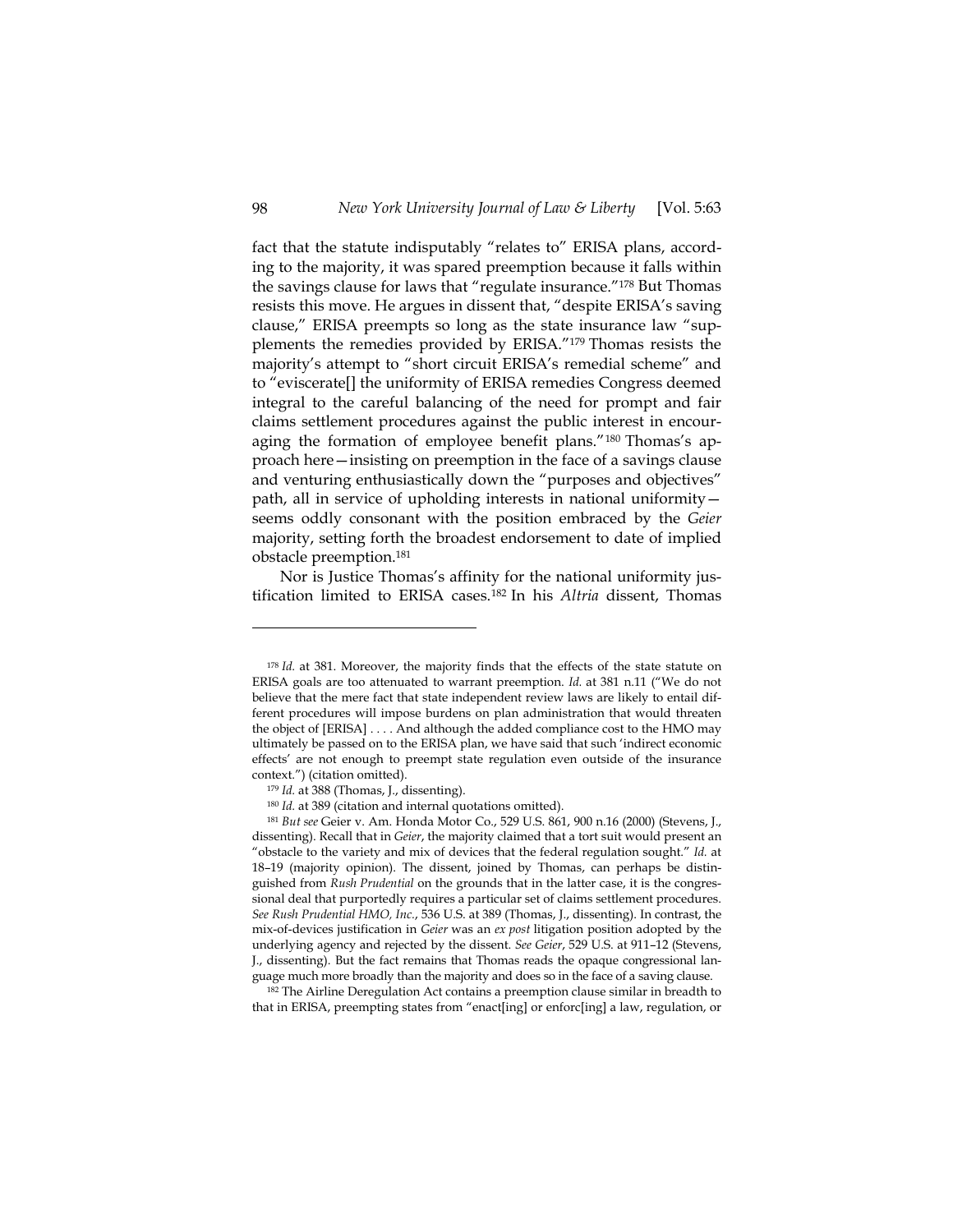bolsters his expansive interpretation of the preemptive language in the Public Health Cigarette Smoking Act of 1969183 with a nod to national uniformity. 184 Absent preemption, Thomas warns that "[t]he question whether marketing a light cigarette is 'misrepresentative' in light of compensatory behavior 'would almost certainly be answered differently from State to State.'"185 And, the proliferation of state law fraud claims would undermine the stated congressional policy of avoiding nonuniform state standards.186

Justice Thomas's verve for national uniformity is by no means unqualified.187 He accommodates the inexorable pressure towards national uniformity in the express preemption contexts involving regulation of pension benefit plans and cigarette labels, but squelches it entirely in the implied preemption context, regardless of regulatory context. Take *Gade v. National Solid Wastes Management Association*, a case in which the majority holds (5 to 4) that state requirements for hazardous

-

<sup>186</sup> *Id.* at 551 ("It is the policy of the Congress, and the purpose of this chapter, to establish a comprehensive Federal program to deal with cigarette labeling and advertising with respect to any relationship between smoking and health, whereby . . . commerce and the national economy may be (A) protected to the maximum extent consistent with this declared policy and (B) not impeded by diverse, nonuniform, and confusing cigarette labeling and advertising regulations with respect to any relationship between smoking and health." (citing 15 U.S.C. § 1331(2))).

187 Even within his ERISA jurisprudence, there are aberrations. *See, e.g*., Cal. Div. of Labor Standards of Enforcement v. Dillingham Constr., N.A., Inc., 519 U.S. 316, 333 n.10 (1997) (rejecting the national uniformity preemption rationale in a case involving California prevailing wage requirement for public works contractors on the grounds that "California's standards do not result in disuniformities different in kind from those that would exist without them").

other provision having the force and effect of law *related to* a price, route, or service of an air carrier." 49 U.S.C. § 41713(b)(1) (1995) (emphasis added). Thomas has likewise been partial to expansive readings of this express preemption provision, in furtherance of national uniformity interests. He joined a dissent in *American Airlines, Inc. v. Wolens*, 513 U.S. 219 (1995), which claimed that the breadth of the statutory language effectuates nearly complete preemption of all state contract claims. *Id.* at 250 (O'Connor, J., dissenting). The majority, by contrast embraced a narrower reading—one consistent, moreover, with that embraced by the underlying federal regulator, the Department of Transportation. *Id.* at 222–23 (majority opinion) (limiting preemption to state regulation that imposes "substantive standards with respect to rates, routes, or services, but not . . . claims . . . that an airline dishonored a term the airline itself stipulated").

<sup>183 15</sup> U.S.C. § 1331 et seq. (2009).

<sup>184</sup> Altria Group, Inc. v. Good, 129 S. Ct. 538, 551 (2008) (Thomas, J., dissenting).

<sup>185</sup> *Id.* at 561 (quoting Cipollone v. Liggett Group, Inc., 505 U.S. 504, 553 (1992)).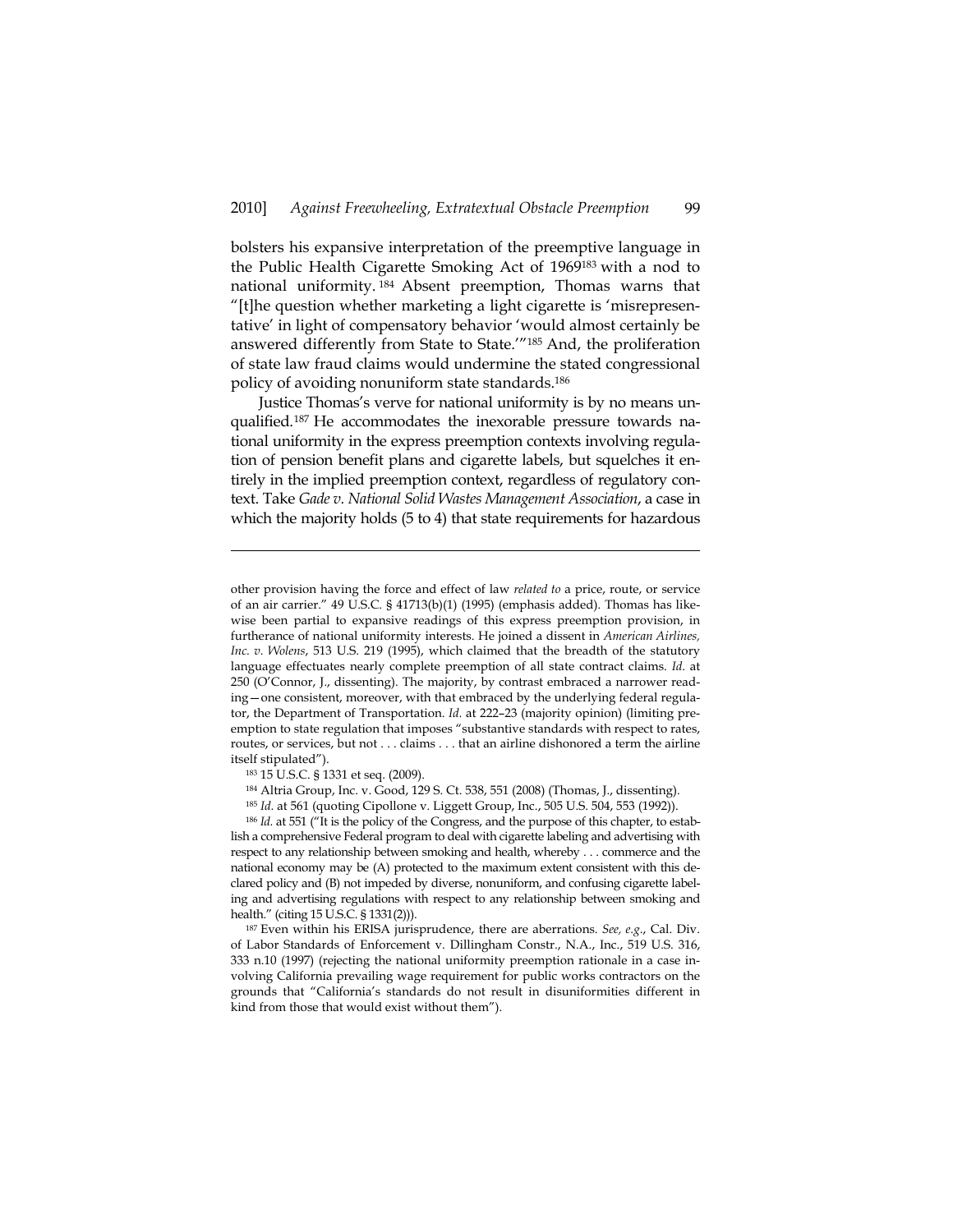waste worker training are preempted by federal law.188 The federal law allows state requirements to persist in areas of worker health and safety already addressed by the Environmental Protection Administration, contingent upon the state submitting a plan for regulatory standards to the Secretary of Labor.189 The Court decides that Illinois's failure to exercise this option was dispositive; it rejects a contrary interpretation that such approval was only relevant when states sought to oust the federal standard altogether, as opposed to adding requirements on top of it.190 The plurality analyzes the structure of the Occupational Safety Hazard Act which "evidences Congress' intent to avoid subjecting workers and employers to duplicative regulation."191 The government established a uniform system of standards, with a safety valve for states that wanted to develop their own, federally approved systems.192 Thomas joins Justice Souter's dissent, which not only rejects the plurality's finding of obstacle preemption but also leads with a paean to the presumption against preemption: "If the statute's terms can be read sensibly not to have a pre-emptive effect, the presumption controls and no pre-emption may be inferred."193 Because the preemption provisions are susceptible to two opposing readings, the statute lacks a "clear expression" of congressional intent to preempt state law.

The dichotomy between express and implied preemption takes on enormous significance. This is to be expected, given the importance Justice Thomas places on textualist interpretation. Words matter and so do their absence. But the express language cannot bear the full weight given by Thomas. Express preemption provisions at times seem to provide little more than a hook, upon which broader visions of national uniformity can be hung. In these cases, Thomas seizes the opportunity and votes to preempt. His stated aversion to the judicial expansion of federal statutes using

<sup>188 505</sup> U.S. 88, 97–98 (1992).

<sup>189</sup> *Id.* at 96–97. 190 *Id.* at 104–05. 191 *Id.* at 100.

<sup>192</sup> *Id.* at 102. 193 Gade v. National Solid Wastes Ass'n, 505 U.S. 88, 115–16 (1992). In his *Wyeth* concurrence, Thomas indicates that he may have rethought the appropriateness of the presumption against preemption even in implied preemption cases. *See* Wyeth v. Levine, 129 S. Ct. 1187, 1204 (2009) (Thomas, J., concurring in judgment). *See also supra* n. 98 (discussing the evolution of Thomas's views on presumption against preemption in implied preemption cases).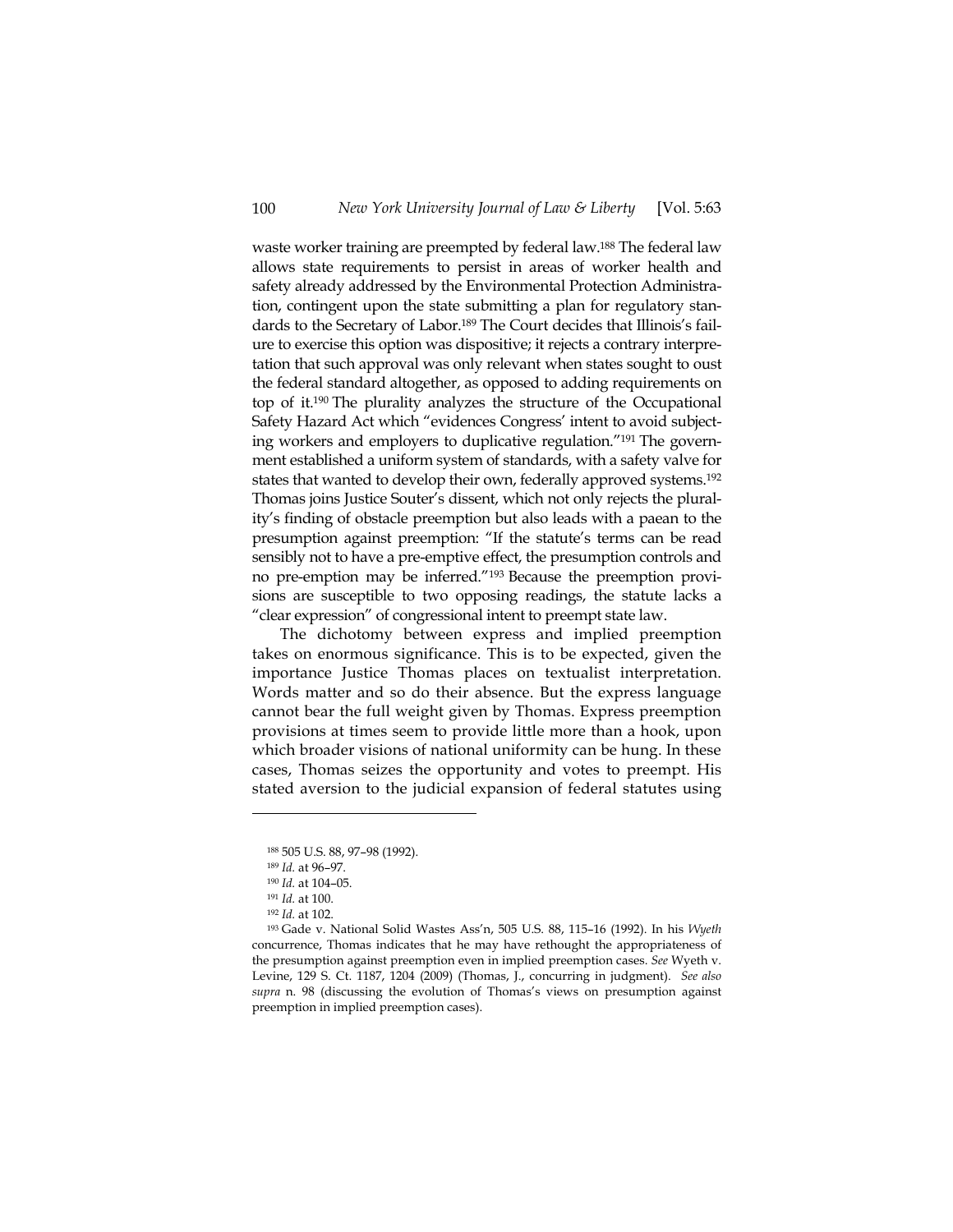purpose-based analysis is held at bay. And his allegiance to federalism principles seems to fall by the wayside.

#### *B. When Congress Equivocates: The Role of Federal Agencies*

-

Where text is supreme, it follows that the position espoused, or the actions taken, by the federal regulator should have no bearing on the preemption inquiry. Justice Thomas is second only to Justice Stevens in his antagonism toward agency views.194 Thomas's position here is crystal clear, at least with respect to cases he formally categorizes as preemption cases. His aversion to federal agency participation is grounded in federalist principles. 195 But a paradox emerges once one brings into focus a line of cases in which Thomas would give *Chevron*196 deference to agency interpretations of statutory language whose effect is either to oust or to preserve state law.

<sup>&</sup>lt;sup>194</sup> In a comprehensive study of agency statutory interpretation cases, including 1,014 U.S. Supreme Court cases from *Chevron* to *Hamdan v. Rumsfeld*, 548 U.S. 557 (2006), Thomas agreed with the agency's position 63.1% of the time, as compared with the mean of 67%. William N. Eskridge, Jr. & Lauren E. Baer, *The Continuum of Deference: Supreme Court Treatment of Agency Statutory Interpretations from* Chevron *to* Hamdan, 96 GEO. L. J. 1083, 1089–90 (2008). Of the sitting Court, only Stevens agreed with the underlying agency less often (60.9% of the time). *Id.* at 1153–54. Thomas agreed with conservative agency views in agency interpretation cases 75.8% of the time and liberal views only 46.8% of the time—the second-biggest disparity on the Court, again after Stevens (who agreed with liberal views 79.2% of the time and conservative views 49.6% of the time). *See id.* at 1095, 1154. The methodology to determine "conservative" and "liberal" did not involve a pigeonholing of federalism concerns into either camp. Instead, "conservative" implies support of business interests and other traditional policy backers. *Id.* at 1153, n.191.

<sup>195</sup> As Thomas observes, the Court is more likely to side with an agency when the agency takes the position that state law should *not* be preempted. *See* Pharm. Research & Mfrs. v. Walsh, 538 U.S. 644, 675–84 (2003) (Thomas, J., concurring) (emphasis added); *see also* William N. Eskridge, Jr., *Vetogates,* Chevron*, Preemption,* 83 NOTRE DAME L. REV. 4, 1478 (2008) ("In the 39 cases where the agency argued against any preemption [out of a total 130 U.S. Supreme Court agency preemption cases] . . . the Court agreed a whopping 84.6% of the time (33/39 cases); in the 87 cases where the agency argued for preemption . . . the Court agreed 64.4% (56/87) of the time, a significantly lower win rate for the agency.").

<sup>196</sup> Chevron U.S.A., Inc. v. Natural Res. Def. Council, Inc., 467 U.S. 837 (1984).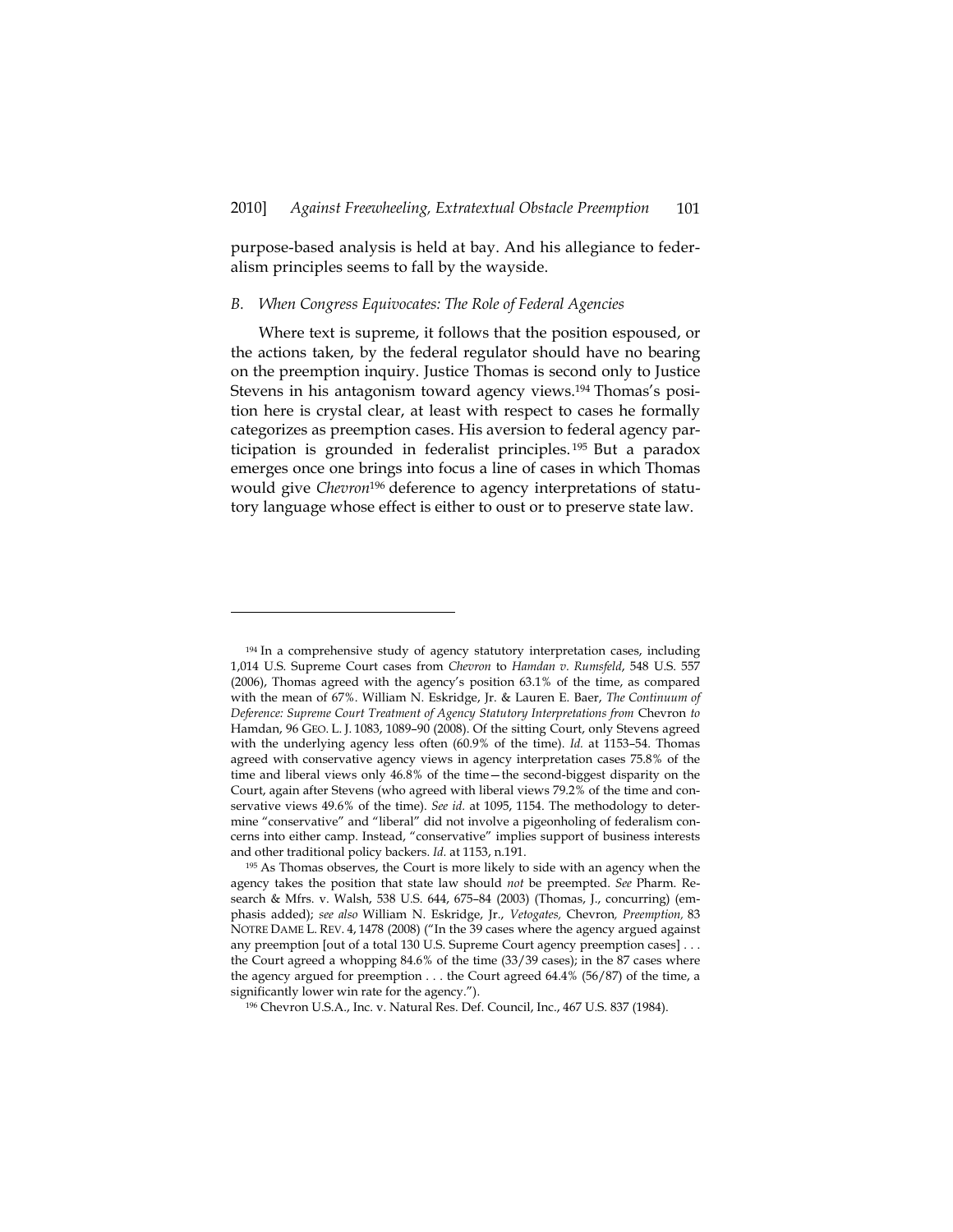## 1. NO ROLE FOR FEDERAL AGENCIES IN DECIDING PREEMPTION

For Justice Thomas, consideration of an agency's preemption position is totally out of bounds in express preemption cases. In his *Altria*  dissent, he criticizes the majority for allowing its perception of the jurisdiction and capabilities of the Federal Trade Commission to cloud the plain meaning of the Act's express preemption provision and the congressionally delegated authority to the FTC.197 The Labeling Act delegated authority to the FTC as the regulatory body in charge of policing deceptive advertising.198 The plain language and delegated authority settle the matter for Thomas. The majority, by contrast, contends that the FTC depends upon state cooperation given that the FTC is a small administrative agency that is charged with overseeing a huge body of activity.199 The FTC, moreover, specifically weighed in against preemption—at least with respect to implied preemption—to confirm that, given its wide regulatory jurisdiction, it relies significantly on state tort law enforcement to fill in the gaps.200 Such ruminations on the part of the majority—even if confirmed by the agency itself—ring hollow to Thomas in light of the clear statutory text.

*Bates*201 provides another apt example. In *Bates*, the majority relies in large part on the clear statutory "savings clause" to find against preemption.202 The Environmental Protection Agency supported preemption and argued that allowing state law to proceed would result in a "crazy-quilt of anti-misbranding requirements different from the one defined by FIFRA itself and intended by Congress to be interpreted authoritatively by EPA."203 Notwithstanding the clear text of the statute, the majority engages with the EPA. The majority rejects the EPA's pro-preemption position because it defies the regulatory record and amounts to a 180-degree

<sup>197</sup> Altria Group, Inc. v. Good, 129 S. Ct. 538, 551–52 (2008) (Thomas, J., dissenting). <sup>198</sup> *Id.* at 561.<br><sup>199</sup> *Id.* at 545 n.6 (majority opinion) (noting that the FTC "has long depended on

cooperative state regulation to achieve its mission because, although one of the smallest administrative agencies, it is charged with policing an enormous amount of activity").

<sup>&</sup>lt;sup>200</sup> Brief for the United States As Amicus Curiae Supporting Respondents at \*3, *Altria*, 129 S. Ct. 538 (No. 07-562), 2008 WL 24722389.

<sup>201</sup> Bates v. Dow Agrosciences LLC, 544 U.S. 431 (2005).

<sup>202</sup> *Id.* at 447–48.

<sup>203</sup> *Id.* at 448.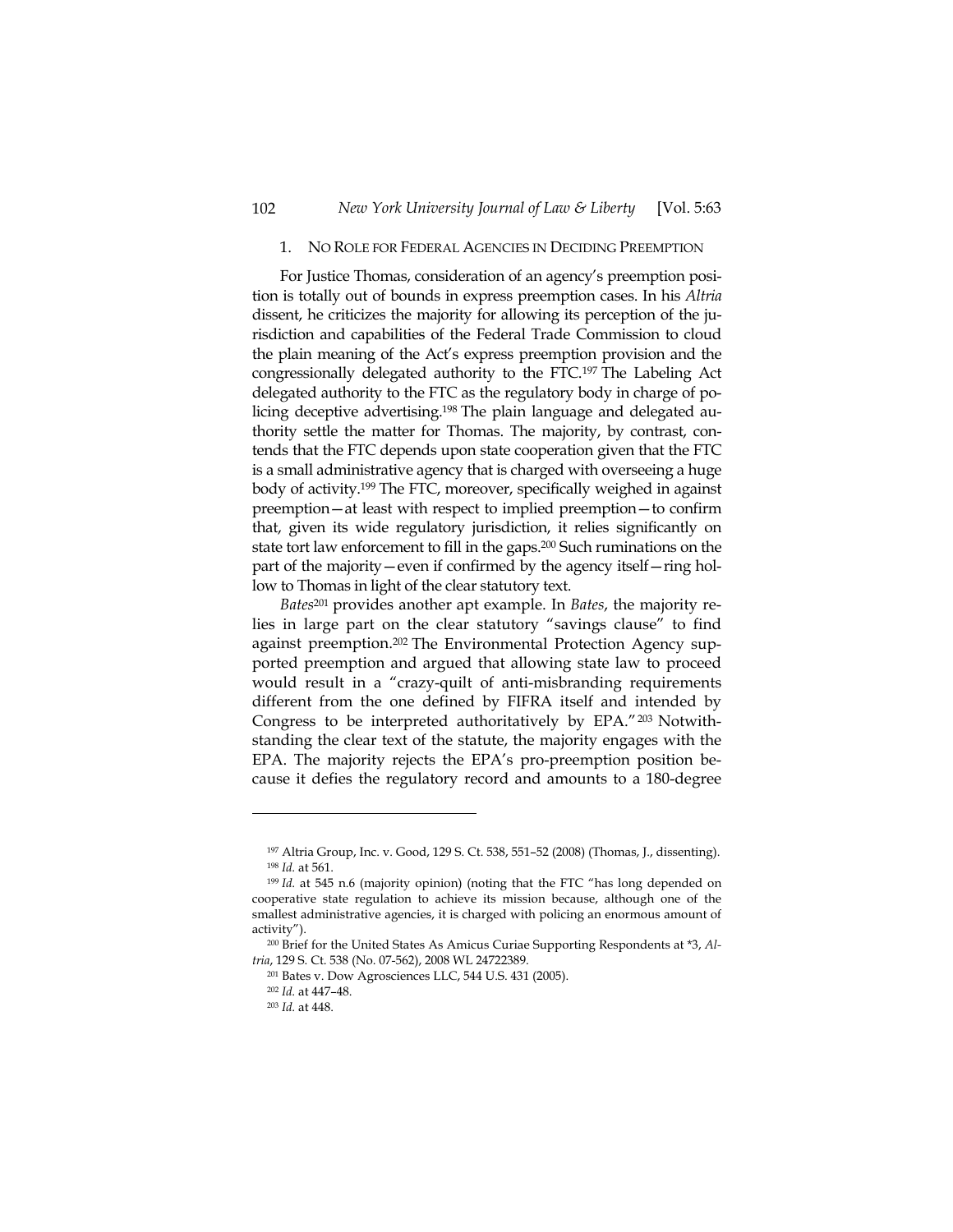position shift, without any compelling justification.204 Justice Thomas, however, does not give the agency's position any thought.205 Thomas's steadfast position is that the Court should analyze the text of the preemption provision and go no further.<sup>206</sup> He therefore objects not only to the majority's reliance upon the presumption against preemption,207 but also to its discussion of the history of tort litigation and (implicitly) to its consideration of the EPA's views (even where it ultimately does not defer to them).208 The majority's additional arguments are "designed to tip the scales in favor of the States and against the Federal Government,"209 which accords with Thomas's federalism predilections, but Thomas is not willing to bend to these in the face of clear statutory text.

Justice Thomas similarly goes out of his way to denigrate agencycentric preemption analysis in his dissent in *CSX Transportation, Inc.* 

#### *Id*.

-

<sup>205</sup> Thomas is not oblivious, however, to the concern regarding agency change of position. Thomas joins Justice Stevens's concurrence in *Buckman*. Buckman Co. v. Plaintiff's Legal Comm., 531 U.S. 341, 353 (2001) (Stevens, J., concurring). There, the government argued in favor of very widespread preemption, covering the situation even when the FDA had previously found fraud-on-the-FDA. *Id.* at 347–51. Stevens's concurrence tries to rein in this expansive implied preemption holding, by suggesting that state law claims could proceed where the FDA has made a specific finding of fraud-on-the-FDA. *Id.* at 354. The concurring justices make note of the fact that the FDA had not been consistent with its position on preemption. *Id.* at 354 n.2.

<sup>206</sup> *Bates*, 544 U.S. at 457 (Thomas, J., concurring in judgment in part and dissenting in part).<br> $_{207}^{207}$  *Id.* 

<sup>208</sup> *See id.* at 457–58 ("The history of tort litigation against manufacturers is also irrelevant. We cannot know, without looking to the text of § 136v(b), whether FIFRA preserved that tradition or displaced it.").

<sup>204</sup> *Id.* at 451–52. The majority elaborates:

Dow [the manufacturer] and the United States exaggerate the disruptive effects of using common-law suits to enforce the prohibition on misbranding. FIFRA has prohibited inaccurate representations and inadequate warnings since its enactment in 1947, while tort suits alleging failure-to-warn claims were common well before that date and continued beyond the 1972 amendments. We have been pointed to no evidence that such tort suits led to a "crazy quilt" of FIFRA standards or otherwise created any real hardship for manufacturers or for the EPA. Indeed, for much of this period EPA appears to have welcomed these tort suits.

<sup>209</sup> *Id.* at 457.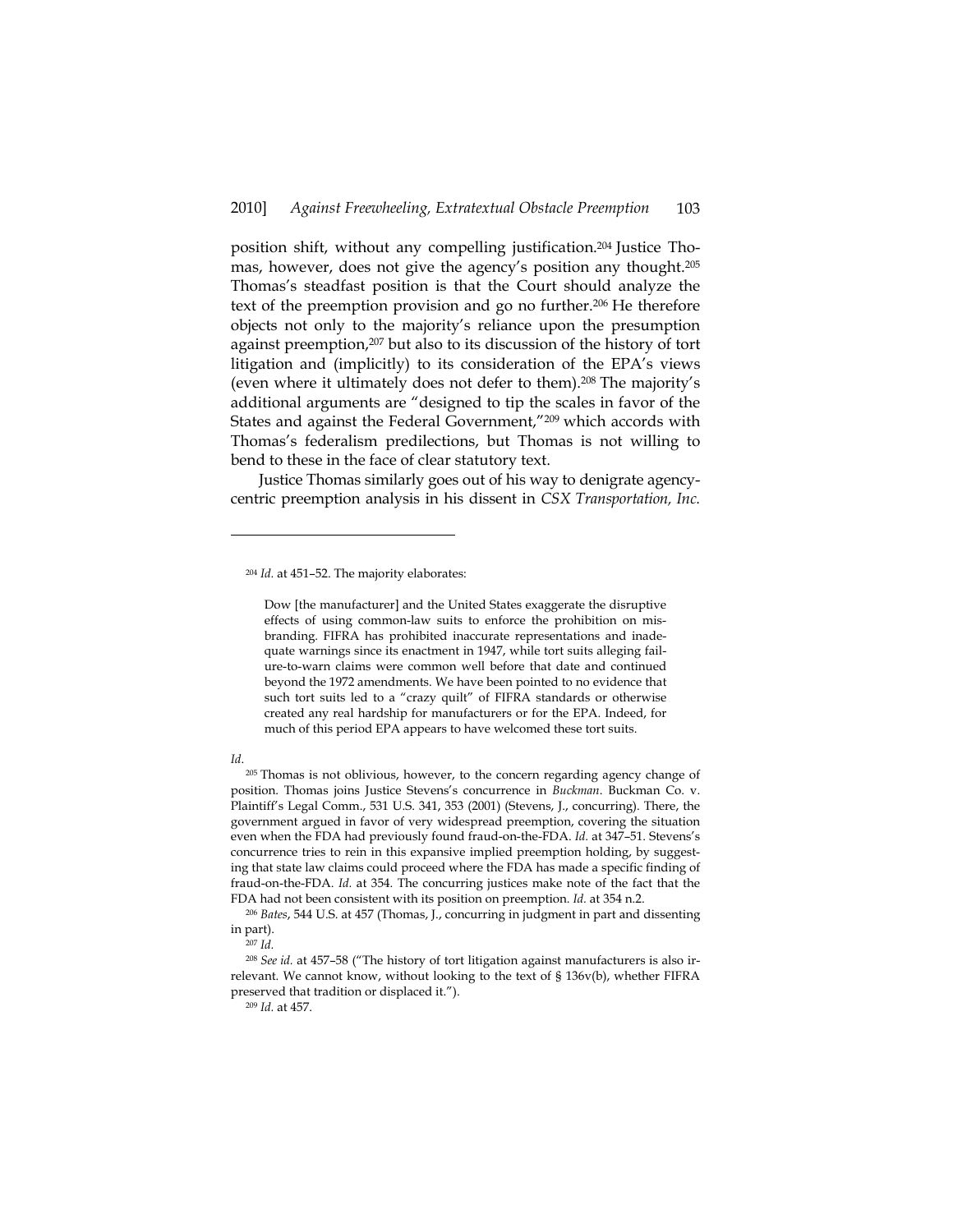*v. Easterwood*. 210 The majority holds that a state negligence claim based upon excessive train speed was preempted by federal law.211 According to the majority, the federal speed regulations (which were not exceeded in this case) established a regulatory ceiling and ousted conflicting state regulation. 212 Although the regulations specified maximum speeds for trains contingent upon the nature of the track on which they operate, the majority reasons that "[u]nderstood in the context of the overall structure of the regulations, the speed limits must be read as not only establishing a ceiling, but also precluding additional state regulation."213 Thomas criticizes the majority's reliance on a "broad regulatory 'background'" in favor of an approach hewing to the "most natural reading of the Secretary's regulation," which would not preempt state law.214 Invoking high federalism rhetoric, Thomas claims that "[r]espect for the presumptive sanctity of state law should be no less when federal pre-emption occurs by administrative fiat rather than by congressional edict."215

Agencies appear to get an equal lashing in implied preemption cases—including most recently in Justice Thomas's *Wyeth* concurrence. Perhaps the most forceful anti-agency statement comes from the vigorous dissent of Justice Stevens in *Geier*, which Thomas joins.216 The dissent chastises the plurality for its reliance upon the actions and litigation position of the federal regulator (the National Highway Transportation and Safety Administration).<sup>217</sup> To the plurality, the Secretary of the Department of Transportation's "consistent litigating position . . . the history of airbag regulation, and the commentary accompanying the final version of Standard 208 reveal purposes and objectives of the Secretary that would be frustrated by [state law] no-airbag suits."218 The dissent lodges several critiques. First, the agency's ex post litigation position does not afford the states

<sup>210 507</sup> U.S. 658, 676 (1993) (Thomas, J., concurring in part and dissenting in part). <sup>211</sup> *Id.* (majority opinion).

<sup>212</sup> *Id.* at 674. 213 *Id.*

<sup>214</sup> *Id.* at 678 (Thomas, J., concurring in part and dissenting in part). 215 *Id.* at 679.

<sup>216</sup> Geier v. Am. Honda Motor Co., 529 U.S. 861, 886 (2001) (Stevens, J., dissenting). 217 *Id.* at 910.

<sup>218</sup> *Id.*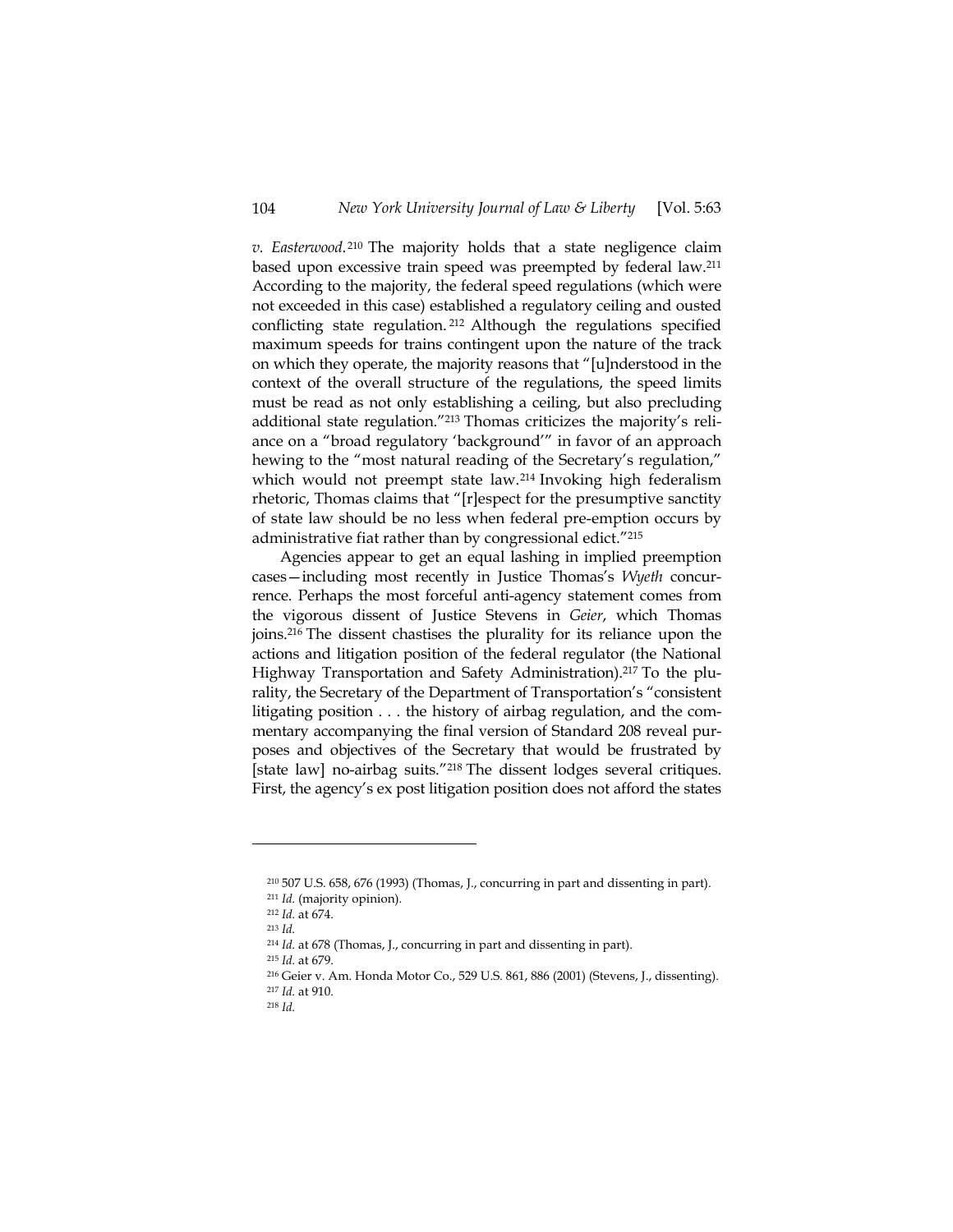any notice of preemptive intent.219 Second, the history of airbag regulation and the Court's own interpretation of the regulation (Standard 208) are "even more malleable than legislative history."220 Finally and perhaps most fundamentally—reliance upon the agency runs roughshod over state interests.221 Not mincing words, the dissent proclaims: "Unlike Congress, administrative agencies are clearly not designed to represent the interests of States . . . . "222 Given the "relative ease [with which agencies] can promulgate comprehensive and detailed regulations that have broad pre-emption ramifications for state law," agency involvement in preemption decisions raises "heightened federalism . . . concerns . . . ."223

## 2. CHEVRON DEFERENCE AND PREEMPTION BY ANOTHER NAME

The potential clash between preemption analysis (and specifically the presumption against preemption) and *Chevron*<sup>224</sup> deference to agency interpretations of preemptive authority is a jurisprudential grey zone at the Supreme Court. The Court grants certiorari in *Wachovia Bank, N.A. v. Watters* on the question whether the interpretation of the Office of the Comptroller of the Currency (OCC) that its regulation preempted state laws regulating mortgage lending as applied to operating subsidiaries of national banks was entitled to *Chevron* deference.225 The Court dodges the issue, holding that state laws were preempted by the National Banking Act (NBA), independent of the OCC's regulation,226 prompting a vigorous dissent from Justice Stevens

<sup>219</sup> *Id.*

<sup>220</sup> *Id.* at 910–11.

<sup>221</sup> *Id.* at 908. 222 *Id.*

<sup>223</sup> *Id.* 

<sup>224</sup> Chevron U.S.A., Inc. v. Natural Res. Def. Council, Inc., 467 U.S. 837 (1984).

<sup>225</sup> Watters v. Wachovia, 550 U.S. 1 (2007). The lower court concluded that the OCC's position on preemption was entitled to *Chevron* deference. Wachovia Bank v. Watters, 431 F.3d 556 (6th Cir. 2005). Moreover, this position was widely embraced by the federal courts of appeals. *See, e.g.*, Nat'l City Bank of Indiana v. Turnbaugh, 463 F.3d 325, 330 (4th Cir. 2006); Wells Fargo Bank v. Boutris, 419 F.3d 949, 957–67 (9th Cir. 2005); Wachovia Bank v. Burke, 414 F.3d 305, 309, 318–21 (2d Cir. 2005).

<sup>226</sup> *Watters*, 550 U.S. at 20 (opining that the deference issue was "beside the point, for under our interpretation of the statute, the level of deference owed to the regulation is an academic question"). Justice Thomas did not take part in the case.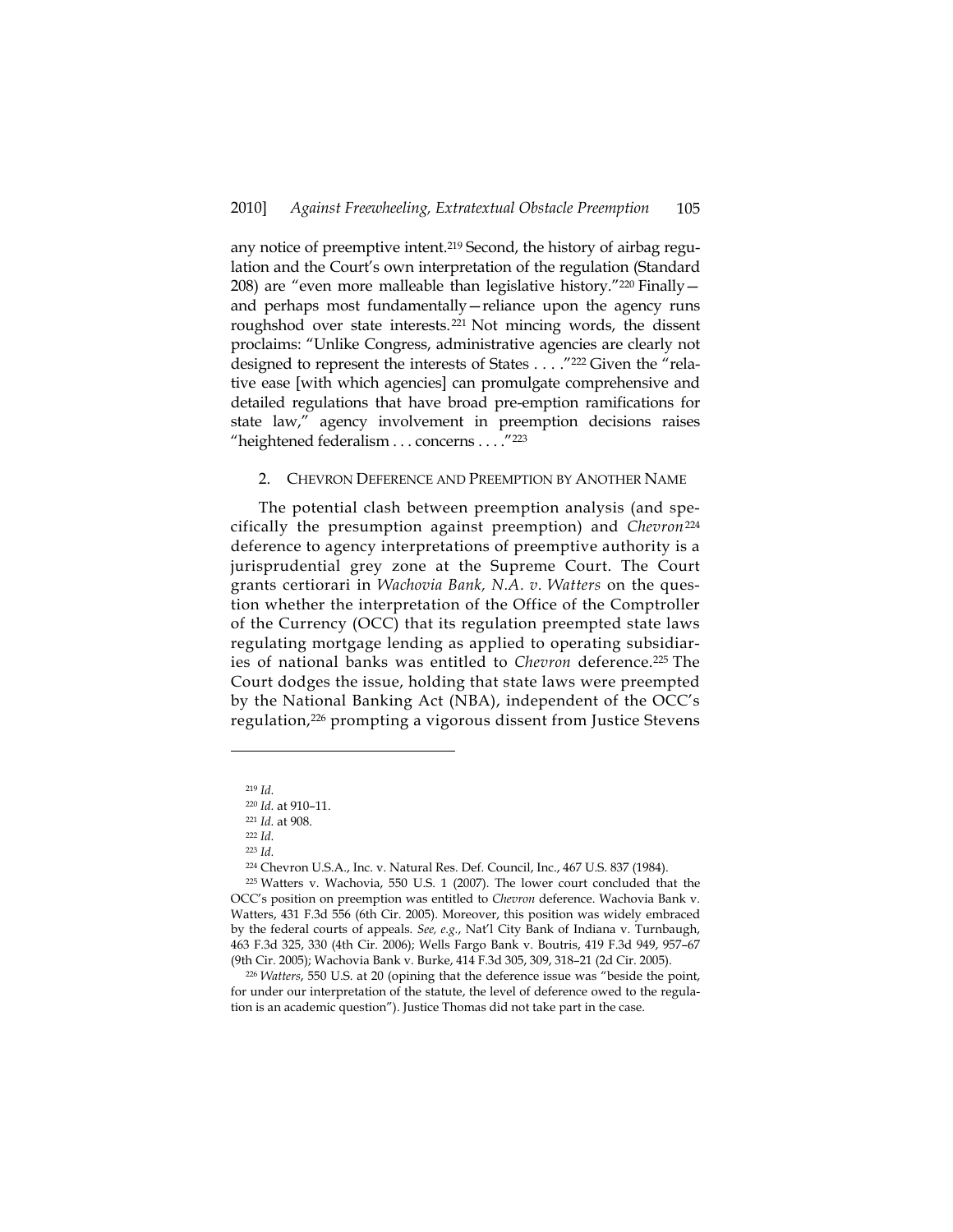(joined by Chief Justice Roberts and Justice Scalia) that "[w]hatever the Court says, this is a case about an administrative agency's power to preempt state laws."227 And so, the contentious *Chevron* deference issue was put off for another day. Along came *Cuomo v. Clearing House Association* last Term, which holds that the National Banking Act does not preempt a state attorney general's action to enforce state fair lending laws against a national bank.228 The precise legal issue raised is whether the OCC's regulation purporting to preempt state law enforcement was a reasonable interpretation of the National Banking Act, which shields national banks from states' exercise of "visitorial powers."229 Scalia, writing for the majority, contends that the plain terms of the National Bank Act, which would permit state enforcement of nonpreempted state law, belies the reasonableness of the OCC's interpretation to the contrary.230

<sup>227</sup> *Id.* at 43 (Stevens, J., dissenting); *see also id.* at 41 ("No case from this Court has ever applied such a deferential standard to an agency decision that could so easily disrupt the federal-state balance.").

<sup>228</sup> Cuomo v. Clearing House Ass'n, 129 S. Ct. 2710 (2009).

<sup>229</sup> The National Banking Act provides: "No national bank shall be subject to any visitorial powers except as authorized by Federal law, vested in the courts . . ., or . . . directed by Congress." 12 U.S.C. § 484(a).

<sup>230</sup> *Cuomo*, 129 S. Ct. at 2715 ("[T]he presence of some uncertainty does not expand *Chevron* deference to cover virtually any interpretation of the National Bank Act. We can discern the outer limits of the term 'visitorial powers' even through the clouded lens of history. They do not include, as the Comptroller's expansive regulation would provide, ordinary enforcement of the law"). Scalia's reasoning is cryptic here: Do the plain terms of the NBA incorporate "outer [definitional] limits," such that *Chevron* Step One governs? Or, does the concession of "some uncertainty" provide sufficient ambiguity to move the Court to Step Two, at which point the (un)reasonableness of the Comptroller's interpretation comes into play? The former interpretation is more consistent with Scalia's hesitancy in finding ambiguity at Step One, as well as his propensity to apply broad *Chevron* deference thereafter. *See, e.g*., Antonin Scalia, *Judicial Deference to Administrative Interpretations of Law*, 1989 DUKE L.J. 511, 521 (1989) ("One who finds *more* often (as I do) that the meaning of a statute is apparent from its text and from its relationship with other laws, thereby finds *less* often that the triggering requirement for *Chevron* deference exists."). The distinction, moreover, matters given that "a court's prior judicial construction of a statute trumps an agency construction otherwise entitled to *Chevron* deference only if the prior court decision holds that its construction follows from the unambiguous terms of the statute and thus leaves no room for agency discretion." National Cable & Tele. Ass'n v. Brand X Internet Serv., 545 U.S. 967, 982 (2005) (Thomas, J.).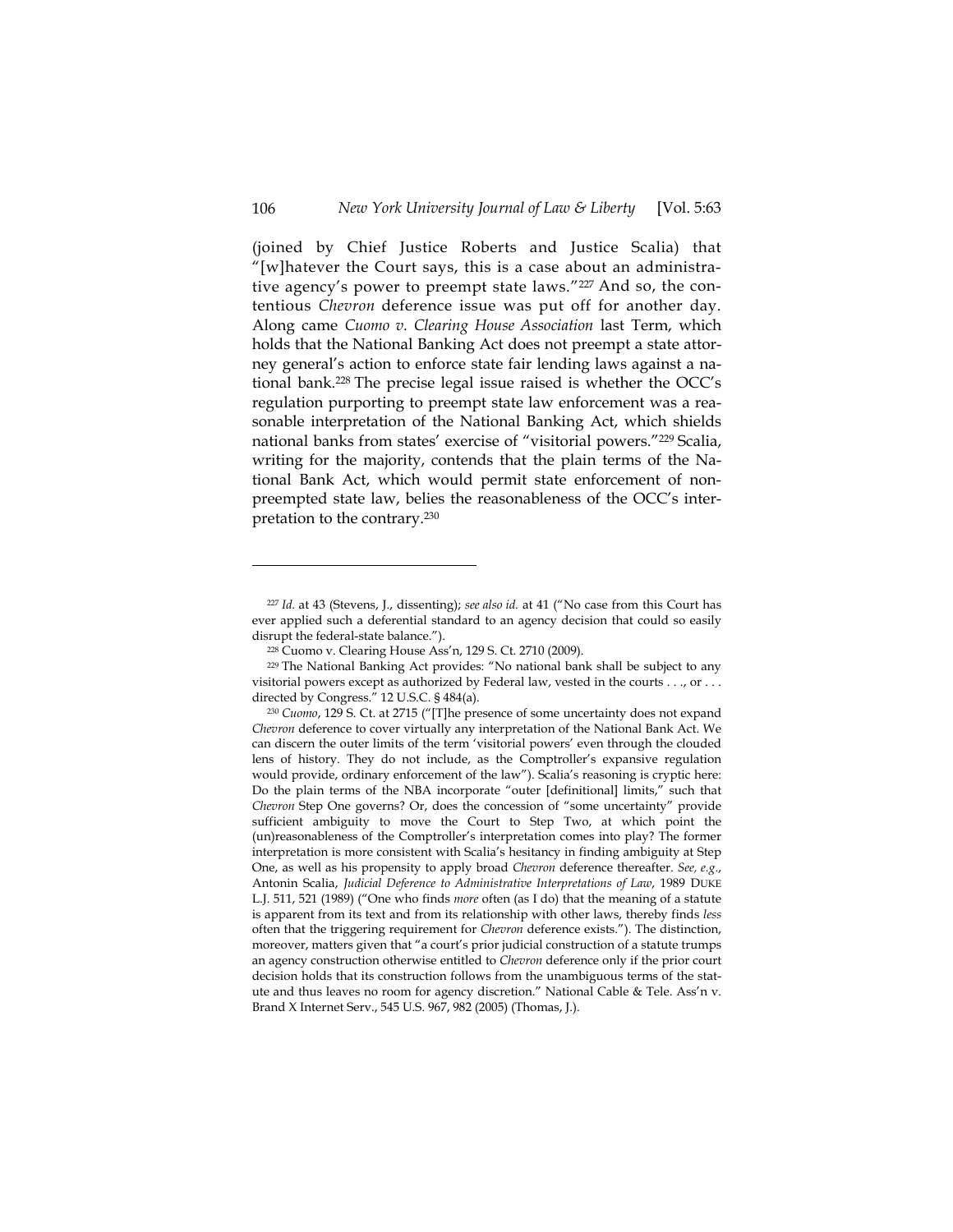Justice Thomas trumpets a pro-preemption view. He relies not on a view of national uniformity in the banking context, but instead upon *Chevron* deference to an agency's reasonable interpretation of the ambiguous term, "visitorial powers."231 In this case, the OCC

j

Although Justice Thomas is often aligned with Justice Scalia in *Chevron* deference cases, *Cuomo* (and perhaps *Brand X*, in which Scalia dissented) might signal a divergence with Scalia with respect to a willingness to move beyond Step One. This divergence, moreover, may be explained (at least in part) by Scalia's insistence that, beyond Step One, *Chevron* deference applies full stop to all authoritative agency statements, regardless of their formality. *See* United States v. Mead Corp., 533 U.S. 218, 239 (2001) (Scalia, J., dissenting) ("[P]reviously a reasonable agency application of an ambiguous statutory provision had to be sustained so long as it represented the agency's authoritative interpretation . . . ."). But at the same time, Scalia is particularly reluctant to accord *Chevron* deference to agency positions on preemption. *See supra* note 227 and accompanying text; *see also* Smiley v. Citibank (South Dakota), N.A., 517 U.S. 735, 744 (1996) ("This argument confuses the question of the substantive (as opposed to pre-emptive) *meaning* of a statute with the question of *whether* a statute is pre-emptive. We may assume (without deciding) that the latter question must always be decided *de novo* by courts."); Medtronic, Inc. v. Lohr, 518 U.S. 470, 512 (1996) (O'Connor, J., dissenting, joined by Chief Justice Rehnquist and Justices Scalia and Thomas) ("[I]t is not certain that an agency regulation determining the pre-emptive effect of *any* federal statute is entitled to deference."). Seen in this light, in *Cuomo*, Scalia blurs Step One and Step Two in order to avoid giving preemptive effect to the OCC's regulation; moreover, he criticizes Thomas for, de facto, giving deference to agency preemption determinations.

Even though Justice Thomas expresses even greater hostility to overt agency preemption determinations, his willingness to characterize cases (such as *Cuomo*) as statutory interpretation (and not preemption) cases might be influenced (at least in part) by his endorsement of the more malleable *Skidmore* deference standard employed by the Court when reviewing agency interpretations outside of the noticeand-comment framework. *Compare, e.g*., Christensen v. Harris County, 529 U.S. 576, 578 (2000) (Thomas, J.) ("Interpretations such as those in opinion letters—like interpretations contained in policy statements, agency manuals, and enforcement guidelines, all of which lack the force of law—do not warrant *Chevron*-style deference."), *with, e.g.*, *id.* at 589–91 (Scalia, J., concurring) ("*Skidmore* deference to authoritative agency views is an anachronism, dating from an era in which we declined to give agency interpretations (including interpretive regulations, as opposed to 'legislative rules') authoritative effect."). Thomas, in other words, has greater license to analyze preemption issues instead as "purely" questions of statutory interpretation, without being committed to giving *Chevron* deference to any position taken by the regulating agency.

<sup>231</sup> *Cuomo*, 129 S. Ct. at 2723 (Thomas, J., dissenting) ("The statutory term 'visitorial powers' is susceptible to more than one meaning, and the agency's construction is reasonable.").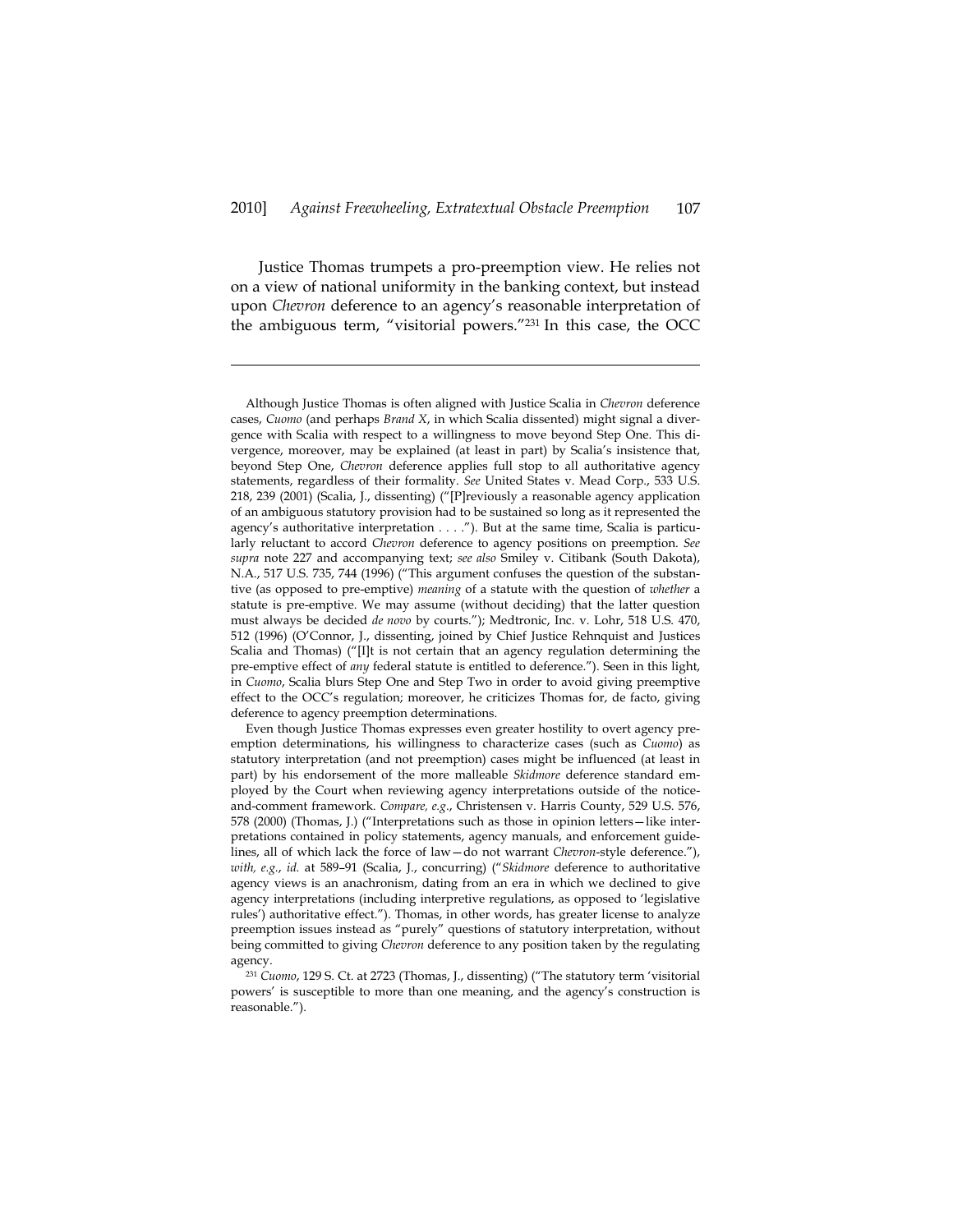was charged with administering the National Banking Act, and the agency promulgated its regulation through notice-and-comment rulemaking procedures.232 Though the effect would be to hold federal law supreme over state law with respect to national banks, Thomas insists that federalism principles are not implicated and offers several reasons for this conclusion. First, "[n]ational banks are created by federal statute and therefore are subject to full congressional control," and in this case, Congress delegated full authority to OCC.233 Second, given that the case is governed by express statutory language, the presumption against preemption should have no place.234 Third, Thomas resists the notion that he has employed *Chevron* deference to a regulation that declares the preemptive scope of the federal statute.235 Instead, Thomas maintains, OCC simply "interpreted the term 'visitorial powers'" and "[t]he pre-emption of state enforcement authority to which petitioner objects thus follows from the statute itself—not agency action."236 For Thomas, it is critically important that Congress—not the federal agency—made the decision to enact express preemption statutory language.237 Such a formalistic separation of the spheres of statutory interpretation and preemption is a hallmark of Thomas's jurisprudence.<sup>238</sup>

-

238 The dichotomy rears its head in Thomas's dissenting opinion in *Gonzales v. Oregon*, a case in which the majority holds that the Controlled Substances Act [CSA] did not preempt Oregon's Death with Dignity Act. 546 U.S. 243, 299–303 (2006) (Thomas, J., dissenting). The majority refuses to grant *Chevron* deference to the Attorney General's interpretation of the CSA to prohibit physician-assisted suicide. *See id.* at 245 (majority opinion) ("*Chevron* deference is not accorded merely because the statute is ambiguous and an administrative official is involved."). Thomas instead insists that the case hinges on statutory interpretation, not principles of federalism or preemption:

I agree with limiting the applications of the CSA in a manner consistent with the principles of federalism and our constitutional structure. But that is now water over the dam . . . . Such considerations have little, if any, relevance

<sup>232</sup> *Id.* at 2715 (majority opinion). 233 *Id.* at 2731 (Thomas, J., dissenting).

<sup>234</sup> *Id.* at 2732.

<sup>235</sup> *Id.*

<sup>236</sup> *Id.*

<sup>237</sup> Thomas elaborates: "[A] federal agency's construction of an ambiguous statutory term may clarify the pre-emptive scope of enacted federal law, but that fact alone does not mean that it is the agency, rather than Congress, that has effected the pre-emption." *Id.* at 2733.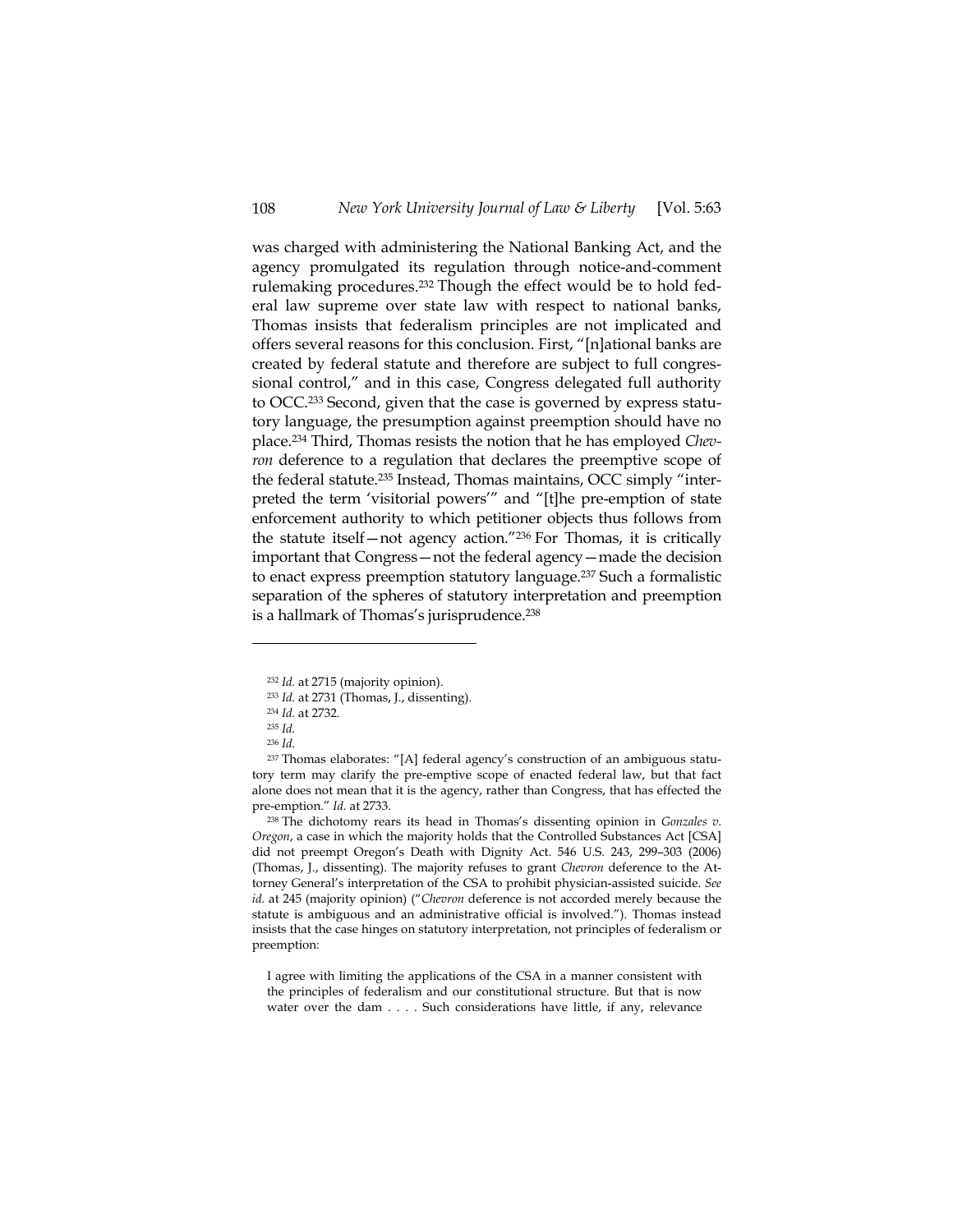But, as the majority points out, the regulation is contained in a subpart entitled "Preemption."<sup>239</sup> Moreover, "any interpretation of 'visitorial powers' necessarily 'declares the preemptive scope of the NBA.'"240 And, according to the majority, "[w]hat is clear from logic is also clear in application: The regulation declares that '[s]tate officials may not . . . prosecut[e] enforcement actions.' . . . If that is not preemption, nothing is."241 Justice Scalia thus accuses Justice Thomas of an artful—but ultimately failed—attempt to minimize "the incursion that the Comptroller's regulation makes upon traditional state powers."<sup>242</sup>

Justice Thomas had tipped his hand on the interplay between preemption, *Chevron* deference, and federalism principles in a 2003 case, *Pharmaceutical Research & Manufacturers of America v. Walsh*.243 Recall that *PhRMA* is a case in which Thomas concurs with the majority's holding that the state drug prescription program was not preempted by Medicaid, but he writes separately to insist that his conclusion was not tethered to any judicial judgment that the state's program facilitated the federal act's purposes or objectives.<sup>244</sup> A curious feature of Thomas's concurrence is the deference Thomas accords to the Department of Health and Human Services. Specifically, he states that "proper consideration of the Secretary of the Department of Health and Human Services' role in administering the Medicaid Act forecloses petitioner's pre-emption claim."245 Specifically, Thomas emphasizes that "the Secretary's mandate from Congress is to conduct, with greater expertise and resources than courts, the inquiry into whether Maine Rx upsets the balance contemplated by

-

- 
- 243 538 U.S. 644 (2003).

<sup>244</sup> *Id.* at 675 (Thomas, J., concurring).

<sup>245</sup> *Id.* at 676.

where, as here, we are merely presented with a question of statutory interpretation, and not the extent of constitutionally permissible federal power. This is particularly true where, as here, we are interpreting broad, straightforward language within a statutory framework that a majority of this Court has concluded is so comprehensive that it necessarily nullifies the States' "traditional . . . powers . . . to protect the health, safety, and welfare of their citizens."

*Id.* at 301–02 (2006) (Thomas, J., dissenting) (citations omitted).

<sup>239</sup> *Cuomo*, 129 S. Ct. at 2721. 240 *Id.*

<sup>241</sup> *Id.* (quoting 12 CFR § 7.4000(a)). 242 *Id.* at 2720.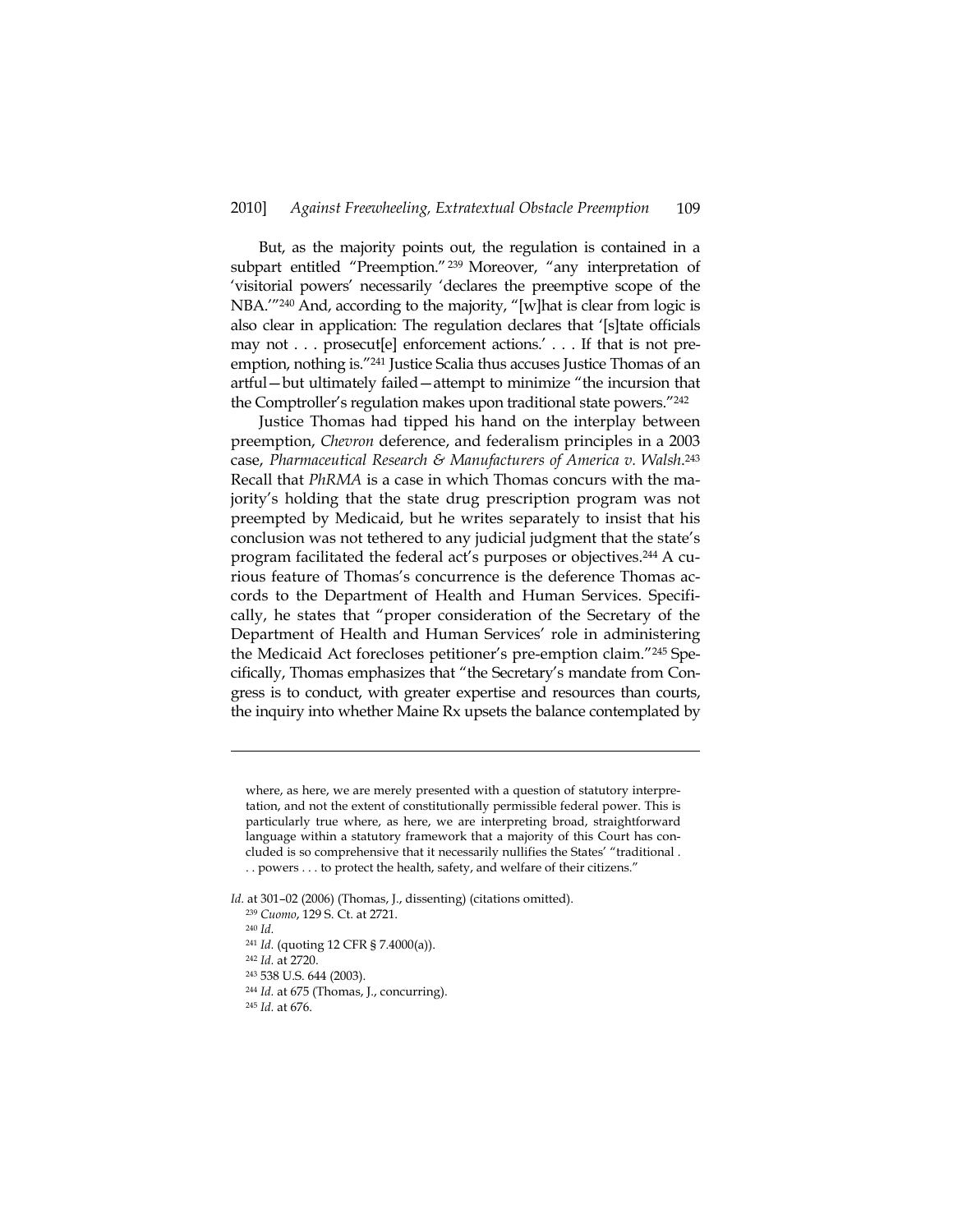the Medicaid Act."246 His analysis parallels that in *Cuomo*, although in *PhRMA* Thomas is less guarded about *Chevron*'s applicability to preemption determinations. He begins from the premise that Congress has not spoken directly to preemption.247 Thus, under *Chevron*, the administering agency should be free to resolve the ambiguity.248 Indeed, Thomas goes so far as to claim that "where an agency is charged with administering a federal statute as the Secretary is here, *Chevron* imposes a perhaps-insurmountable barrier to a claim of obstacle pre-emption."249 Citing approvingly the United States' amicus brief, Thomas points out that the agency had adopted an interpretation of the Medicaid Act that would not preempt state plans.250

*Chevron* deference may no longer be a tool in Justice Thomas's arsenal for implied obstacle preemption cases—because he would do away with that doctrine altogether. But the implications for express preemption cases (as in *Cuomo*251) remain. The back-and-forth between the majority and dissent in *Cuomo* is revealing indeed. For note how neither the majority nor dissent invokes the presumption against preemption, and each insists that the Act's plain meaning supports its respective—and diametrically opposed interpretations of the preemptive scope of the statute.252 In this analytical framework, odes to abstract federalism values are simply window dressing.

## **CONCLUSION: AGAINST JUDICIALLY MANUFACTURED POLICIES**

The assessment of Justice Thomas as the lone principled federalist—supported on its face by his concurrence in *Wyeth*, which

<sup>246</sup> *Id.* at 682.

<sup>247</sup> *Id.* at 681. 248 *Id.*

<sup>249</sup> *Id.* at 681; *id.* at 682 ("Congress' delegation to the agency to perform this complex balancing task precludes federal-court intervention on the basis of obstacle pre $emption \ldots$ .").

<sup>250</sup> *Id.* at 681 ("[T]he Department of Health and Human Services has already adopted an interpretation of the Medicaid Act that 'does not preclude States from negotiating prices, including manufacturer discounts and rebates for non-Medicaid drug purchases.'") (quoting App. to Brief for United States as *Amicus Curiae* 48a)). 251 Cuomo v. Clearing House Ass'n, 129 S. Ct. 2710 (2009).

<sup>252</sup> *Compare id.* at 2720–21, *with id.* at 2722–33 (Thomas, J., dissenting).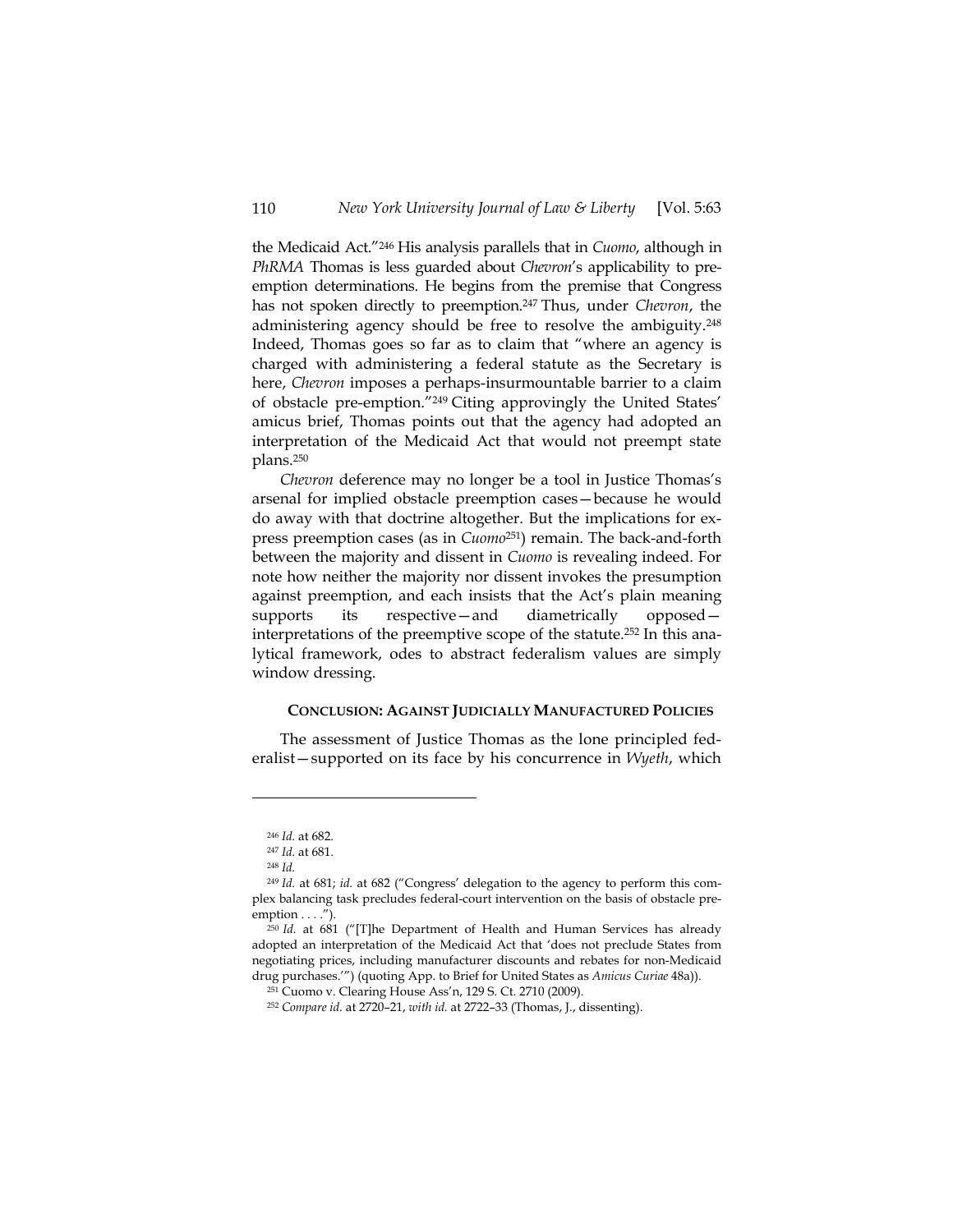solidifies his rejection of implied obstacle preemption, coupled with his resolute rejection of the dormant Commerce Clause—is far more complicated, due to the chimerical nature of abstract federalism arguments in preemption and statutory interpretation cases. Michael Greve has described Thomas as an occasional defector in preemption cases who has "succumb[ed] to the gravitational pull of states' rights rhetoric."253 Greve's assessment certainly underestimates Thomas's conviction, at least in the realm of implied obstacle preemption and dormant Commerce Clause doctrine. That said, those who now attribute to Thomas a resolute prostate regulatory autonomy position likewise overstate the case.

What seems to animate Justice Thomas above all is a disdain for "judicially manufactured policies."<sup>254</sup> Thomas admonishes his brethren that: "'Our individual appraisal of the wisdom or unwisdom of a particular course consciously selected by Congress is to be put aside in the process of interpreting a statute.'"255 Again and again, he returns to a truth he holds dear: the role of a judge is simply "'to interpret the language of the statutes enacted by Congress.'"256

It is unclear whether abstract federalism values have any definitive role to play, at least in judicial decision-making. Justice Thomas's jurisprudence also places great responsibility with Congress: "[I]t is

<sup>253</sup> Greve, *supra* note 22, at 117.

<sup>254</sup> Wyeth v. Levine, 129 S. Ct. 1187, 1217 (Thomas, J., concurring in judgment).

<sup>&</sup>lt;sup>255</sup> *Id.* (citing TVA v. Hill, 437 U. S. 153, 194 (1978)).

<sup>256</sup> *Id.* at 1217 (quoting Barnhart v. Sigmon Coal Co., 534 U.S. 438, 461 (2002)). Scholars have likewise linked Thomas's fidelity to originalism to his aversion to judicial lawmaking. *See, e.g.*, Judge H. Brent McKnight, *The Emerging Contours of Justice Thomas's Textualism*, 12 REGENT U.L. REV. 365, 372 (1999) ("Justice Thomas's opinions often give voice to his conviction that textual departure leads to political theorizing which, he believes, is beyond the Court's province in the federal scheme of separation of powers."); Christopher E. Smith, *Clarence Thomas: A Distinctive Justice*, 28 SETON HALL L. REV. 1, 9 (1997) ("Thomas' stated purpose in following the Framers is to limit the power of judges to impose their own values and policy preferences upon the law."); Christopher E. Smith, *Bent on Original Intent: Justice Thomas is Asserting a Distinct and Cohesive Vision*, 82 A.B.A. 48, 50 (1996) ("Thomas' adherence to the text and original intent of the Constitution seeks to limit governmental power and, in particular, keep federal judges from exceeding their authority by meddling in various policy issues."); *see also* Smith, *supra* note 10, at 632 ("That rule [of obstacle preemption], Justice Thomas says in substance, is so amorphous that it gives judges a license to legislate. If they like the state law, they will find no interference with federal purposes and objectives, and if they dislike it, they will find a hopeless inconsistency.").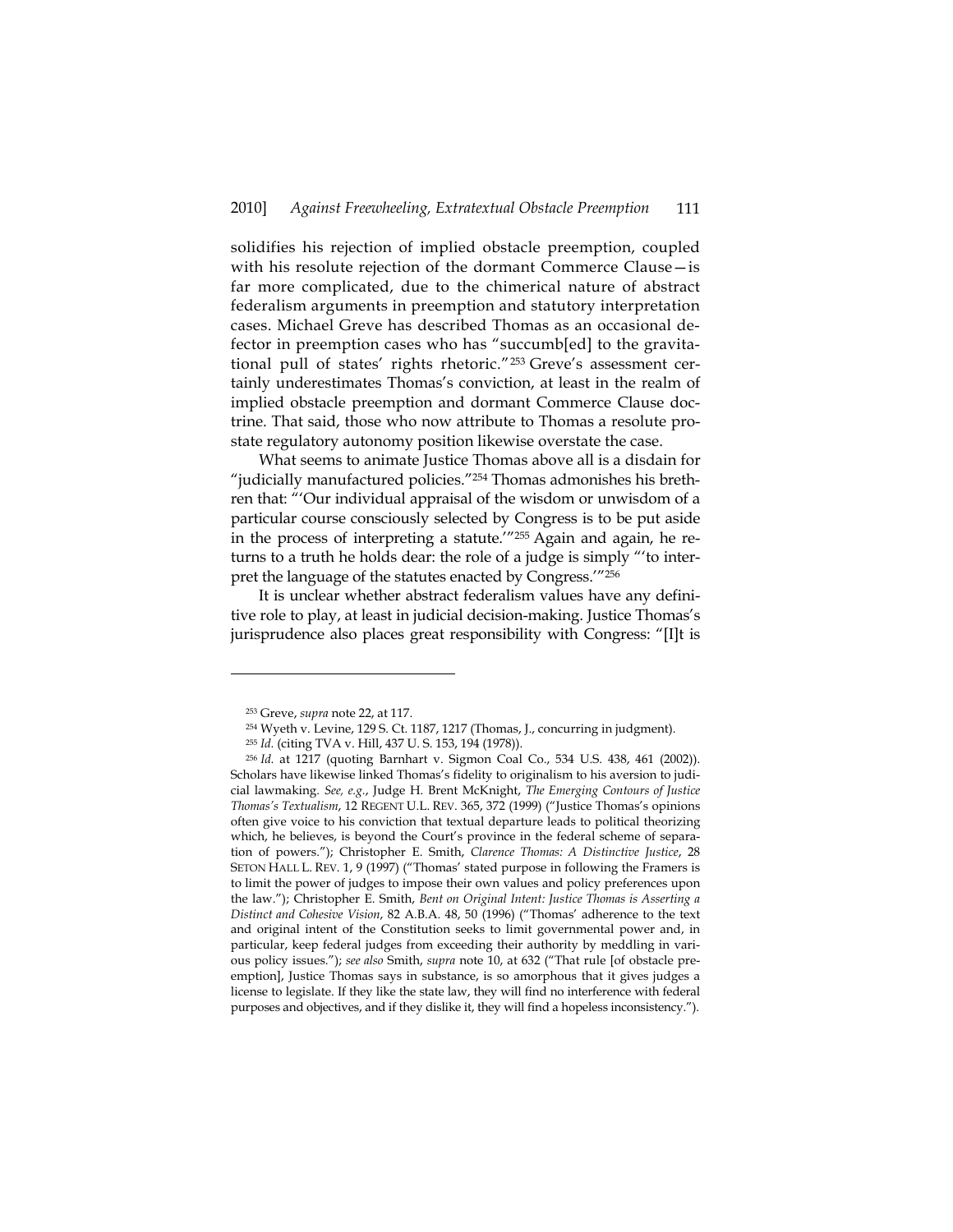Congress rather than the courts that pre-empt state law."257 On pure federalism grounds, it is debatable whether Congress is the superior guardian of federalist values. Nonetheless, where Congress has been explicit about the extent to which federal law ousts competing state law, that ends the matter.

But it is often the case that Congress equivocates or essentially abdicates its role to decide. A view of preemption that hinges entirely on Congress, in other words, leaves a lot of actual territory unchartered. Courts need some interpretive options. Justice Thomas is right to disavow the crutch of the presumption against preemption; although the Court continues to use it erratically, it is intellectually bankrupt and compromised as a matter of precedent. 258 Thomas, likewise, is right to be wary of judicial policy-making—indeed, this appears to be the true target of Thomas's disaffection in both implied preemption and dormant Commerce Clause cases. Thomas resists the urge of a court to stand in as a surrogate of Congress, ousting state law to the extent consistent with Congress's divined aims. As he states in his *Wyeth* concurrence, "application of 'purposes and objectives' pre-emption requires inquiry into matters beyond the scope of proper judicial review."259 Obstacle preemption and the dormant Commerce Clause are linked in Thomas's mind as essentially federal common law—an illegitimate (following *Erie R.R. Co. v. Tompkins*260) enterprise whereby courts fashion law to "fill in great silences left by Congress."261

<sup>257</sup> Pharm. Research & Mfrs. of Am. v. Walsh, 538 U.S. 644, 682 (2003) (Thomas, J., concurring) (quoting Gade v. Nat'l Solid Wastes Mgmt. Ass'n, 505 U.S. 88, 111 (1992) (Kennedy, J., concurring in part and concurring in judgment)).

<sup>258</sup> *See* Sharkey, *Products Liability Preemption*, *supra* note 1, at 459 ("Here, I join a veritable chorus of scholars pointing out the Court's haphazard application of the presumption. In the realm of products liability preemption, the presumption does yeoman's work in some cases while going AWOL altogether in others.").

<sup>259</sup> Wyeth, 129 S. Ct. at 1216 (Thomas, J., concurring in judgment).

<sup>260 304</sup> U.S. 64 (1938).

<sup>261</sup> Camps Newfound/Owatonna, Inc. v. Town of Harrison, 520 U.S. 564, 615 (1997) (Thomas, J., dissenting). *See also* Benjamin & Young, *supra* note 154, at 2150 ("[T]he advent of nonlegislative lawmaking processes, including not only administrative agency action but also federal common lawmaking . . . evade[s] the burdens of overcoming inertia inherent in the Article I legislative process."); Monaghan, *supra* note 20, at 35 ( $\alpha$ [n] . . . objection to a constitutional common law is that is allows Supreme Court intrusion upon areas of state competence in a manner inconsistent with *Erie*'s fundamental presuppositions with respect to the limits of federal judicial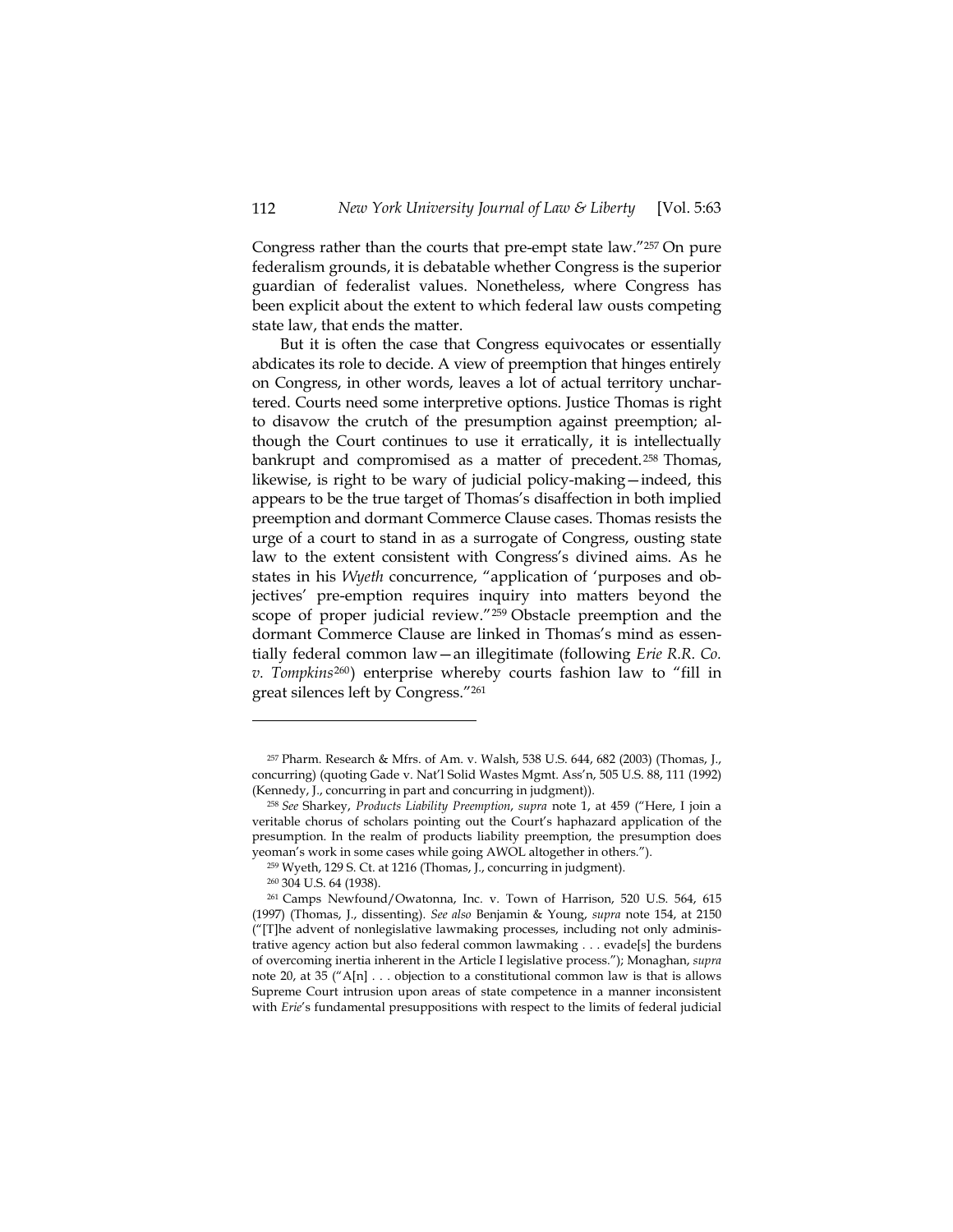There is an alternative to courts stepping in full stop. As I have argued, federal agencies, charged with administering the federal regulatory schemes, could be relied upon to provide critical guidance here. Here, I have less sympathy with Justice Thomas's aversion to federal agency participation. It is a formidable task to ensure "federalism accountability" in agencies—but the judicial review of

power to displace state law."). *Cf.* Stephen Gardbaum, *Congress's Power to Preempt the States*, 33 PEPP. L. REV. 39, 53–54 (2005) ("[T]here should be a constitutional requirement that Congress can only exercise this power [of preemption] expressly. There must be some statutory text in which Congress specifies that it is altering the default constitutional position of concurrency plus supremacy. In the context of preemption, a purely implied exercise of an implied power—in which the courts fill in the nuances of congressional silence— . . . . violates the duty that Congress has to exercise its best judgment on the necessity of preemption.").

Given his aversion to federal common law, Justice Thomas's embrace of the majority position in *Exxon Shipping Co. v. Baker*, a federal admiralty decision in which the Court fashions a common law excessiveness standard for punitive damages, may appear puzzling at first glance. *See* Exxon Shipping Co. v. Baker, 128 S. Ct. 2605, 2626–67 (2008) ("Our review of punitive damages today, then, considers not their intersection with the Constitution, but the desirability of regulating them as a common law remedy for which responsibility lies with this Court as a source of judgemade law in the absence of statute."). Indeed, on one critic's view, the Court in *Exxon Shipping* "[d]ismiss[ed] *Erie*'s requirements[,] . . . misinterpreted congressional silence as acquiescence and proceeded to fashion a new maritime rule with inadequate legal authority." Jessica Vu, *Shifting Course in Admiralty:* Exxon Shipping Co. v. Baker, 32 HARV. J.L. & PUB. POL'Y 799, 810–11 (2009).

But it may well be that, with respect to federal admiralty punitive damages cases, Justice Thomas follows the "command" of traditional, longstanding common law principles—in effect, an extension of his obeisance to the commands of Congress and agencies, see *supra* text accompanying note 14. (I am grateful to Henry Monaghan for pressing me on this line of inquiry.) *See, e.g*., *Exxon Shipping Co.*, 128 S. Ct. at 2629–30 ("Traditionally, courts have accepted primary responsibility for reviewing punitive damages and thus for their evolution, and if, in the absence of legislation, judicially derived standards leave the door open to outlier punitive-damages awards, it is hard to see how the judiciary can wash its hands of a problem it created, simply by calling quantified standards legislative."); Atlantic Sounding Co. v. Townsend, 129 S. Ct. 2561, 2572 (2009) (Thomas, J.) ("[B]oth the general maritime cause of action (maintenance and cure) and the remedy (punitive damages) were well established before the passage of the Jones Act. Also . . . the Jones Act does not address maintenance and cure or its remedy. It is therefore possible to adhere to the traditional understanding of maritime actions and remedies without abridging or violating the Jones Act; unlike wrongful-death actions, this traditional understanding is not a matter to which 'Congress has spoken directly.'") (citation omitted).